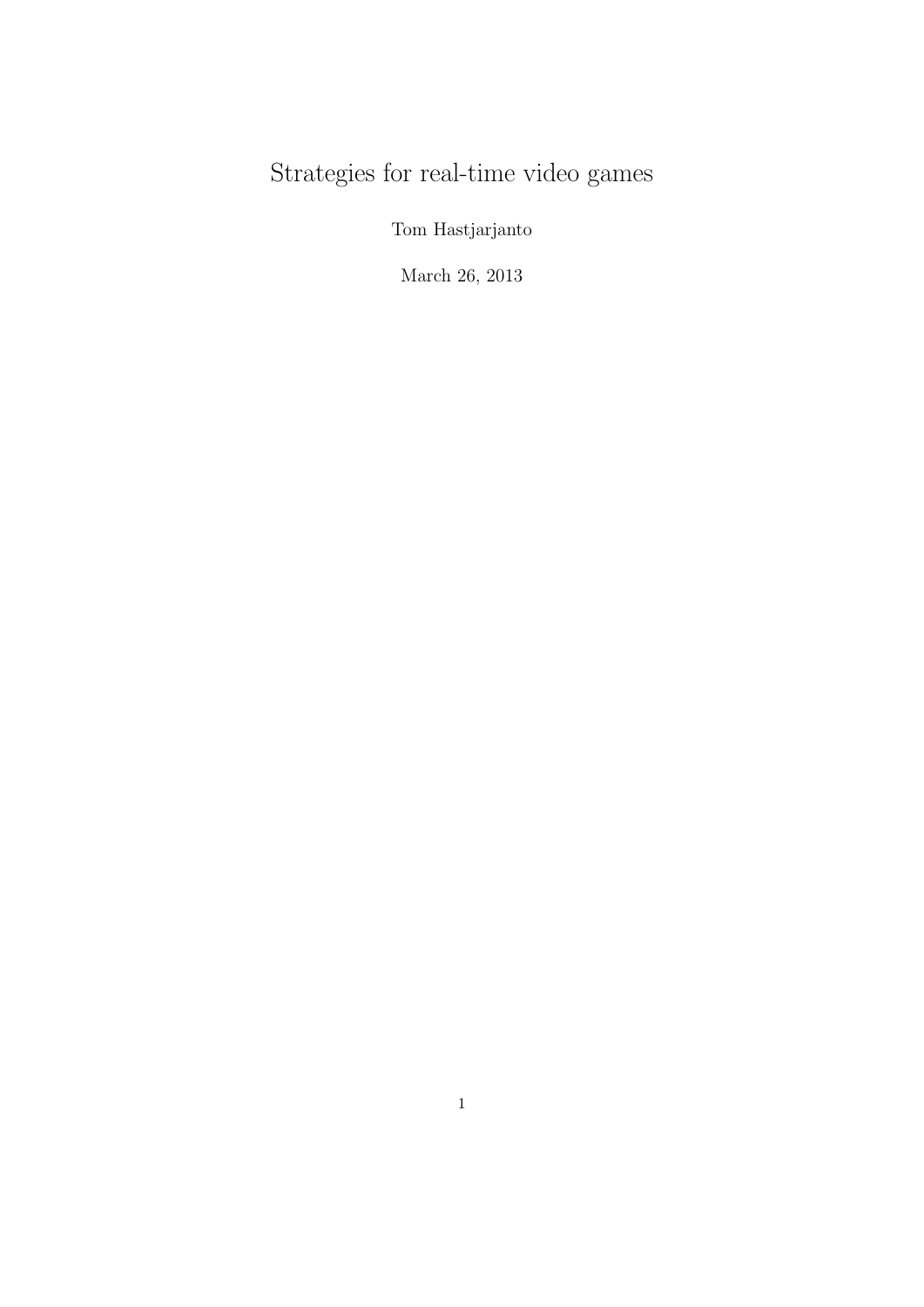#### Abstract

Game developers spend a large portion of their time developing and tweaking the artificial intelligence in video games. Problems related to productivity in the development of AI have been solved using various modeling techniques in the field of AI, language design and easier to use editors. Using a domain specific language to assist in describing AI can increase productivity in this area. In addition to this, game developers can be relieved from irrelevant tasks such as worrying about performance, correctness of the implementation, memory management and optimization data structures and focus on the high level description of the game play. In this thesis, we focus on real-time video games and we investigate the development of a domain-specific language containing the necessary elements to describe and execute strategies to achieve goals in a real-time video game. We develop a domain-specific language to express strategies for computer controlled actors using techniques commonly found in embedded domain-specific languages, and in particular embedded domainspecific languages in Haskell. To demonstrate this language we have developed a prototype of a real-time strategy game that uses strategies implemented using the domain-specific language developed in this thesis.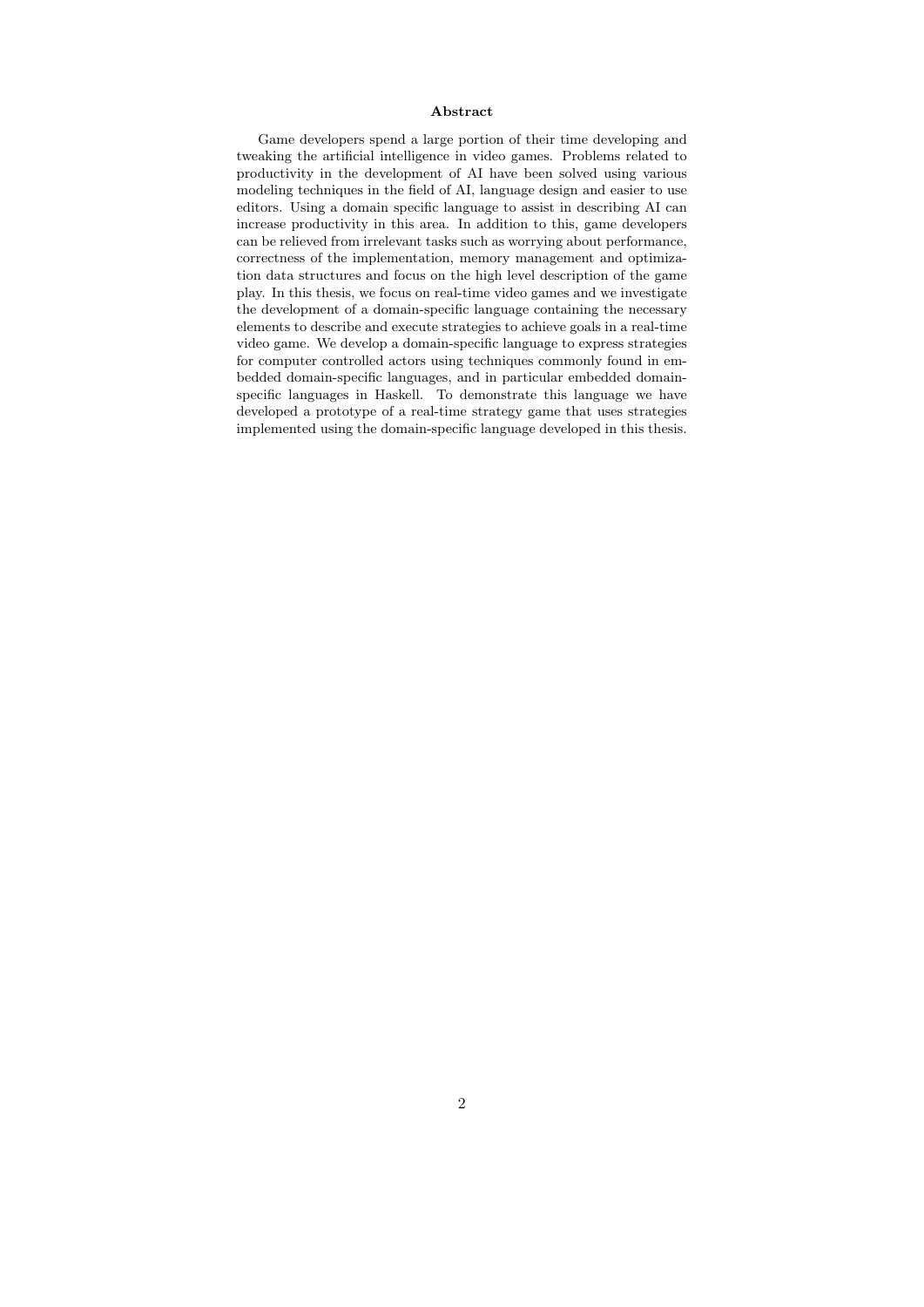# Contents

| 1 | Introduction<br>5         |                                                                              |                                                                                                                                                                                                                                |                |  |  |  |
|---|---------------------------|------------------------------------------------------------------------------|--------------------------------------------------------------------------------------------------------------------------------------------------------------------------------------------------------------------------------|----------------|--|--|--|
| 2 | Problem description       |                                                                              |                                                                                                                                                                                                                                |                |  |  |  |
|   | 2.1                       |                                                                              |                                                                                                                                                                                                                                | 6              |  |  |  |
|   | 2.2                       |                                                                              |                                                                                                                                                                                                                                | 6              |  |  |  |
| 3 | Domain-specific languages |                                                                              |                                                                                                                                                                                                                                |                |  |  |  |
|   | 3.1                       |                                                                              | General Domain-Specific Languages                                                                                                                                                                                              | $\overline{7}$ |  |  |  |
|   | 3.2                       |                                                                              | Domain-specific languages in games                                                                                                                                                                                             | 7              |  |  |  |
| 4 |                           | Video game development                                                       |                                                                                                                                                                                                                                |                |  |  |  |
|   | 4.1                       |                                                                              | Implementation of real-time video games                                                                                                                                                                                        | 9              |  |  |  |
|   |                           | 4.1.1                                                                        | Concurrent nature of real-time video games                                                                                                                                                                                     | 9              |  |  |  |
|   |                           | 4.1.2                                                                        | Game engines and video games                                                                                                                                                                                                   | 9              |  |  |  |
|   |                           | 4.1.3                                                                        |                                                                                                                                                                                                                                | 10             |  |  |  |
|   |                           | 4.1.4                                                                        |                                                                                                                                                                                                                                | 10             |  |  |  |
|   |                           | 4.1.5                                                                        |                                                                                                                                                                                                                                | 10             |  |  |  |
|   |                           | 4.1.6                                                                        | Input descriptions and containing the set of the set of the set of the set of the set of the set of the set of the set of the set of the set of the set of the set of the set of the set of the set of the set of the set of t | 11             |  |  |  |
|   | 4.2                       | Description of the game strategies $\ldots \ldots \ldots \ldots \ldots$      |                                                                                                                                                                                                                                |                |  |  |  |
|   | 4.3                       |                                                                              |                                                                                                                                                                                                                                | 11             |  |  |  |
|   |                           | 4.3.1                                                                        |                                                                                                                                                                                                                                | 12             |  |  |  |
|   |                           | 4.3.2                                                                        | Goal oriented action planning                                                                                                                                                                                                  | 13             |  |  |  |
|   |                           | 4.3.3                                                                        | Hierarchical task networks                                                                                                                                                                                                     | 13             |  |  |  |
| 5 |                           | <b>Strategies</b><br>14                                                      |                                                                                                                                                                                                                                |                |  |  |  |
|   | $5.1\,$                   | 14                                                                           |                                                                                                                                                                                                                                |                |  |  |  |
|   | 5.2                       | Strategy combinators $\dots \dots \dots \dots \dots \dots \dots \dots \dots$ |                                                                                                                                                                                                                                |                |  |  |  |
|   | 5.3                       |                                                                              |                                                                                                                                                                                                                                | 17             |  |  |  |
| 6 |                           | Challenges in implementing strategies in real-time video games<br>18         |                                                                                                                                                                                                                                |                |  |  |  |
|   | 6.1                       |                                                                              | Concurrent nature of games $\ldots \ldots \ldots \ldots \ldots \ldots \ldots$                                                                                                                                                  | 18             |  |  |  |
|   |                           | 6.1.1                                                                        |                                                                                                                                                                                                                                | 18             |  |  |  |
|   |                           | 6.1.2                                                                        |                                                                                                                                                                                                                                | 19             |  |  |  |
|   |                           | 6.1.3                                                                        | Interleaving concurrent actions                                                                                                                                                                                                | 19             |  |  |  |
|   |                           | 6.1.4                                                                        |                                                                                                                                                                                                                                | 20             |  |  |  |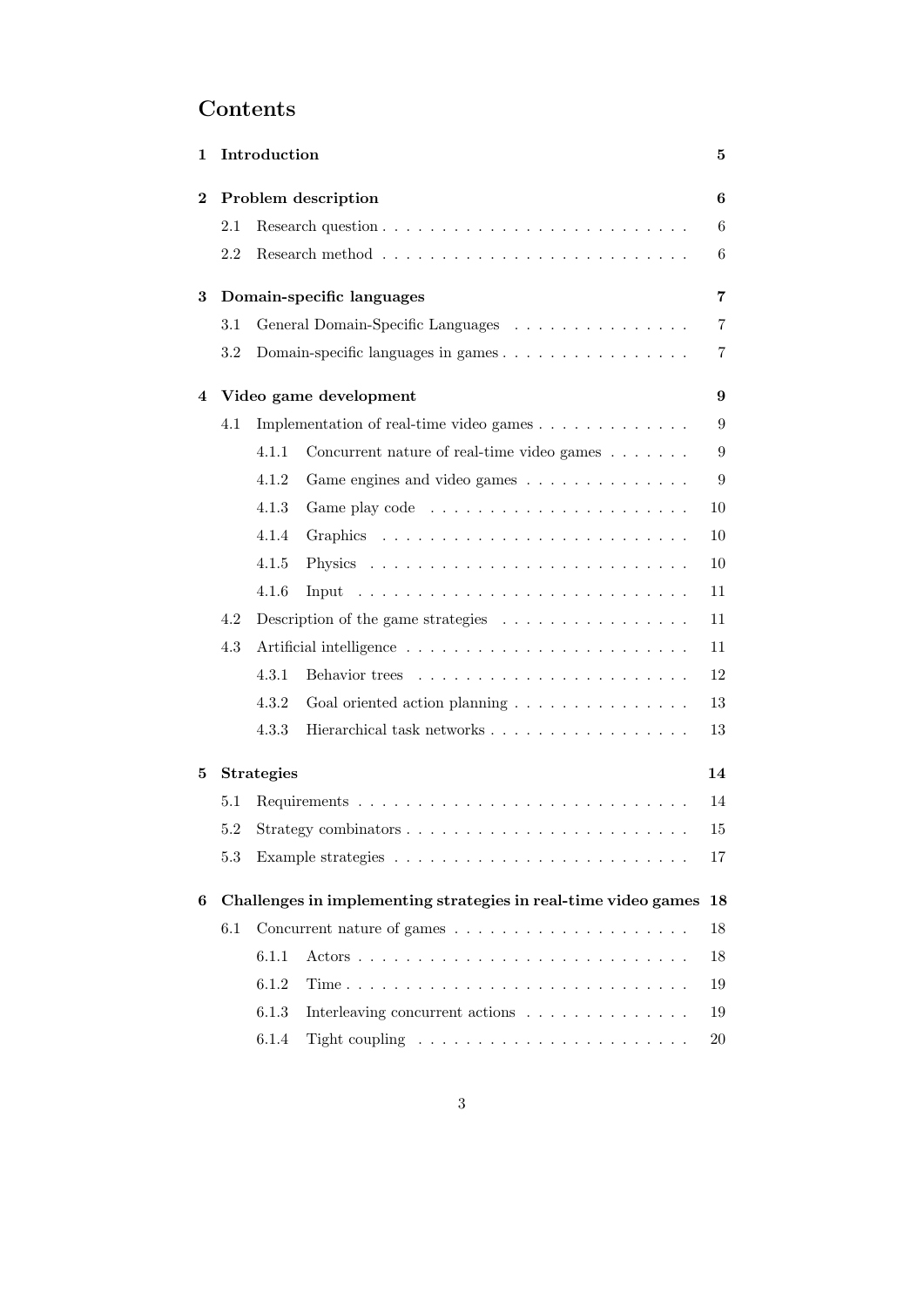|   | 6.2                | Solutions                                                               |                                                                       |    |  |  |  |  |
|---|--------------------|-------------------------------------------------------------------------|-----------------------------------------------------------------------|----|--|--|--|--|
|   |                    | 6.2.1                                                                   |                                                                       | 20 |  |  |  |  |
|   |                    | 6.2.2                                                                   |                                                                       | 21 |  |  |  |  |
|   |                    | 6.2.3                                                                   | Tight coupling $\ldots \ldots \ldots \ldots \ldots \ldots \ldots$     | 21 |  |  |  |  |
| 7 |                    | Contribution<br>22                                                      |                                                                       |    |  |  |  |  |
|   | 7.1                |                                                                         |                                                                       | 22 |  |  |  |  |
|   | 7.2                | Determining the next action of a strategy $\ldots \ldots \ldots \ldots$ |                                                                       |    |  |  |  |  |
|   | 7.3                |                                                                         | Integrating strategies in video games                                 | 25 |  |  |  |  |
|   |                    | 7.3.1                                                                   |                                                                       | 25 |  |  |  |  |
|   |                    | 7.3.2                                                                   |                                                                       | 26 |  |  |  |  |
|   |                    | 7.3.3                                                                   |                                                                       | 29 |  |  |  |  |
|   |                    | 7.3.4                                                                   |                                                                       | 30 |  |  |  |  |
| 8 | 31<br>Example game |                                                                         |                                                                       |    |  |  |  |  |
|   | 8.1                |                                                                         |                                                                       | 31 |  |  |  |  |
|   | 8.2                |                                                                         |                                                                       |    |  |  |  |  |
|   | 8.3                |                                                                         |                                                                       | 33 |  |  |  |  |
|   |                    | 8.3.1                                                                   | Moving to the flag $\ldots \ldots \ldots \ldots \ldots \ldots \ldots$ | 34 |  |  |  |  |
|   |                    | 8.3.2                                                                   | Shoot enemies $\dots \dots \dots \dots \dots \dots \dots \dots \dots$ | 35 |  |  |  |  |
|   |                    | 8.3.3                                                                   |                                                                       | 35 |  |  |  |  |
|   |                    | 8.3.4                                                                   |                                                                       | 36 |  |  |  |  |
|   |                    | 8.3.5                                                                   |                                                                       | 37 |  |  |  |  |
| 9 | Conclusion<br>37   |                                                                         |                                                                       |    |  |  |  |  |
|   | 9.1                | 38                                                                      |                                                                       |    |  |  |  |  |
|   | 9.2                |                                                                         |                                                                       | 38 |  |  |  |  |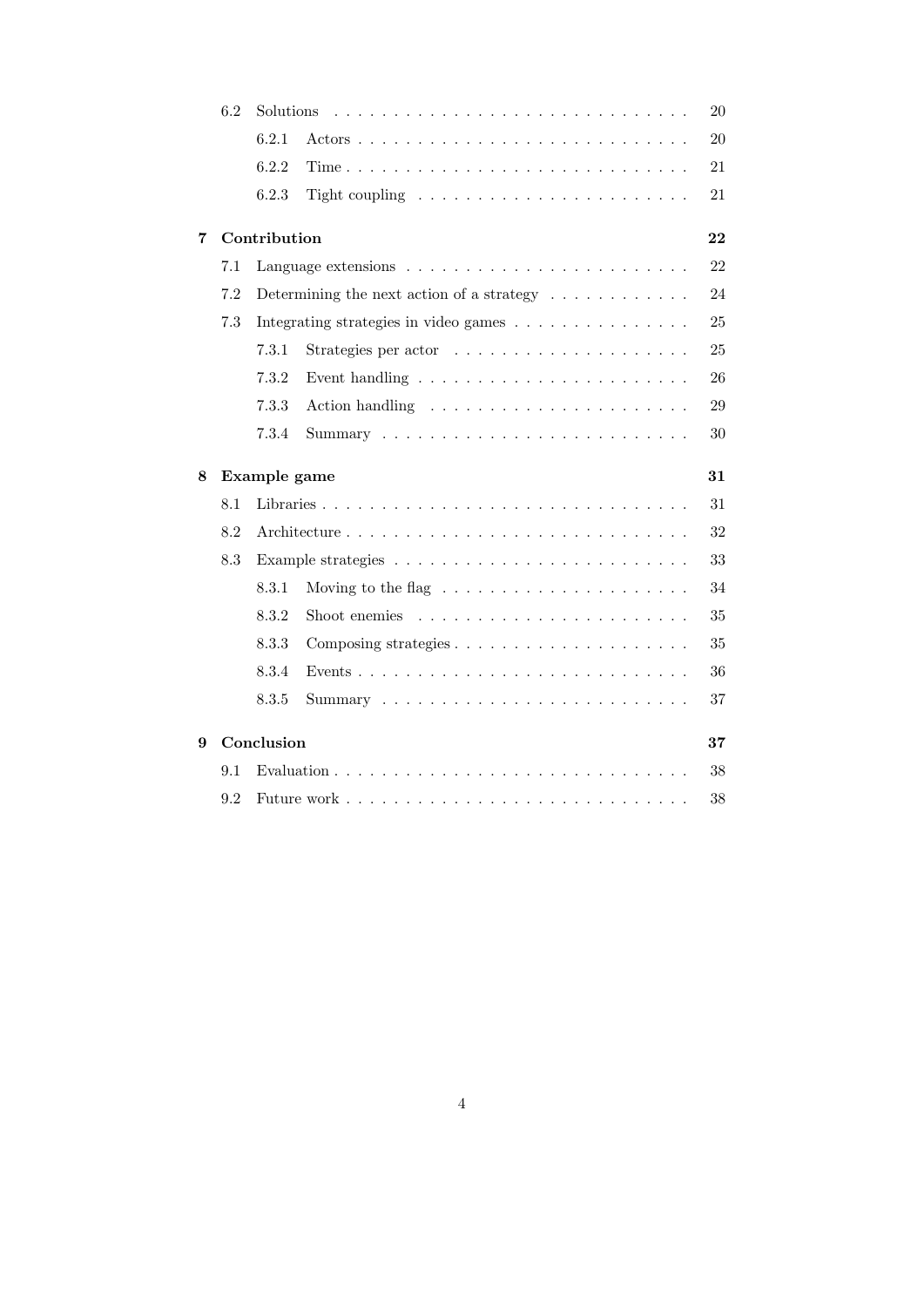# 1 Introduction

Recently, academia have started looking into ways to formalize various aspects of computer games to have a better understanding of the characteristics of modern computer games. Formalizing games was mostly done by trying to determine elements, patterns and theories commonly found in computer games [2]. Parts of the description of a game can be found in game design documents or in the actual implementation of the game. Currently, if there is an update in the game design document, we need to update the implementation as well. Many  $AAA$  games  $<sup>1</sup>$  are implemented in a scripting language on top of a game</sup> engine. Part of the implementation is the behavior of computer controlled actors. These actors behave in an intelligent way and interact with the game and player. This thesis discusses how we can conveniently describe the behavior of computer controlled actors in games. We can identify several issues related to the development of computer games which relate to implementation ofthe behavior of computer controlled actors.

- Productivity Players expect better and better games over time. These expectations are sometimes hard to meet due to rising costs and limited resources. Productivity gains in speed of implementation and ease of modification and flexibility are therefore preferred over performance [5] [20] [16].
- High level descriptions Because game play specific code should tailored to the task of creating fun game play, game developers should be relieved from irrelevant tasks such as worrying about performance, memory management and optimization data structures and focus on the high level description of the game play. Limiting the scope of the language to these tasks also reduces the number of bugs that a game designer can create [20] [16].
- Declarative languages Current scripting languages or DSL's are often based on imperative programming languages. These languages rely on specific development patterns and clever use of control structures to create performing code. Declarative languages make it easier to perform analyses and parallelize parts of the code [20].

In our thesis we will first discuss the advantages, approach and related work in the field on DSLs and AI, then we will discuss our problem domain and current solutions. The main part of this thesis develops a DSL to express the strategies for computer controlled actors using techniques commonly found in embedded DSLs, and in particular embedded DSLs in Haskell.

<sup>1</sup>The game industry speaks of an AAA game when the production costs of a game are among the highest in the industry. Such games are typically produced by large game companies. The term originated in the movie industry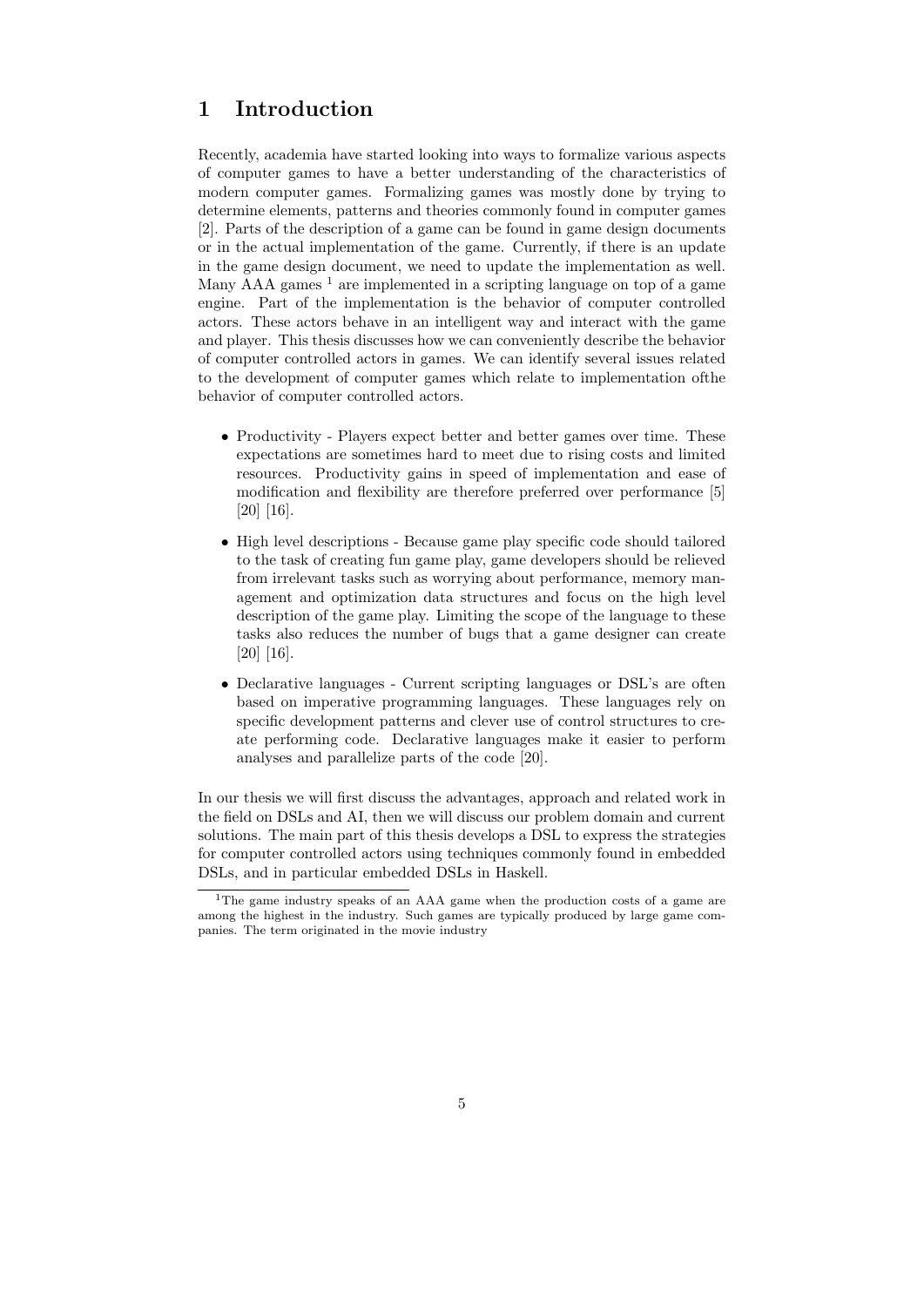# 2 Problem description

### 2.1 Research question

Problems related to productivity in the development of games have been solved using various techniques in the field of AI, language design and easier to use editors. Game developers spend a large portion of their time developing and tweaking the AI. Using a DSL to assist in this task can increase productivity in this area. Describing a domain in a domains-specific language offers several benefits. Benefits of using a DSL are verification of the proper implementation of the strategies through type checking in compilers, automatic generation of source code and documentation and alternative ways to program interactive actors that interact with the game, control non-playing characters or emulate human players in multiplayer games. We will define a DSL to model game strategies to achieve objectives in a game. Using strategic programming[12] we can implement the AI of computer controlled entities. To investigate a DSL in video games we look at the following research question:

Is a DSL an effective way to describe and execute strategies to achieve goals in a real-time video game?

# 2.2 Research method

We will investigate if we can develop a DSL and interpreter for this DSL to describe strategies and execute the result of each step in a strategy in a game to progress towards completing the specific goal for which the strategy is written. We will do this by developing a framework inspired by the work of Heeren, et al. [11] and apply it to a prototype of a real-time video game written in Haskell.

First we will look into the concept of DSLs and summarize the benefits and the approach to developing a suitable DSL. Then we will look at what we should take into account to describe a game. Once we have a description of the game and its entities we can formulate strategies using these elements to play the game. To formulate these strategies we will first look at traditional approaches in AI, then look at the concept of strategic programming and other approaches to creating combinator based DSL's and finally design and implement a DSL for games, which can describe the game and implement playing strategies.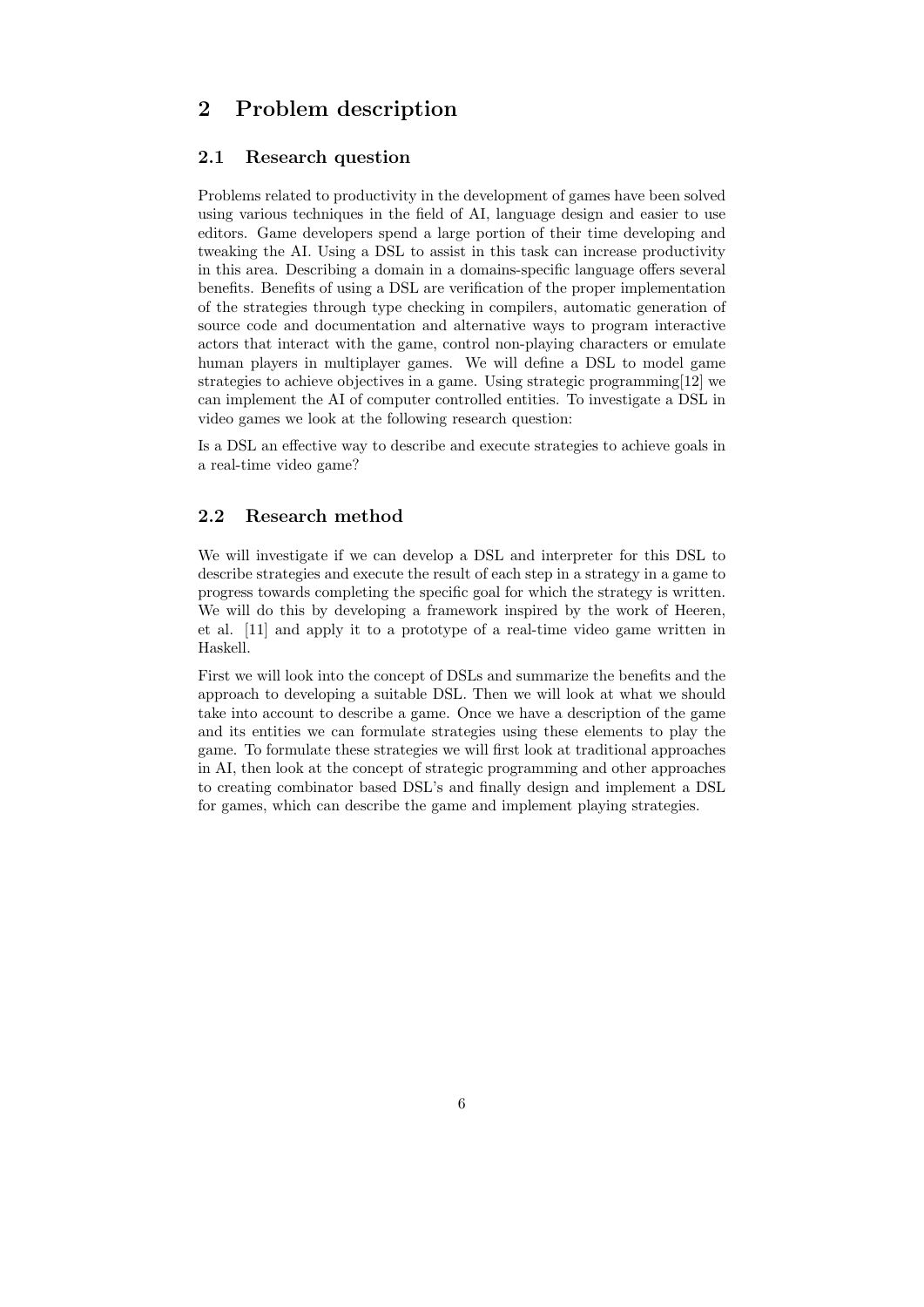# 3 Domain-specific languages

We look at several approaches to modeling decision making in AI. In the next section we will explore a couple of concepts from functional programming which can be used to define a new approach to modeling decision making AI. Using combinators we can formulate a strategy involving a sequence of behaviors or actions to be executed based on the observations of the current state.

# 3.1 General Domain-Specific Languages

DSLs are programming languages which are designed to solve problems in a specific domain. DSLs are often more expressive and easy to use but less general than general-purpose languages. There are several benefits to designing a DSL for a specific problem domain rather than using a general-purpose language to write software for the domain. Mernik, et al [15] highlight the following advantages of a DSL.

- Domain-specific notations or operators Some domains have specialized notations for rules or data which should be processed by programs written in the DSL. A DSL can encode these constructs to provide a more natural way to encode the specific domain in a program.
- Domain-specific constructs and abstractions A DSL can abstract from low-level details to give a high-level description of the program.
- Analysis, verification, optimization, parallelization, and transformation of the source code – Programs written using the constructs and functions of a DSL automatically benefit from the limited scope of a DSL which makes it easier to analyze and optimize.
- Reuse Constructs from a DSL can be reused by different applications within the problem domain which offers a productivity increase for programmers working with the language.

Embedded DSLs are DSLs defined within a general-purpose language. Hudak [18] outlines some benefits of using Haskell for EDSLs. Often it is too time consuming and difficult to implement a programming language from scratch. We can benefit from the work done in a general-purpose programming language by using its features to define a language inside the programming-language. This way the focus is the interpretation of the semantics of the embedded language rather than the implementation details of a language in general.

# 3.2 Domain-specific languages in games

Many games are already partly written in a DSL. Many game engines contain a scripting component tailored to producing game play specific code. Often these languages are embedded general purpose languages which interact with the low level game engine. Gavin [16] from Naughty Dog specifically wrote a DSL called "Game Oriented Object Lisp" to increase productivity in writing code for object control, in particular the flow of control and state. The motivation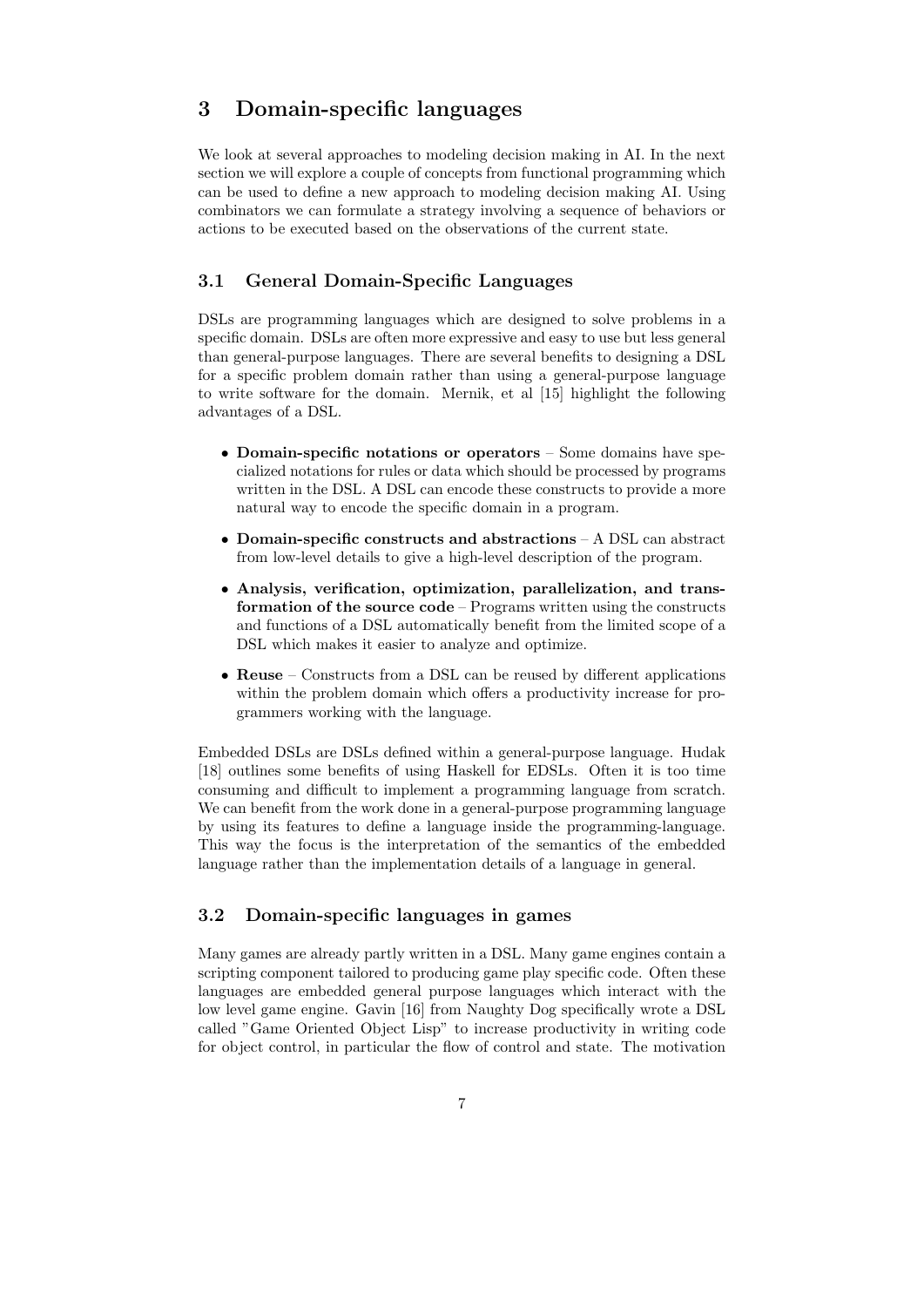was that game play specific code needs to be rewritten many times during development to achieve appealing game play for the player and mainstream languages are not particularly suited for that. Game Oriented Object Lisp tried to address this issue by making it easier to write code that still is performant but is easier to use for the level abstraction of game play code. Using this DSL, the authors benefit from a way to quickly prototype new code while still keeping maintainable source code. Another motivation to build a DSL for games is that they can relieve game designers from concern for unnecessary focus points such as performance. A DSL should ideally relieve game designers from any other detail than creating fun game play.

A general approach to developing a DSL for video games has been described by Furtado, et al. [7]. First a clear vision is needed about what particular subset of games or part of games should be part of the DSL has to be established. After defining the scope of the DSL, several games are analyzed to identify the features of the particular subset for which the DSL should be written. Based on the features of the analyzed games, the common features can be extracted and encapsulated in a DSL.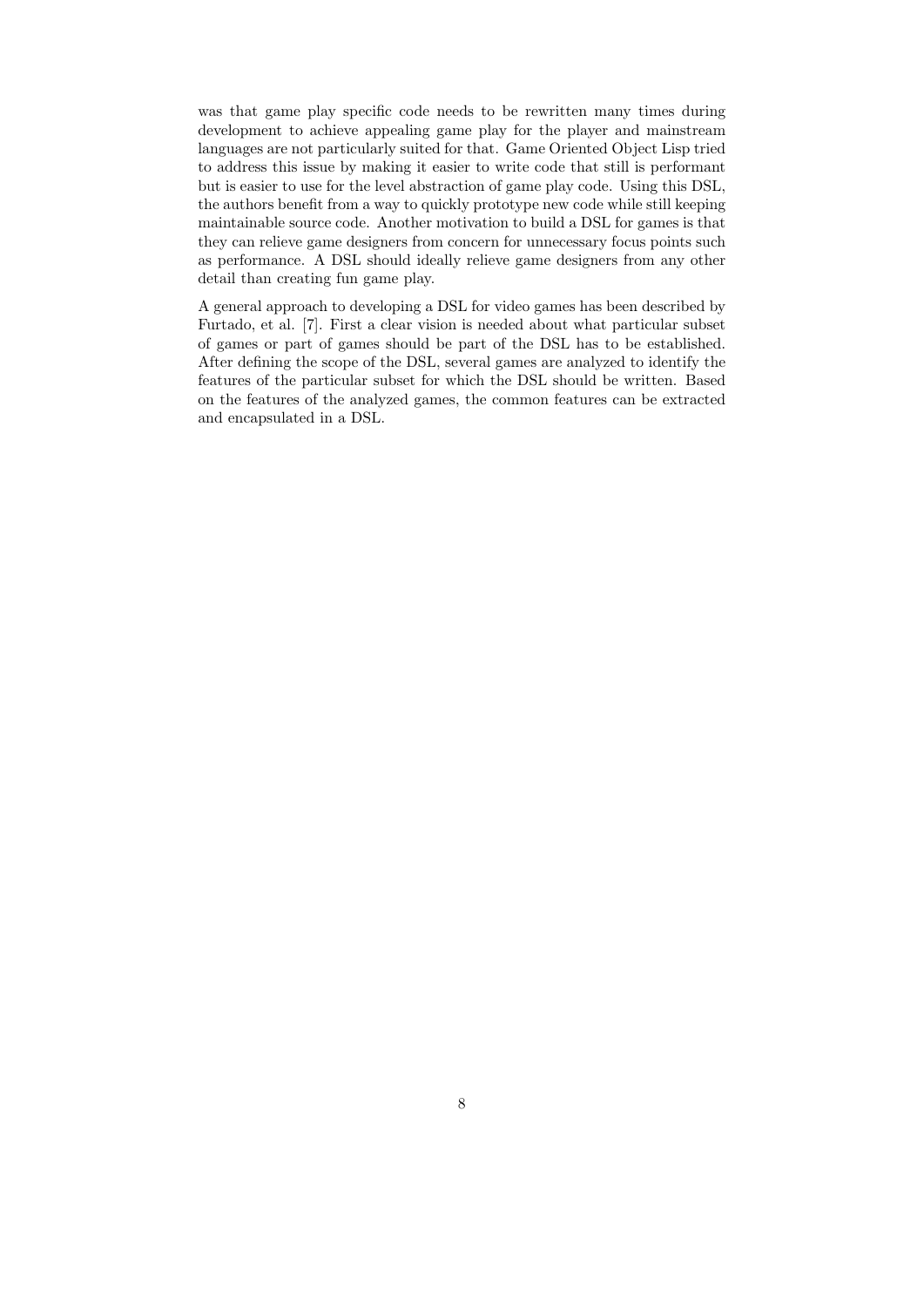# 4 Video game development

#### 4.1 Implementation of real-time video games

To implement and integrate game strategies in video games we will first summarize how video games are implemented. Since the implementation of a game depends on its type, we limit our scope to real-time video games. These games run with continuous updates, unlike turn-based games, such as chess, which may pause between moves.

In this section we describe the concurrent nature of real-time video games as well as the game play code and the game engine. We will also describe the most important components of the game engine such as graphics, physics, user input. Other components which are part of computer games are resource loading, audio and networking, but they are less relevant for our work and will not be discussed.

#### 4.1.1 Concurrent nature of real-time video games

Many aspects of a game behave concurrently. A single state is used to keep track of the game. In real life, multiple participants and objects of a game behave in parallel; they can make decisions and execute them in parallel. Historically, video games have been running sequentially on single core machines. Because CPUs can only perform a finite amount of calculations per second, real-time video games are limited in how much they can simulate. To achieve a perception of a fluently running real-time game, games update the state of the game multiple times per second although the visual rendering of the state is what makes the game appear smooth and fluent. These updates to the state of the game are done in a game loop, which interacts with all the components. The game loop is a function that processes the updates for the state in a loop or interval. Each time these updates are processed we talk about an iteration.

#### 4.1.2 Game engines and video games

Video games are time consuming and costly to develop, especially for game development for games with a large asset- and code base. To minimize the time to develop a video game, a collection of reusable components is developed or used. This collection is often called a game engine. Components which are part of the game engine, are the rendering engine, physics engine, networking library, threading library, memory management, input handling, model loading and scripting environment. When developers implement a video game, they will write code that interacts with this game engine using the API provided by the engine.

Creating the core infrastructure of the game as part of an engine is work that can evolve over the years. The limitation of this, is that it sometimes is difficult to integrate with other components written in other programming languages or paradigms such as functional programming. These components are often written in a low level language such as  $C$ , or  $C++$  or assembly and the interface to these components are of an imperative nature.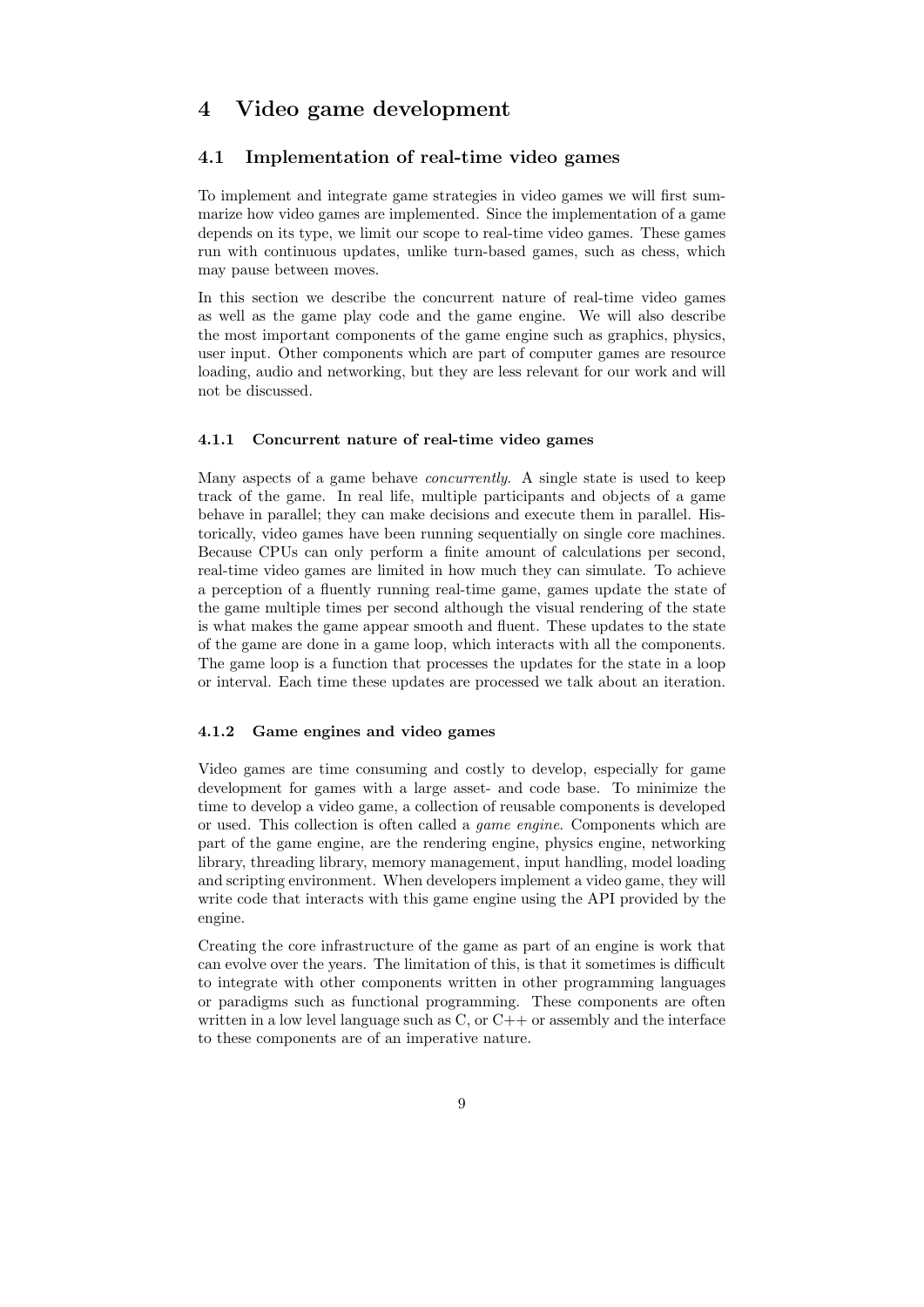#### 4.1.3 Game play code

As every video game is different, there is a lot of code that is not reusable. The code that is specific for a game is often written on top of a game engine. The *game play code* describes the properties and boundaries of the game. For example, the velocity of a bullet, the rules of a game of football and the interaction based on the input of a player. Unlike the development life cycle of a game engine, the game specific code is more often developed from scratch in a limited time frame. It is essential that productivity in creating game specific code is optimized by the availability of tools and features from the game engine.

Another very important part of game specific code is the AI. Most video games contain some form of AI. For example, the players of a football team are controlled by the game. Enemies a player might face in a first person shooter act and behave on their own. Many modern computer games contain computer controlled actors which may perform the same actions, and often want to achieve the same goal, as the player. Such actors have access to the same actions and information as human players, but their strategy is implemented by means of a computer program, usually called the AI. The implementation of AI can be seen as a description of how a game can be played by a specific character. Section 4.3 discusses the AI in more detail.

#### 4.1.4 Graphics

To display the current state on the screen, games implement the rendering component on top of a graphics library such as OpenGL or DirectX. Each frame, the rendering component looks at the game state and renders the visible components on screen. OpenGL and DirectX are libraries to communicate with a range of GPU drivers. The API provided acts as an interface to a state machine, which we use to send commands to the GPU drivers. In early OpenGL versions the developer either sends graphic primitives, such as triangles or polygons, or he sends commands to the pipeline which modify the primitives in a certain way. Current versions of OpenGL and DirectX rely on the concept of shaders to manipulate the graphics pipeline.

#### 4.1.5 Physics

Many video games simulate a physical world, often simply called physics. Common aspects of a physics component are the handling of gravity, velocity and collision to simulate a real-life environment. The component of a game that takes care of physics takes the current state and applies the modifications to all the objects in the game world. For example, the physics component modifies the position of a ball based on the velocity and time difference since the last simulation. Because the physics calculations are based on the time differences between simulations, the accuracy depends on the size of this time difference. A common bug that occurred in old games was a situation where objects traveling with a very high velocity missed a simulation round where they would collide with other objects. This issue is referred to as tunneling. In order to prevent it, it is necessary to complete enough simulation rounds per second such that the objects collisions are captured by the physics component. Because of tun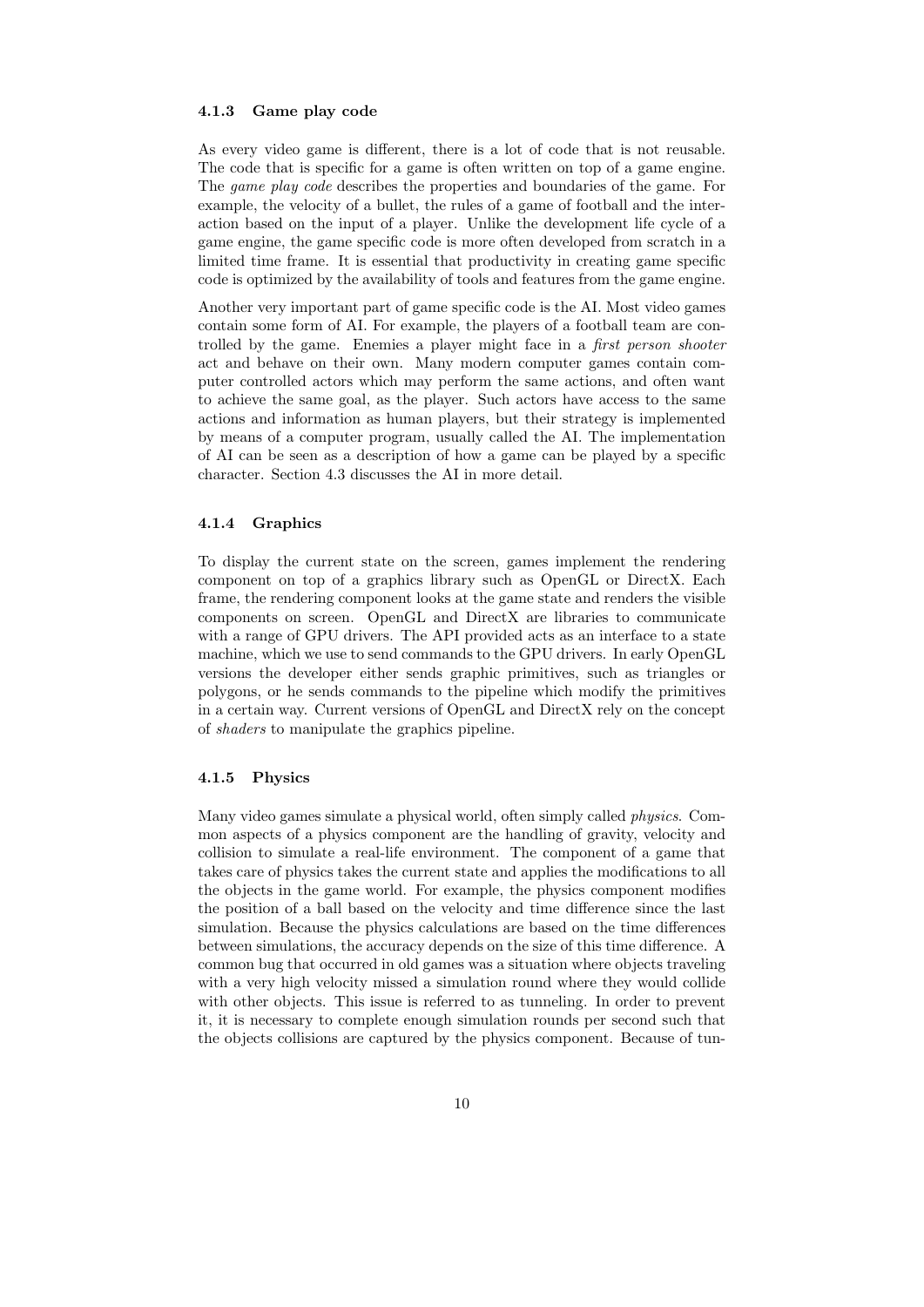neling, we cannot instantaneously apply big state changes ourselves without missing collisions. The physics component directly influences the game state.

#### 4.1.6 Input

Every game relies on input from the user through an input device. The input from a user is mapped to actions which influence the game state. Often they control a character in the game, such as directing movements, velocity and other actions. Input handling is part of the game play code to apply the actions mapped to the user actions to the state.

#### 4.2 Description of the game strategies

A game strategy defines what steps under different circumstances should be taken to complete a particular goal in a game. Traditionally, classical board and other non-video games are described by means of the instructions that are allowed to reach a particular goal. Following these instructions in such a way to win the game is a strategy to play the game successfully. Using natural language for describing game strategy is undesirable, because it is hard to describe a game strategy completely, consistently, and unambiguously in natural language.

Game strategies are described in general purpose programming languages to perform decision making for actors and to respond appropriately to user input and in-game events. Although a game strategy written in a general purpose programming language is a very precise and accurate description, it consists of many implementation details that are irrelevant for a high-level description.

### 4.3 Artificial intelligence

There are several approaches to implementing the AI of games with computer controlled actors. These depend on the nature of the games as there is no general strategy that would work efficiently for all types of games. For example, the amount of possible states in the game of tic-tac-toe is much smaller than the amount of states in Pacman. For games with limited state it is possible to explore a set of future states using the minimax algorithm[21] which tries to determine the next best step to achieve the highest advantage over the opponent. The alpha-beta pruning algorithm[21] can be used to reduce the amount of states explored. However, this algorithm does not scale up to games which change state multiple times per second as the tree of possible states to explore simply becomes too large or the steps explored have minimal changes over the last state to decide on a meaningful next move.

Most computer games contain a form of AI that responds based on the observations it makes about the current state. In this thesis we are interested in what decisions are taken by the AI rather than how they are performed. A strategy is formed by taking decisions based on the current observations about the state and then considering a couple of possible actions to take. Often these decisions are scripted using simple if-then-else statements, but are modeled using tree or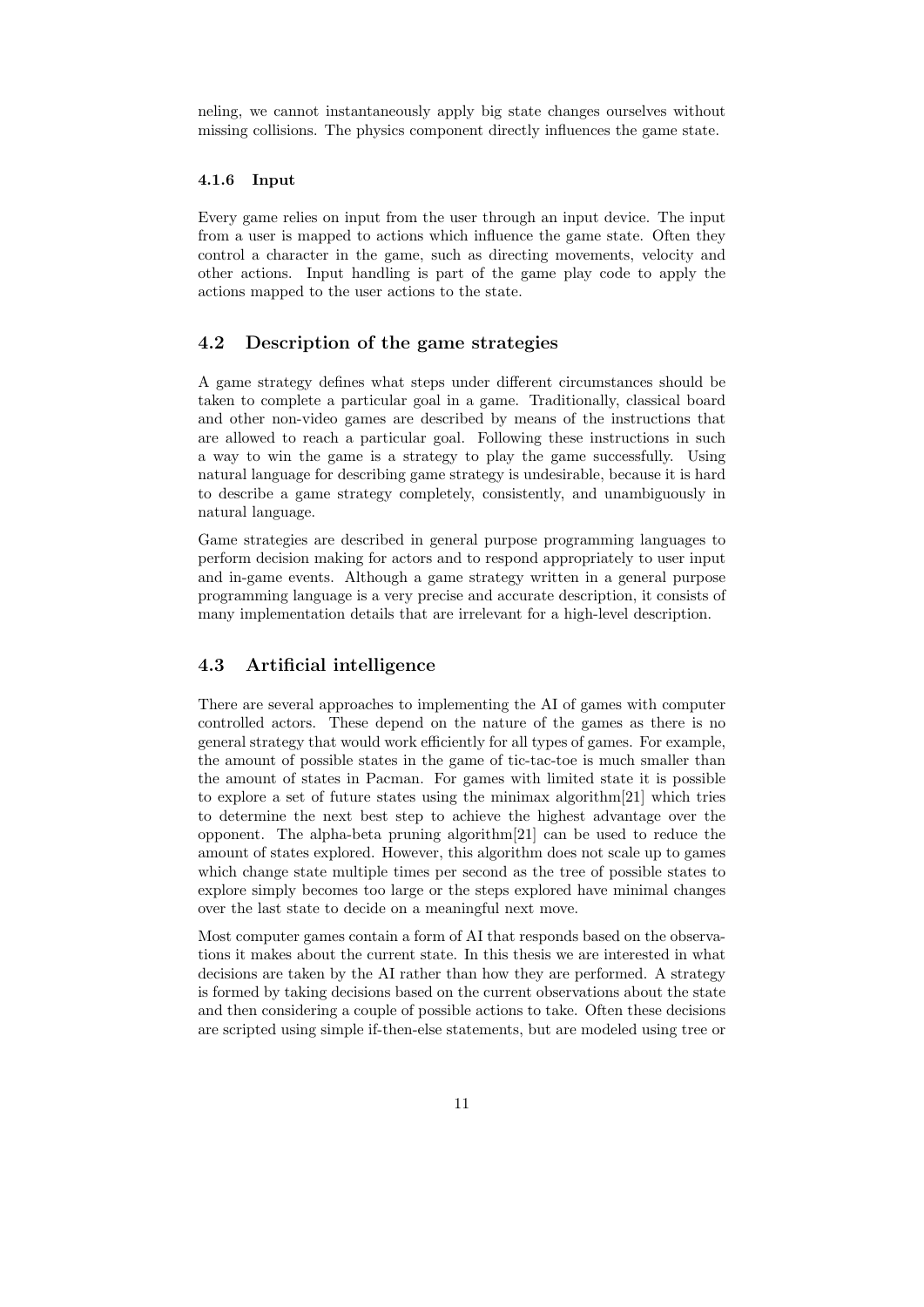graph like data structures [14]. We will take a look at some possible approaches to modeling decision making.

### 4.3.1 Behavior trees

In AI, behaviors are the way an actor interacts with the game. A popular component in video-games is a behavior tree which is used to model decision making to choose a behavior for an agent based on the state of a game. First person shooters such as Halo require actors to work with similar procedures, resources and rules as a player. The AI designers of Halo [2] argue that actors which respond to situations in a variety of ways are seen as intelligent, in which more ways are seen as better and more realistic. In essence the design of the Halo AI had two goals:

- Implement a variety of behaviors, different procedures an actor can take to respond certain situations.
- The way actors choose their behavior based on the analyses of the current situation is what is called behavior integrity. A player perceives it as 'good' when an actor reacts to a situation in the same way as the player would.

To achieve these goals a number of challenges had to be tackled [2].

- Coherence Can the behavior of the actor be adjusted smoothly during state transitions?
- Transparency Can the player make reasonable assumptions about what the actor might do?
- Mental Bandwidth Is the behavior and implementation of the actor comprehensible by a designer?
- Usability How easy is it to customize the behavior of an actor in different scenario's?
- Variety Are the actors able to respond in a variety of ways depending on the instance
- Variability Are the actors able to pick among a selection of applicable responses given a certain situation?

To implement the AI of actors, the AI designers of Halo [2] chose to use a behavior tree or hierarchical finite state machine, more specifically a behavior DAG (directed acyclic graph). In this model, the nodes contain the behaviors and are indexed by state. The nodes can possibly transition to multiple other states. To determine which state of the children of the current state has preference for the transition, each node has a certain priority. Higher priority children are chosen in case there is a transition. In certain situations fixed priority is undesirable. For these situations there are triggers which provide an alternative state to transition to instead of the nodes with fixed priorities.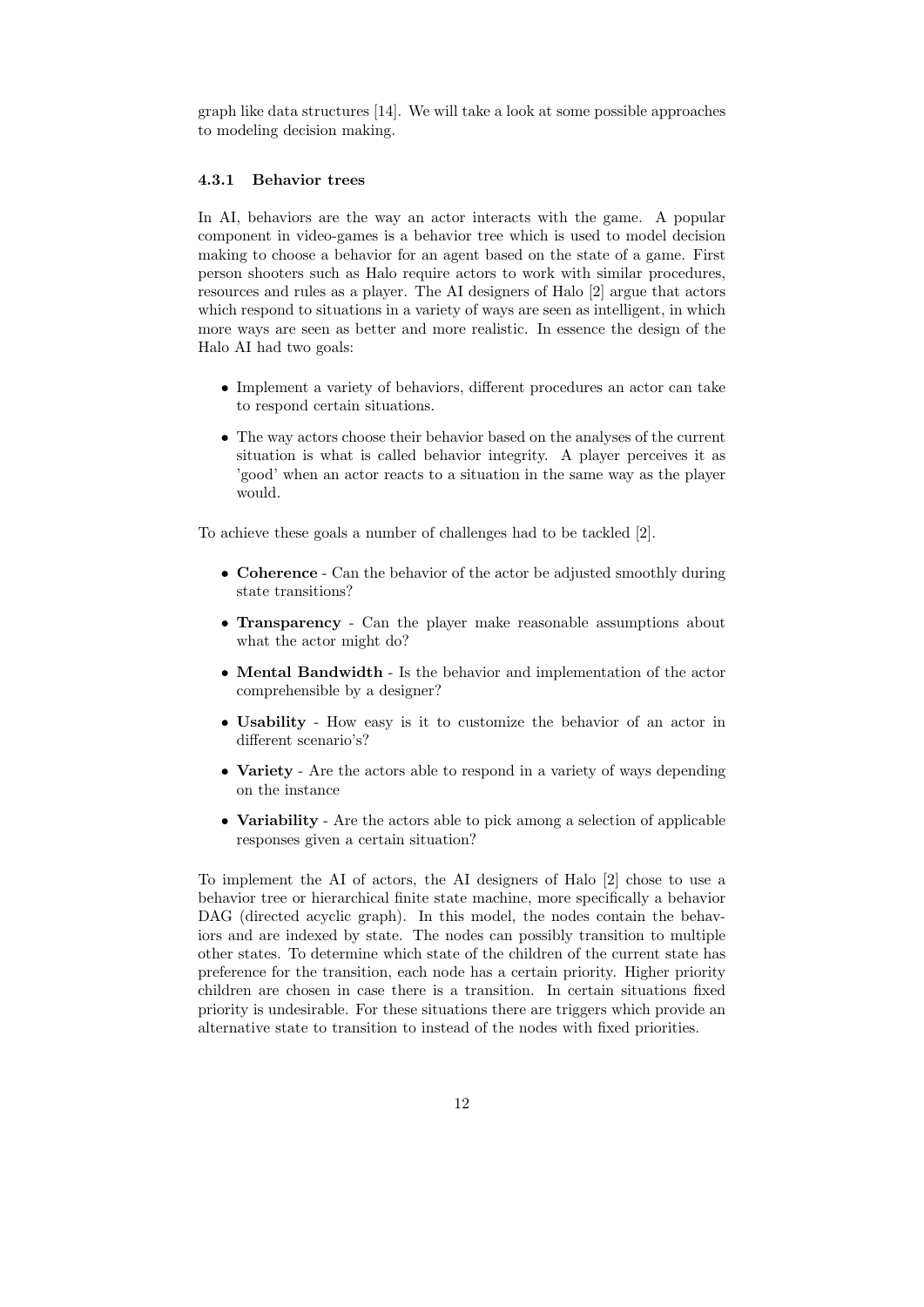#### 4.3.2 Goal oriented action planning

Goal oriented action planning (GOAP) is a decision-making architecture developed for the game No One Lives Forever 2 [17]. GOAP is not only responsible for what decision is taken, but also how a decision is taken. GOAP does not replace finite state machines but simplifies producing one. State transitions will not be hard coded but are made as part of a plan. There are three key concepts in GOAP:

- Actions Actions are the steps performed by the actor that makes it do something. Actions know which preconditions have to be met to be able to run, they also know the effect they will have on the state.
- Plans Plans are a sequence of actions to satisfy a goal determined by the actor.
- Goals Goals are conditions that should be satisfied by an actor. In GOAP the goal contains a set of preconditions that should be met before the goal is satisfied. Based on these preconditions an actor can produce a plan of actions that results in satisfying the goal.
- Plan Formulation The planning component will take the most relevant goal determined by the actor and search a sequence of actions based on their preconditions to go from the current state to a state satisfying the condition of the goal. This process is similar to path finding, an implementation can be based on the A\* algorithm.

Advantages of this architecture are possible solutions to problems the programmers have not thought off when designing the AI. Sequences of actions to satisfy a certain goal are generated after a runtime search based on the current states and preconditions of available actions instead of hard coded by the programmer. Another benefit of this behavior is that actions can be coded in a smaller scope and are bound together by the planner, which bundles a sequence of actions to satisfy preconditions. Hard coded plans are harder to maintain than an automated machine checked generated plan by the planning system. GOAP also offers an easy way for varied behavior. A programmer adds multiple actions to achieve the same goal with different preconditions and the planner will select the most suitable one based on the current state.

#### 4.3.3 Hierarchical task networks

Hierarchical task networks are another way to plan and execute strategies [19]. They consist of high-level tasks which each contain a set of subtasks which together form a strategy. The leaves of the hierarchy are called primitive tasks. The hierarchical task network consists of methods which each outlines the current goal, the prerequisites and the subtasks necessary to complete the goal. Hierarchical task networks have both a planning and scripting advantage. The plans can by automatically calculated using a planner component. The planner analyses the prerequisites and selects which subtasks to complete in order to achieve the high-level task. The scripts containing the plans are generated offline using the results from the planner. The scripts can be included in the game engine to run at runtime using the current state of the game as input.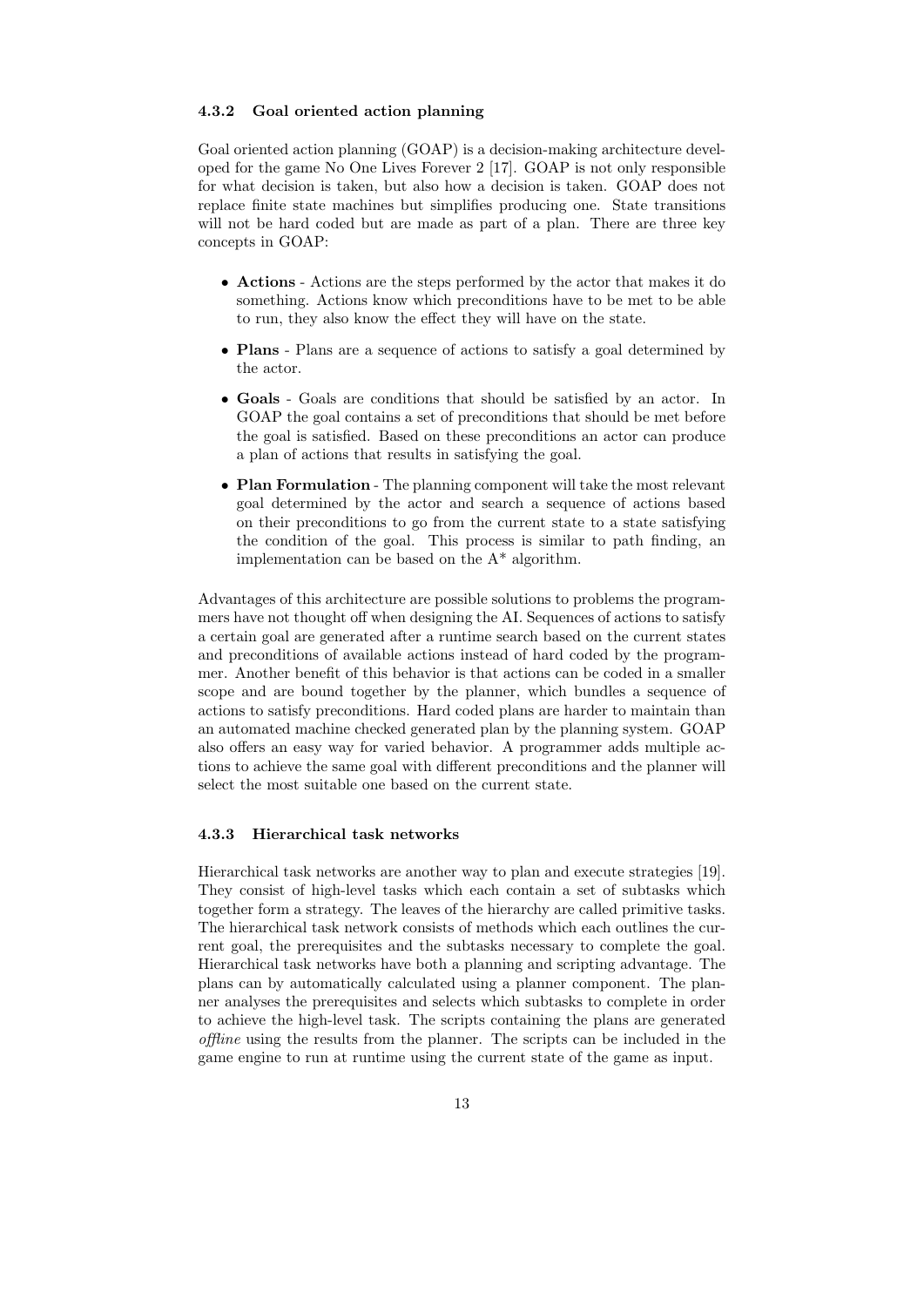# 5 Strategies

Heeren, et al. [11] describes a framework that recognizes and can be used to construct strategies in the domain of exercises. Students who work on interactive exercises can apply changes to an exercise and the framework recognizes if the change is part of a strategy. The framework provides hints to incrementally reach the end goal based on the current exercise.

In this section we will first discuss the requirements, then we will discuss previous work by Heeren, et al [11] on strategies for the domain of exercises.

### 5.1 Requirements

Heeren, et al. [9] describes several requirements which should be satisfied by the implementation of the rewrite strategy language for the domain of exercises. The following list represents the requirements for a language to describe strategies for the domain of exercises.

- 1. The strategy language is generic. The language can be used to implement strategies for various domains in which exercises are solved by applying different rules or actions to an exercise.
- 2. The strategy framework can be used to automatically calculate feedback based on the current state of the exercise and user actions.
- 3. The strategies reflect textbook descriptions of procedures for solving exercises.
- 4. The strategies defined in the language are observable.
- 5. The strategies are compositional and can be combined to form new strategies or be used as part of other strategies.

Most of the requirements are relevant for a strategy language in another domain, in our case, strategies for real-time video games too.

- 1. The strategy language is generic. The language can be used to apply actions to any state.
- 2. The strategy framework is able to calculate the next step based on the state. Requirement 2 from the requirements for a language to describe strategies for the domain of exercises states that the framework should automatically calculate feedback given a strategy and user actions. The feedback is used to perform a next step or give a suggestion for the next step. In our domain, actors will automatically perform this next step.
- 3. The strategies are observable, the strategy framework for exercise rewriting makes the strategies inspectable, printable and transformable.
- 4. The strategies are compositional and can be combined to form new strategies or be used as part of other strategies. This requirement is relevant for any domain to which strategies are applied.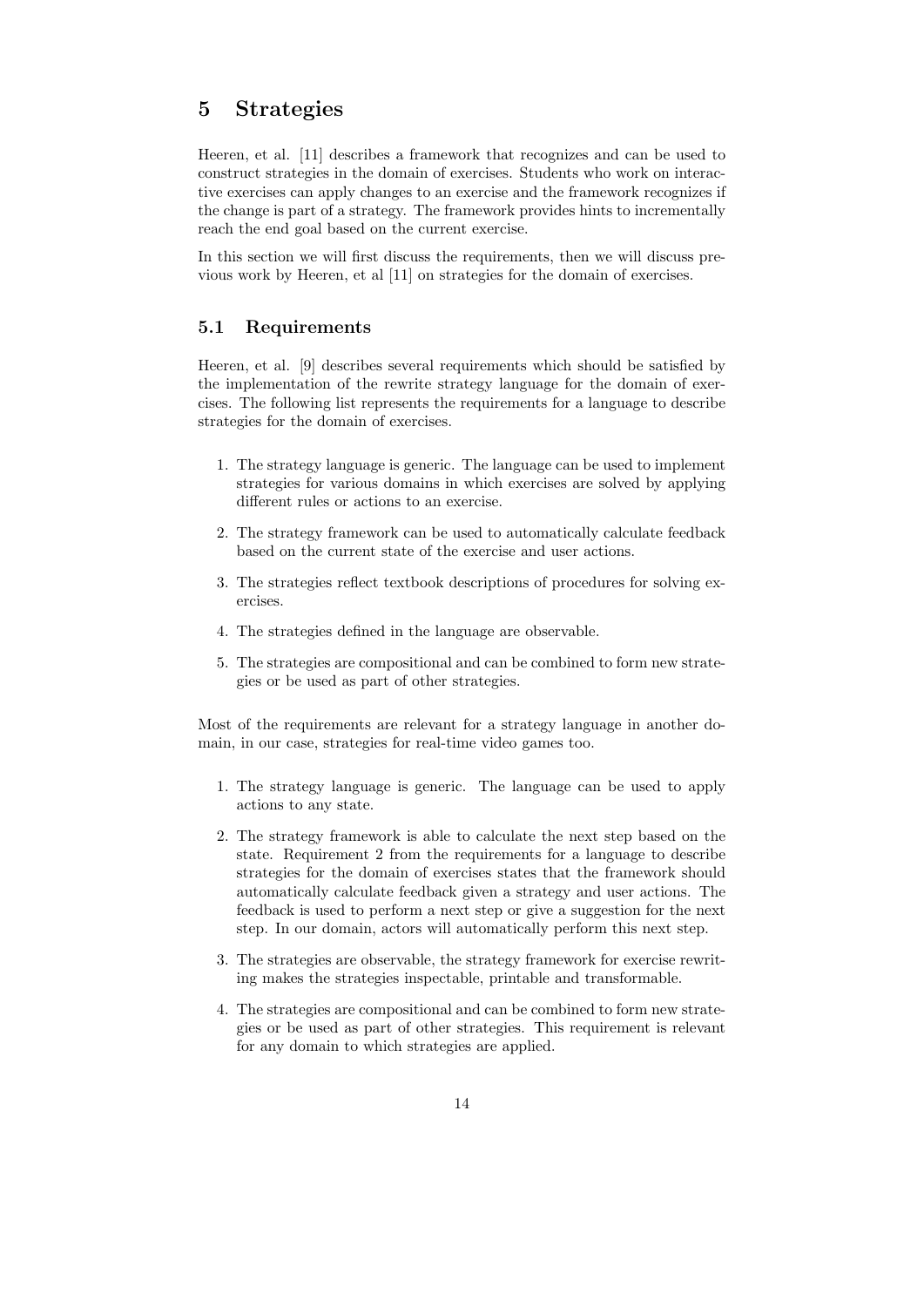The above four requirements form the core requirements for a strategy language for a generic domain, including strategies for real-time video games.

One of the requirements mentioned by Heeren, et al. [9], the cognitive fidelity principle, is only relevant for the domain of exercises. In the domain of video games it is not required that users understand how actors perform a strategy. An unpredictable actor can enhance the fun of a video game.

#### 5.2 Strategy combinators

The framework for writing rewrite strategies described by Gerdes, et al. [10] is built on top of a core set of strategy combinators defined in a strategy grammar written in Haskell.

data Strategy a  $=$  Fail | Succeed  $Rule (a \rightarrow a)$ | Strategy a :∗: Strategy a | Strategy a :|: Strategy a | Fix (Strategy  $a \rightarrow Strategy a$ )

The strategy is polymorphic in its parameter a which refers to the type of the domain it is applied to. The basic elements of a strategy are the Fail, Succeed and a Rule  $(a \rightarrow a)$ . A rewrite rule gets a the state of type a and returns a new state of type a. :∗: represent the sequence of two strategies, :|: represents the choice of either one of the strategies and Fix represents the fixed-point combinator for strategies.

In addition to these core language constructs the framework has support for interleaving combinators [9]. When students solve a particular exercise, the order of rules applied to an exercise can be non-deterministic. This means the steps can be in any order as long as they are all applied. Interleaving combinators offer the ability to recognize non-deterministic strategies.

data Strategy a  $=$  ... | Atomic (Strategy a) | Strategy a :%: Strategy a | Strategy a :!%: Strategy a

Atomic prevents the strategy from being executed interleaved. :%: interleaves the right- and left hand strategies and :!%: interleaves the left- and right hand strategies with a preference for the first strategy. To retrieve the first rule of a strategy the framework defines a function firsts. To define firsts we need to define the function empty, which checks if a given strategy returns an empty result and split, which splits the interleaving strategies and combines the possible rules in a list. The function empty is defined as follows:

$$
\begin{array}{lll} empty::Strategy & a \rightarrow Bool \\ empty & Fall & = False \\ empty & Succeed & = True \\ empty & (Rule \_) & = False \\ empty & (Fix f) & = empty (f Fall) \end{array}
$$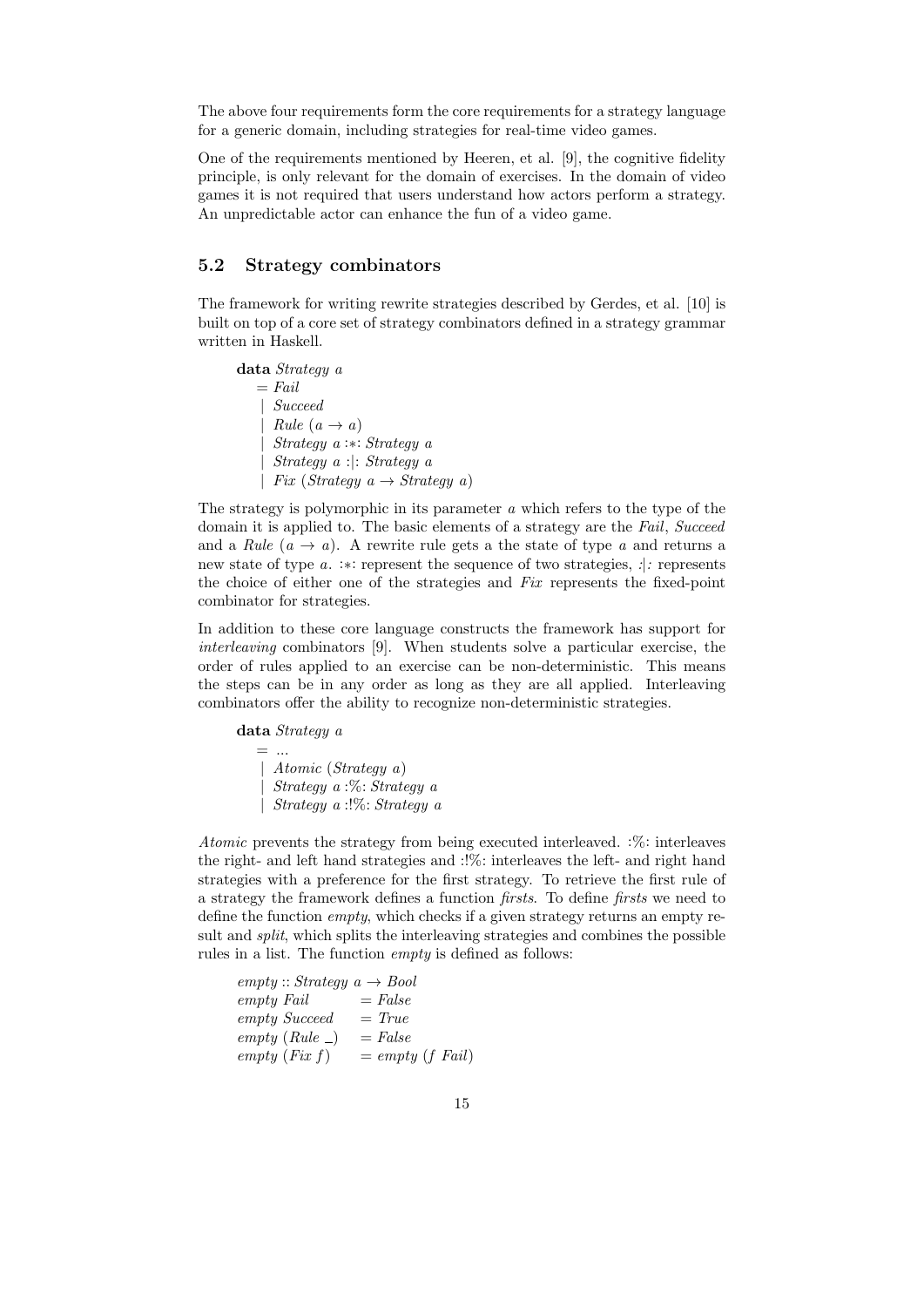empty  $(a : |: b)$  = empty  $a \wedge empty b$ empty  $(a : * : b)$  = empty  $a \vee \emptyset$  $empty (Atomic s) = empty s$ empty  $(a:\%)$ : b) = empty  $a \wedge empty$ empty  $(a:!\%: b) = False$ 

The function *empty* is used in *split* to check whether we need to proceed in splitting the right strategy of the choice combinator.

split is used to calculate a list of possible steps from a strategy. To implement *split*, we make use of properties that hold for the interleaving and leftinterleaving combinators as described by Heeren. To define *split* for  $a:\% : b$  we make use of the following fact:

 $a:\% : b = a:\mathcal{C}: b \bigcup b:\mathcal{C}: a$ 

Interleaving a and b is the same as the result of first interleaving a and then b or first interleaving b and then a. Describing the split for  $a$ :  $\%$ : b is more involved. We first split a in an atomic part followed by remainder in the form of Atomic  $a_1 : \stackrel{*}{\ldots} a_2$ . We can write the atomic Atomic  $a_1$  part as Atomic (Rule  $r : x : a_1$  to illustrate that we return a rule followed by a succeed. Now that we have defined the atomic part, we can interleave the rest of the strategy which leads us to the alternative form for a in  $a$  :!%: b:

(Atomic (Rule r :∗: a1) :∗: a2) :!%: b

Now that we have defined the left-hand side of :!%: as *(Atomic (Rule r* :\*:  $a_1$ ) :∗: a2), we can transform other strategies to this form and write a recursive split function that returns a list of strategies. The details of the transformations of other elements of the grammar are described in the original research [9].

split :: Strategy a 
$$
\rightarrow
$$
 [Strategy a]  
\nsplit *Pauli*  $= []$   
\nsplit *Success*  $= []$   
\nsplit (Rule r) = [Atomic (Rule r : \*: Succeed) : \*: Succeed]  
\nsplit (a : \*: b) = split a + split b  
\nsplit (a : |: b) = [Atomic (r : \*: x) : \*: (y : \*: b)  
\n(Atomic r : \*: x) : \*: y \leftarrow split a] +  
\nif empty a then split b else []  
\nsplit (Fix f) = split (f (Fix f))  
\nsplit (Atomic s) = [Atomic (r : \*: (x : \*: y)) : \*: Succeed  
\n[(Atomic r : \*: x) : \*: y \leftarrow split s]  
\nsplit (a : %: b) = split (a : !%: b) + split (b : !%: a)  
\nsplit (a : !%: b) = [Atomic (r : \*: x) : \*: (y : %: b)  
\n(Atomic r : \*: x) : \*: y \leftarrow split a]

Given the split function we now define the *firsts* function which takes a strategy and returns a list of pairs containing the next rule and the remaining strategy.

firsts :: Strategy  $a \rightarrow [(Strategy\ a, Strategy\ a)]$ firsts  $s = [(r, x : * : y) | Atomic (r : * : x) : * : y \leftarrow split s]$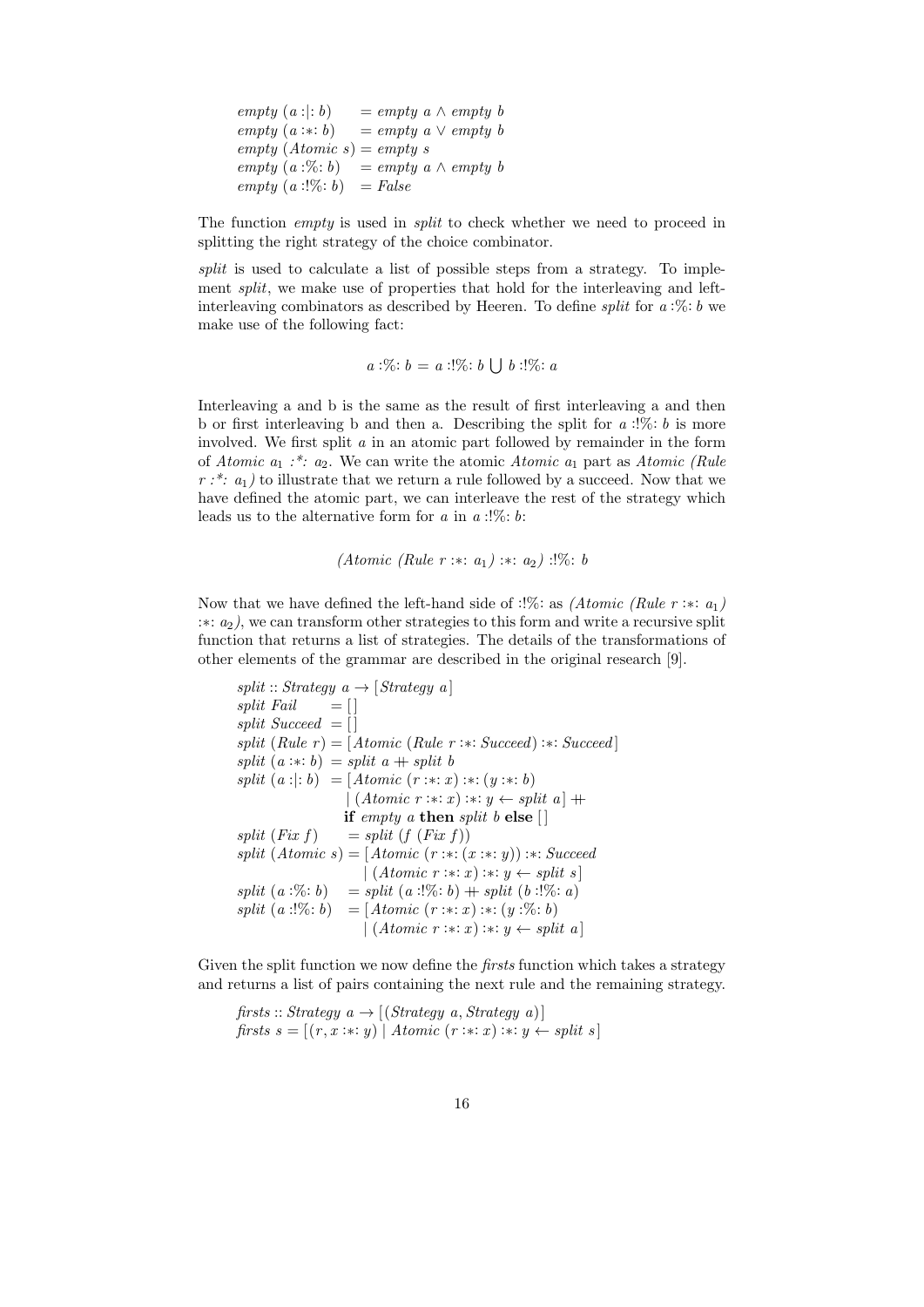The strategy language in the framework has been used to both parse rules of a strategy and to produce them. Our thesis will focus on the production of rules in a strategy. The above definitions of firsts, empty and split as described by Heeren, et al. [9] do not reflect the entire capability of the actual framework. The complete framework contains a definition of the language which accepts a state to which the strategy is applied. The result of the actual version of firsts contains the step, the resulting state and the remainder of the strategy. We will go into detail in this implementation in a Section 7.2.

#### 5.3 Example strategies

Using the language of Section 5.2 we can provide a set of example strategies that demonstrate how we can construct strategies using the combinators of the language.

The basic element of a strategy is a Rule. In our examples we will use our domain of computer games rather than the domain of exercises. The example shows a strategy for a game state which returns a rule to shoot a gun. The implementation of the rules is not relevant at this point, but it modifies the state in such way that a bullet is shot.

data  $GameState = ...$ shoot :: Strategy GameState  $shoot = Rule (...)$ pointAtClosestEnemy :: Strategy GameState  $pointAtClosestEnemy = Rule (...)$ 

Using the basic Rule element of our language we combine multiple Rules to form a higher level strategy. We can use the sequence and choice operator to sequence or choose between multiple Rules. The following code shows how to implement a higher level strategy to move to a flag using the atomic move rules.

 $move :: (Float, float) \rightarrow Strategy \ GameState$ move  $(x, y) = Rule$   $(...)$ moveToFlag :: Strategy GameState  $move ToFlag = move (20, 30) :: move (50, 60) :: move (70, 80)$ :|: move (20, 60) :∗: move (70, 80)

To produce a strategy in which the order of the executed rules is irrelevant we can use the interleaving combinator to produce a list of possible first steps by means of the firsts function.

```
captureFlag :: String \rightarrow Strategy \ GameStatecaptureFlag flagId = ...
captureFlags = captureFlag "a" :%: captureFlag "b" :%: captureFlag "c"
```
Using the fix combinator we can create new combinators such as repeat, try and option

 $many::Strategy$   $GameState \rightarrow StrategyGameState$ many  $s = Fix (\lambda x \rightarrow Succeed : |: s : * : x)$  $shootEnemy = many (point AtClosestEnemy : *: shoot)$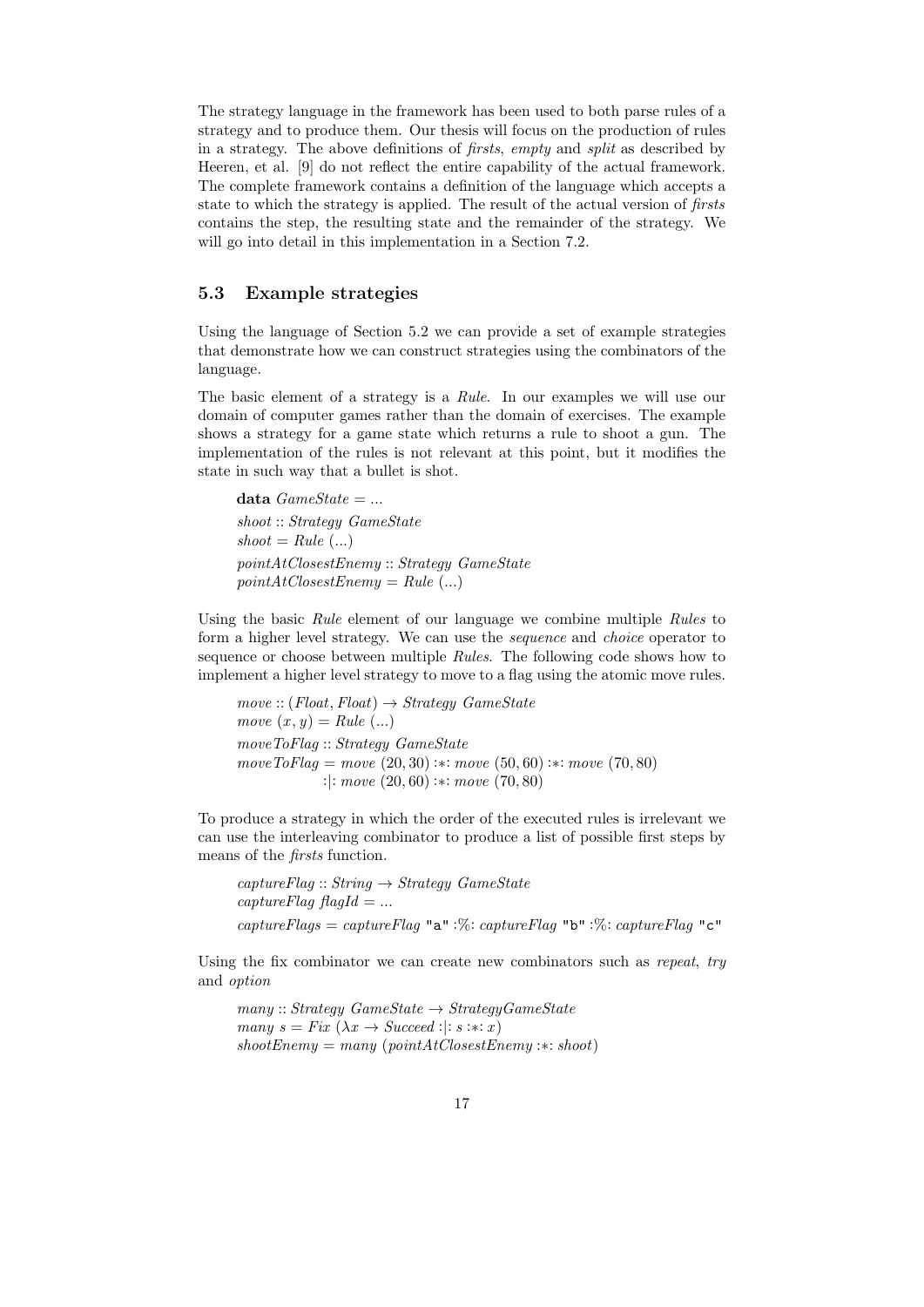# 6 Challenges in implementing strategies in realtime video games

In this section we introduce the main challenges with the implementation of a language to describe strategies in real-time video games. The previous section describes an approach to constructing strategies for the domain of exercises using a small core of strategy combinators. In Section 5.3 we have shown how to write simple example strategies for real-time video games using these combinators. However, using these combinators and functions in real-time video games provides us with a number of challenges due to the concurrent nature of real-time games. First we will discuss the problems related to the concurrent nature and then we will discuss how we adapt our implementation of the strategy library to handle these characteristics.

### 6.1 Concurrent nature of games

One of the key differences between the application of strategies in the domain of exercises and video games is the concurrent nature of video games as discussed in Section 5. The best way to complete a video game depends on the actions of other players and the in-game events. We will discuss the influence of these factors on the implementation and execution of strategies in real-time video games in the following section.

In the previous section, the basic component of a strategy is a Rule. This Rule is defined with the purpose to rewrite the current state of the exercise. In the domain of real-time video games we use the type action as the basic element of our strategies. We will discuss the differences in interpretation and semantics between rules and actions in the next section, but we will use the action to refer to the result of an application of a strategy in this section.

### 6.1.1 Actors

In real-time video games, a number of human- and computer controlled characters simultaneously take part in the same game. These can be characters with varying abilities and goals. We will refer to computer controlled characters as actors. Strategies are associated with each actor. Actions which the actors perform are applied to the current state which results in a new state in which the actor is a step closer to achieving his goal according to the strategy. However, this progress can be interrupted or intervened. In most games, there are multiple actors competing for the same goals or having conflicting goals which only one of the parties can achieve. Each of these actors has its own strategy and its own goal. Some actors might have a shared goal, but each actor will need to derive its own best next action based on a shared game state. If we have n actors who are part of a game, we have to apply n actions to a shared state simultaneously.

To conclude, a real-time video game has multiple actors that influence the same game state.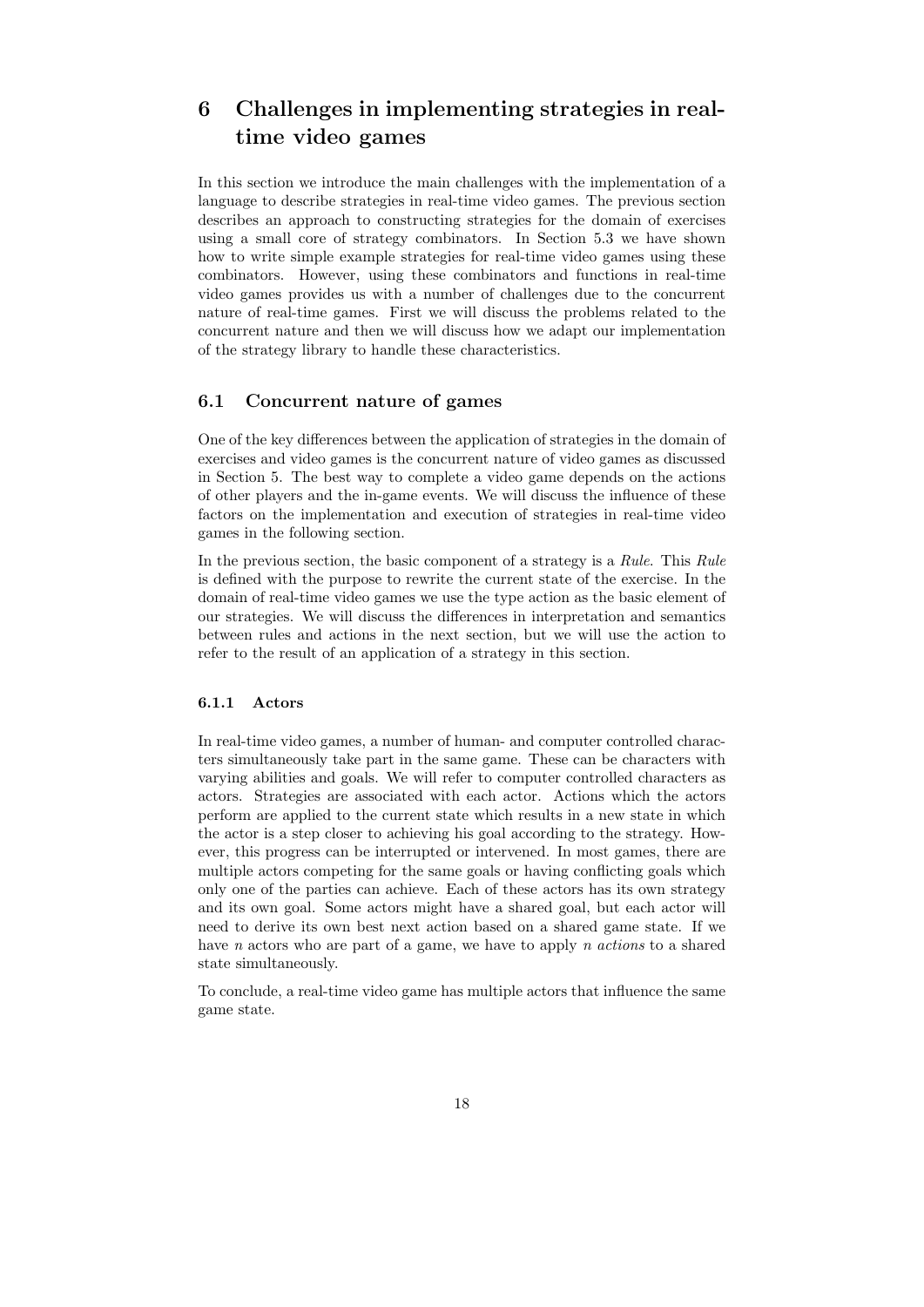# 6.1.2 Time

Another aspect of real-time video games is that they often rely on a state that changes over time and changes result in different states depending on the time difference between the previous and current state. For example, suppose we have a game with two actors, actor  $a$  and actor  $b$ . Actor  $a$  wants to capture the flag, and actor  $b$  wants to defend the flag. If actor  $a$  determines its first step of the strategy, it will move towards the location of the flag. If actor b determines its first step, he will shoot a bullet at actor a. Both steps will be derived based on the same state. If we simply execute the actions one before the other, actor  $a$  will be at the flag, and the bullet fired by actor  $b$  missed its target. However, if we interleave the execution of the actions while taking duration into account, we see that the bullet hit actor a while he was traveling to the flag. The simulation of the duration of actions is essential to mimic reality.

Considering the above example, we identify two problems. The first problem is that shooting a bullet costs far less time than moving from one location to another. We have to adjust our strategy language to deal with multiple strategies returning several steps at different points of time. An actor might perform n actions, while another has just completed one action due to the duration of each action.

The second problem in the example is that if the bullet hits the actor who was moving to a target location, the strategy might change because the state has changed. The actor might have died, thus making his active strategy and action irrelevant, or he might have been hit, after which he wants to shoot back at the shooting actor as part of a better strategy in that situation. We have to make our system capable of interrupting actions in progress to produce a new action if the situation requires to do so.

Thus, dealing with time introduces two problems namely

- Actions take time to complete, multiple *actions* from different actors do not necessarily take the same amount of time to complete
- Due to the different durations of *actions*, the state for which an action has been selected can be obsolete, which requires a new action to be chosen.

#### 6.1.3 Interleaving concurrent actions

With multiple actors working on the same state and actions that take time to complete we have a concurrency aspect when combining these two aspects. In the strategy framework for exercises as discussed in Section 5.2, all actions or rewrite rules directly rewrite the state. This means that subsequent rewrite rules work on a different state than the previous rewrite rule. The order in which these *rewrite rules* are applied matters for the validity of subsequent steps. In the case of real-time video games we have multiple actions that are each modifying the state at any point in time. In video games, the end result does not have to be precise in the sense that modifications at millisecond intervals, or the time per frame, are not observable by a player as long as a believable experience is created. To summarize, we have to integrate parallel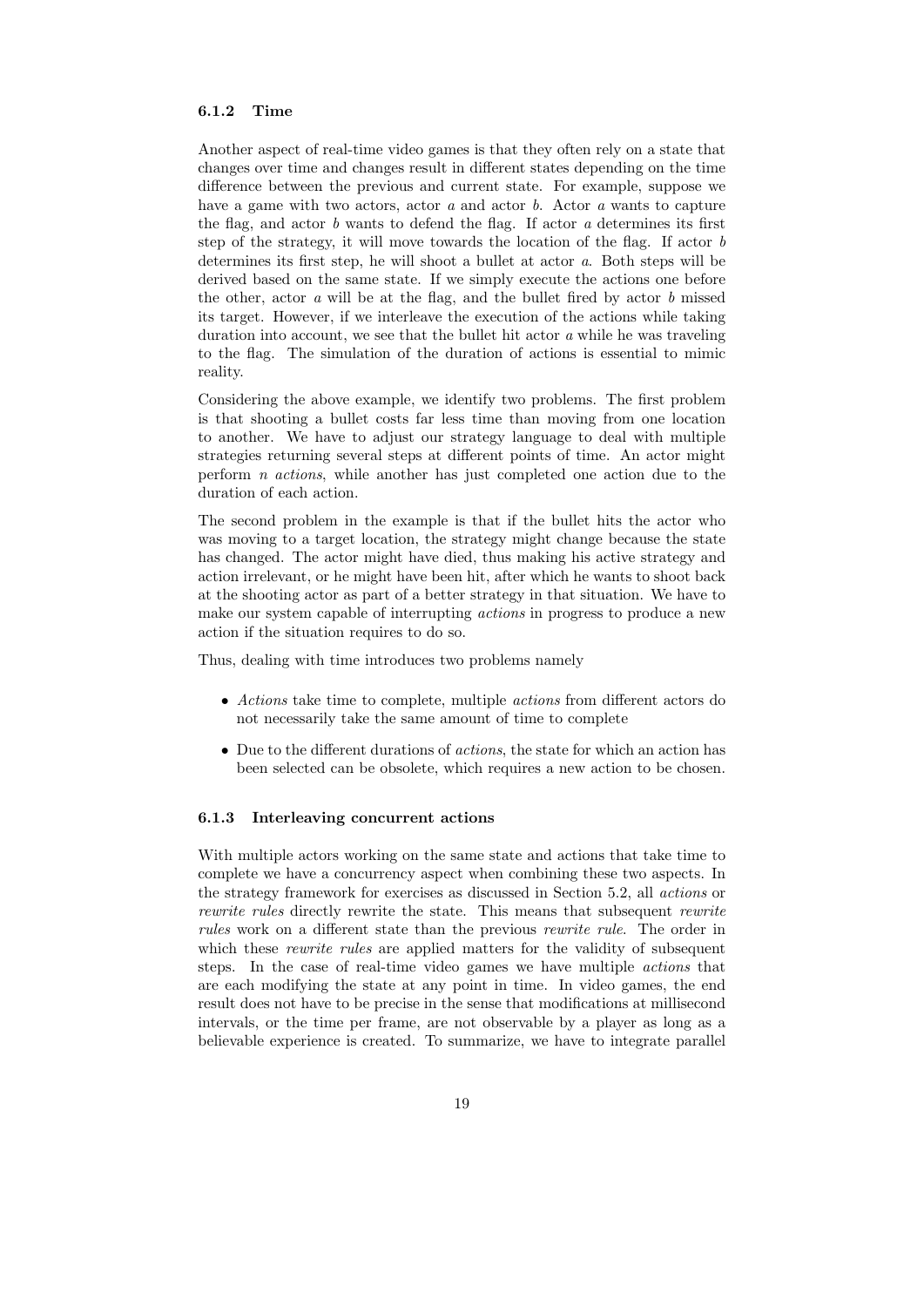execution of actions on the same state to give the player a believable, realistic experience.

### 6.1.4 Tight coupling

In the strategy framework for exercises as discussed in Section 5.2, applying the rules on a state will produce a new state. The problem is that the actions implement how to create a new state based on the state that is passed in as argument. If an actor in a video game has a strategy in which an action results in shooting an enemy, the action itself contains the implementation of how to shoot the enemy. If another actor wants to use this same strategy, but has a different weapon it will be difficult to reuse the action because the implementation of shooting the enemy is coupled with the weapon of the original actor.

# 6.2 Solutions

The previous section describes some of the aspects that we need to take into account when we want to use a strategy language to implement real-time video games. We will built upon the strategy framework for exercises as discussed in Section 5.2 and adjust or extend it to deal with the specific aspects of real-time video games. In particular we will adjust and extend the system to deal with different actors, the notion of time, the ordering of executions of actions and the tight coupling currently enforced by the feedback system.

#### 6.2.1 Actors

If we have multiple actions from multiple actors we might get different end states depending in which order the actions are executed. This means that an action applied to state 0 will result in a state 1, but it might be a different state than expected by the strategy. For example, the strategy returns an action which instructs an actor to move to a target location, but the actor was shot while moving there. The strategy expects a state where the actor is at the target location waiting for the next action of the strategy, but actually, the actor is shot. We can solve this problem by interleaving the execution of multiple actions.

When an actor is shot, he wants to respond to this situation. This problem is also related to the interruption problem where the state changes in such a way that immediate reconsideration of the strategy is required. A solution to this problem is an event based system that fires events when a new action of a strategy is required, such as a goal completion event, enemy spotted event, or character shot event. These events are triggered during the simulation steps.

We also need to take into account that we need to continue the current strategy if the current action is executed successfully. For example, when an actor has reached its target position, we want to execute the next action of its strategy. Continuing or changing the strategy distinguishes two different scenarios for which we need events, namely an event for goal completion and an event to interrupt the current action of an actor. Some events need to pass in certain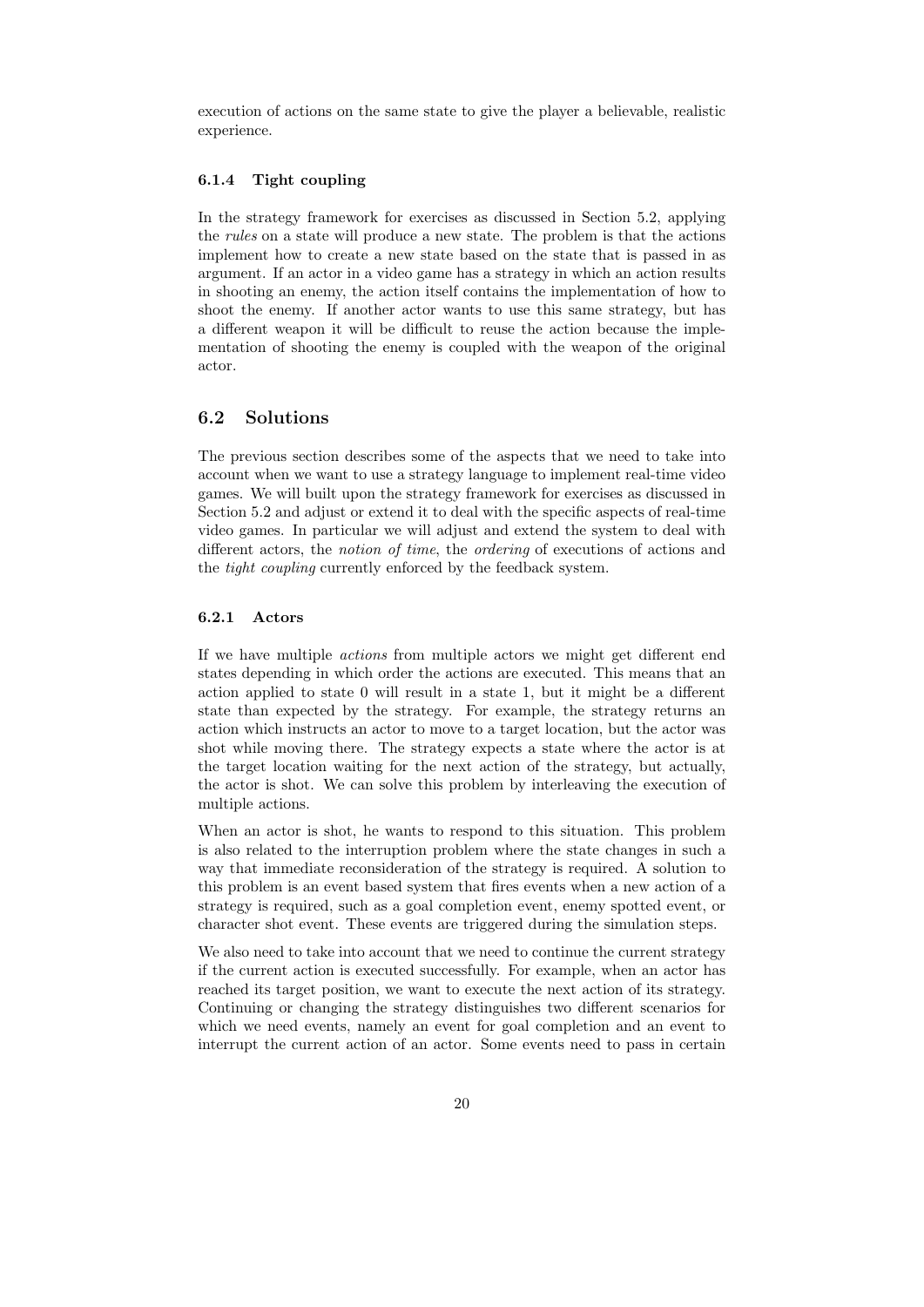information in order to update the strategy context. For example, an action requires an actor to target an enemy. An event containing the selected enemy will allow the next action to make use of that knowledge.

# 6.2.2 Time

An open problem remains how we deal with actions from multiple actors which take a different amount of time to complete and are executed concurrently. Using the game loop as discussed in Section 4.1.1 we can take the actions and update the state with part of the progression of the execution the actions. By using the iterations of the game loop we can simulate the duration of actions. By using small intervals between iterations of the game loop we can capture events that happen as part of the progression of the execution of an action. These events allow us to interrupt current actions and determine a better step of the strategy to handle the new state.

#### 6.2.3 Tight coupling

In the framework for strategies in the domain of exercises, applying actions on a state will result in a new state. If we separate the implementation of the execution of actions and the result of the next step of a strategy, we will have a strategy with a simple action as basic element. The action processor will take these actions and a state and return a new state. It is important to note that the duration of an action involves processing the action multiple times. For example, suppose we set the direction of a character to point at a target location to which it will move and set its velocity. In this case the character starts to move to the target location with a velocity as set by the action, but the state will be changed by the physics engine which gradually changes the actual position based on the velocity and direction of movement. The action data type will act as an intermediate communication language between the strategy and the game engine. Values of the action data type are part of a strategy but it possible to reuse strategies because the execution of each action can be implemented independently from the strategy. The following code shows how we implement the action data type:

```
data Action
   = Move (Int, Int)| Shoot (Int,Int)| Cover
   | ...
perform :: Action \rightarrow State \rightarrow IO()perform (Move(x, y)) state = ...perform (Show(x, y)) state = ...perform Cover state = ...
```
The simulation performs the calculations necessary to reproduce the state at a given point in time. In real-time video games, these steps run multiple times per second to simulate a fluent animation as described in Section 4.1.1. For example, in these steps the physics engine looks at the velocity and multiplies the velocity with the time difference since the last iteration of the game loop.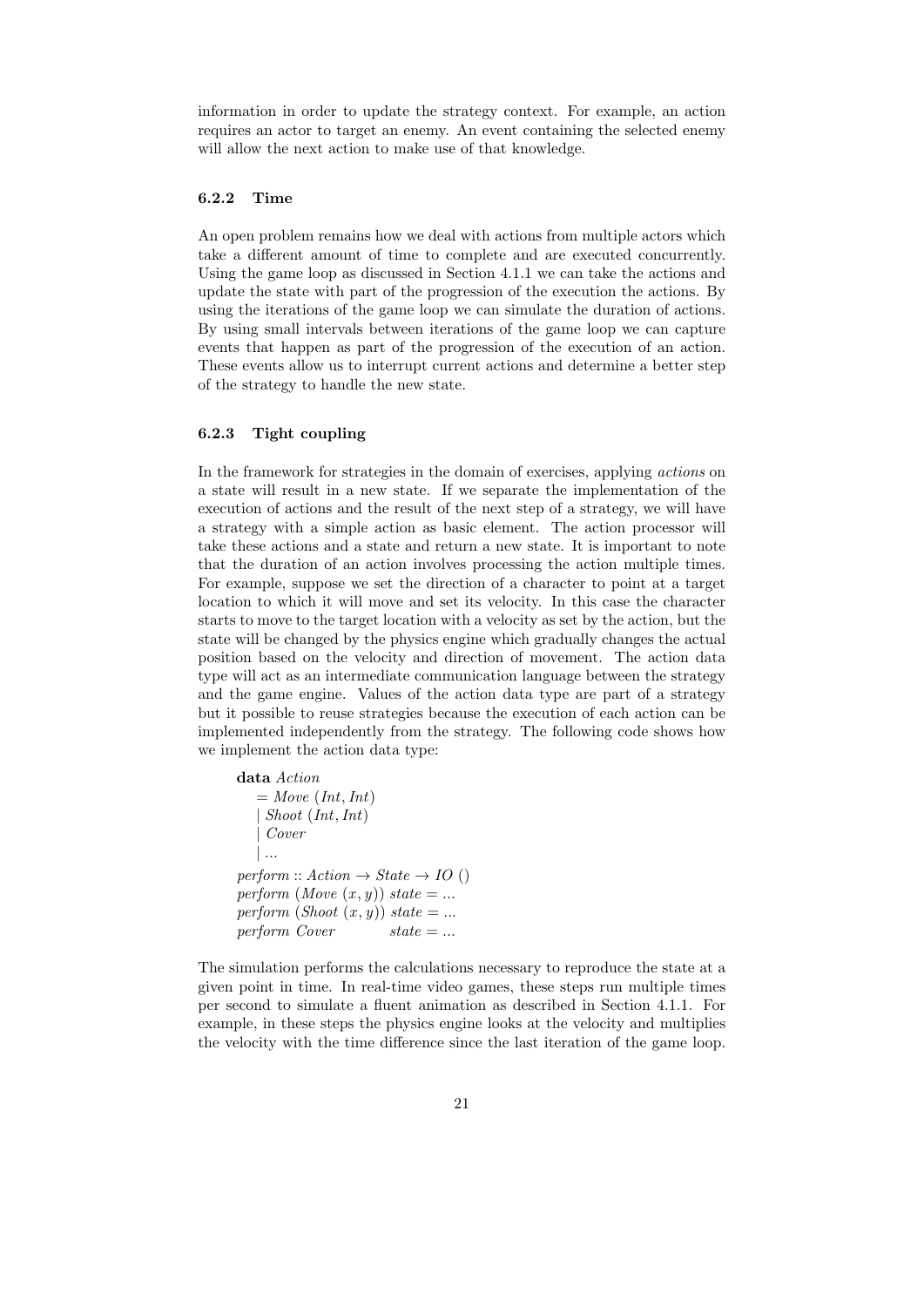After multiple iterations, an actor who moves to a target location reaches its destination. The state of the game, after completion of the step, will be the same as the directly creating a state where the actor is at the target location, given that there are no interruptions or external influences on the state. With this approach we also solve the problem that an action takes a certain duration of time.

# 7 Contribution

In this section we discuss our research contribution. First we will describe how we implement the grammar for our DSL and how we determine the best actions based on a strategy and a state. Then we discuss how we can integrate the grammar and the functions to determine the best actions in real-time video games.

### 7.1 Language extensions

Section 6 describes the differences between the domain of exercises and realtime video games with respect to using strategy combinators, and how we handle the unique characteristics in real-time video games. This section describes the implementation of the strategy framework for real-time video games. The core of the framework is the strategy language definition.

```
data Strategy a s
   = Fail
      | Succeed a
      Context(s \rightarrow StrategyContext \rightarrow IO(Strategy a s))| Strategy a s :∗: Strategy a s
      | Strategy a s :|: Strategy a s
      Fix (Strategy a s \rightarrow Strategy a s)
      (s \rightarrow StrategyContext \rightarrow IOBool):?: Strategy a s
      Strategy \ a \ s \ \ \%: Strategy a \ s| Strategy a s :!%: Strategy a s
      | Atomic (Strategy a s)
  deriving Show
```
We create a strategy language definition similar to the one described in Section 5.2 with an extra parameter a to reflect the usage of an action data type. We use parameter s to specify the game state type with which the strategy works. Moreover, we add extra constructors to the language. Before we introduce the Context constructor we will describe the StrategyContext. The framework for strategies in the domain of exercises contains a concept to pass around a context with the state of an exercise and additional information about the previous steps. The StrategyContext serves the same purpose.

type  $StrategyContext = M.Map$  String Dynamic

We implement the *StrategyContext* as a *Map* with *Dynamic* data as entries and String as key. Because we do not know in advance what the type of the data is we want to store per action we use the *Dynamic* type for the Map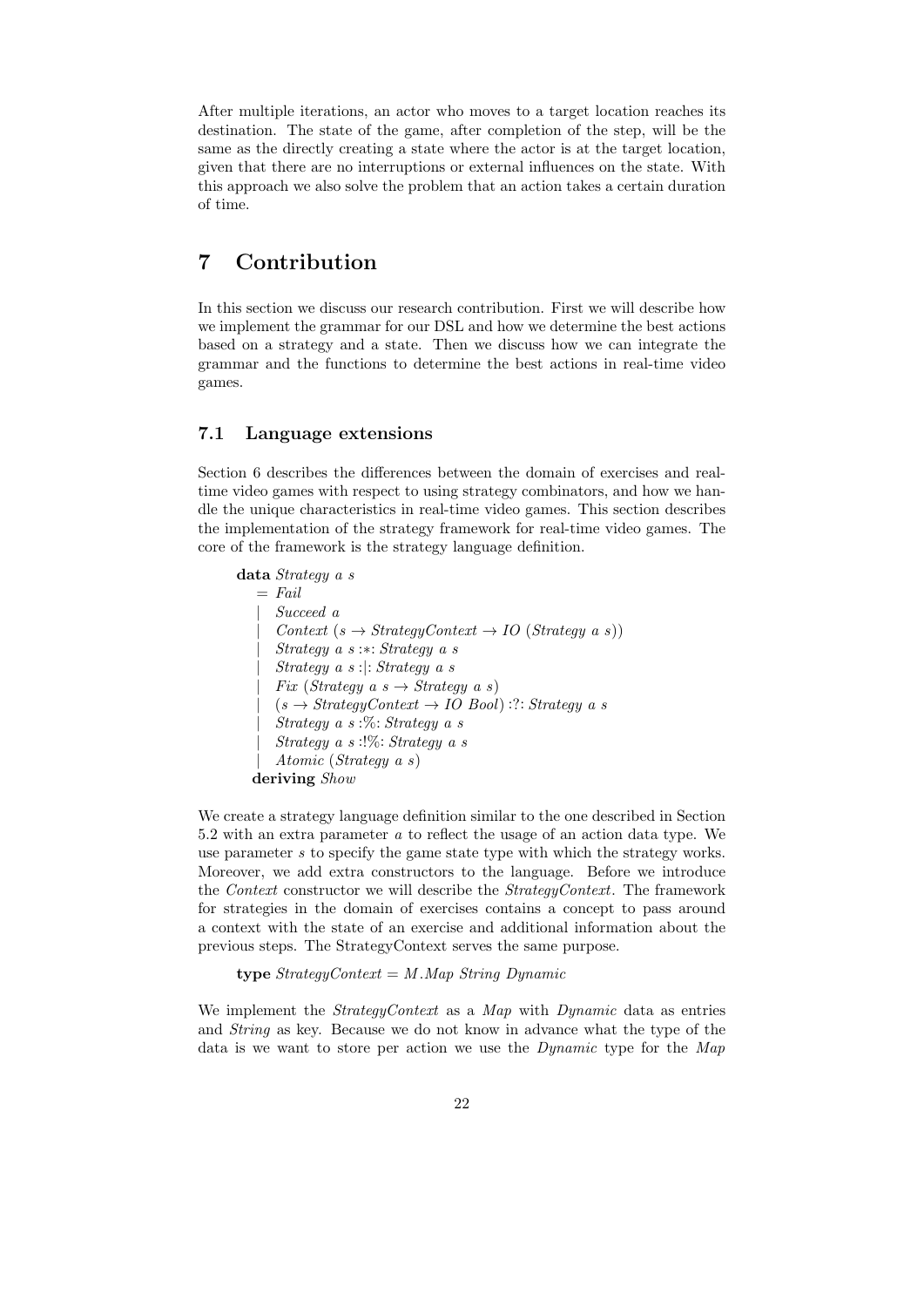entries in StrategyContext to provide some flexibility while keeping a common interface to get and set data in the context. The Context constructor defines a strategy that uses the state and the strategy context. This strategy is useful when we want to generate a strategy based on information from the state or the previous action. For example, this strategy allows us to determine a target location or to determine the target enemy which was shot by us in the previous action. The result is wrapped in an IO monad, because functions applied on the StrategyContext can interact with foreign environments, such as the physics state.

The second new constructor,  $:$ ::, uses the *StrategyContext* and the game state to check if a condition holds. Based on this check, the right hand side of the combinator is returned. This is useful in case we want to use specific strategies based on a condition.

The following example from our example game described in Section 8 shows how we can use the :?: combinator and what a condition check can look like. The implementation of attackSequence is not relevant for this example, but it is the resulting strategy when the the enemiesInTheSameRoom condition is satisfied. The definition of the state in this example can be found in Section 8.2. enemiesInTheSameRoom is a function that first retrieves the position of the actor that is associated to the strategy. Then the area in which the actor is will be used to perform a search for enemies which are also located inside the same area.

killEnemies = enemiesInTheSameRoom :?: attackSequence  $enemiesInThe SameRoom::State \rightarrow StrategicContext \rightarrow IOBool$  $enemiesInTheSameRoom = \lambda state\ context \rightarrow$ do let  $gameObjectId = fromJust$  \$  $getGameObjectId$  context **let** gameObject = fromJust  $M$  .lookup gameObjectId (objects state)  $pos \leftarrow getPosition\qquad gameObject$ let  $area = getRoomByPos$  pos (areas \$ level state) **let** filter =  $(keyFilter \q$ ameObjectId) **let** otherObjects = M. filterWithKey filter (objects state) M fold  $(\lambda$ obi bool  $\rightarrow$  $\mathbf{do} \; b \leftarrow \mathit{bool}$  $p \leftarrow getPosition \ obj$ return  $\delta b \vee (insideRoom \, p \, area)$  (return False) other Objects where  $qetGameObjectId$  context = do  $gameObjectIdDyn \leftarrow M.lower$ "currentGameObject" context (fromDynamic gameObjectIdDyn) :: Maybe String keyFilter gameObjectId k a = k  $\neq$  gameObjectId  $\wedge$ case unitComponent a of  $Just \rightharpoonup True$  $\rightarrow$  False

Although the implementation of the of the enemiesInTheSameRoom function looks quite verbose, it is a realistic representation of what kind of code is typically written when using the StrategyContext.

To conclude, the strategy language takes an extra type argument to reflect the return type of a strategy, and has two additional constructors that return a strategy based on information in the state or the context of a strategy.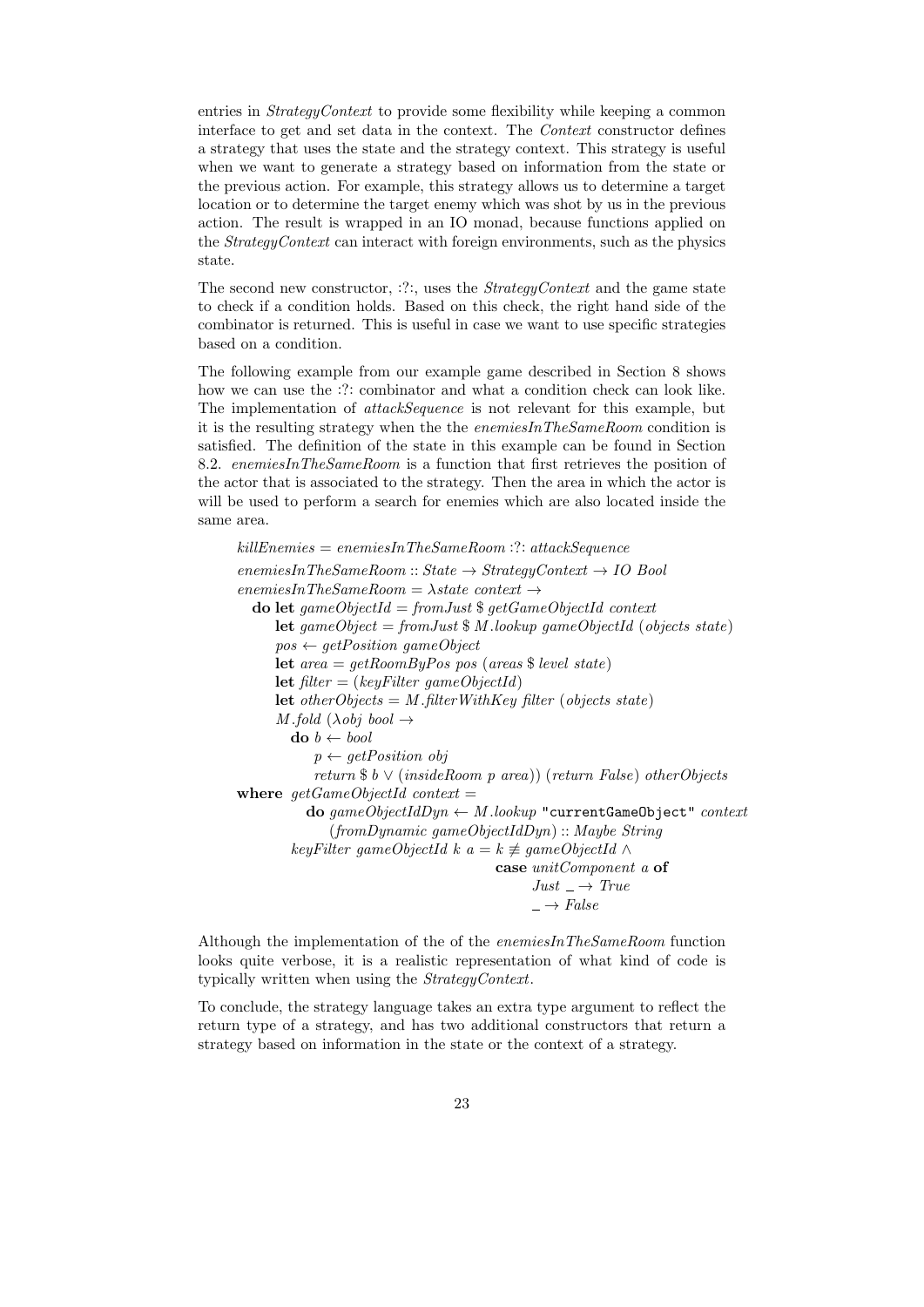# 7.2 Determining the next action of a strategy

The strategy framework is responsible for the construction and the application of strategies. At the core of the strategy system is the strategy data type which contains combinators for describing a game strategy. The previous section outlines the differences between our data type and the data type for a strategy in the framework for strategies in the domain of exercises. To run strategies we use a modified version of the function firsts from the framework for strategies in the domain of exercises

The function firsts takes a strategy, a state and a strategy context and returns a list of possible actions an actor can take combined with a new strategy environment and the rest of the strategy. The framework for strategies in the domain of exercises uses rewrite rules which take a state and return a new state as described in Section 5.2. The grammar for strategies in real-time video games from Section 7.1 uses actions as basic elements. We do not include the resulting state in the results like in the framework for strategies in the domain of exercises. It is important to note that the result is wrapped in an IO monad because the split function, described below, applies the context function to the state which also uses IO.

firsts :: Strategy a  $s \rightarrow$  $s \rightarrow$  $StrategyContext \rightarrow$ IO  $[(a, Strategy a s)]$ firsts strategy state context  $=$  do res  $\leftarrow$  split strategy state context return  $[(from Strategy r, x.* y) | Atomic (r.*x).* y \leftarrow res]$ 

Firsts is built on top of the split function. The split function is similar to the split function described in Section 5.2. Split for game strategies works with the game state, the *StrategyContext* and the new  $\mathcal{P}$ :, *Context* and *Succeed* constructors from the strategy language.

```
split :: Strategy a s \rightarrows \rightarrowStrategyContext \rightarrowIO [(Strategy \ a \ s)]split Fail s context =
  return [ ]
split (cond :: s1) s context =
  \mathbf{do} \text{ } res \leftarrow \text{ } cond \text{ } s \text{ } contextif res then split s1 s context
       else return [ ]
split (Context r) s context =
  \mathbf{do} \text{ } res \leftarrow (r \text{ } s \text{ } context)split res s context
split (Succeed r) s context =
   return [Atomic (Succeed r :∗: Fail) :∗: Fail ]
split (s1:): s2) s context =
  liftA2 (+) (split s1 s context) (split s2 s context)
split (s1 : * : s2) s context =
  do res \leftarrow split\ s1\ s\ context
```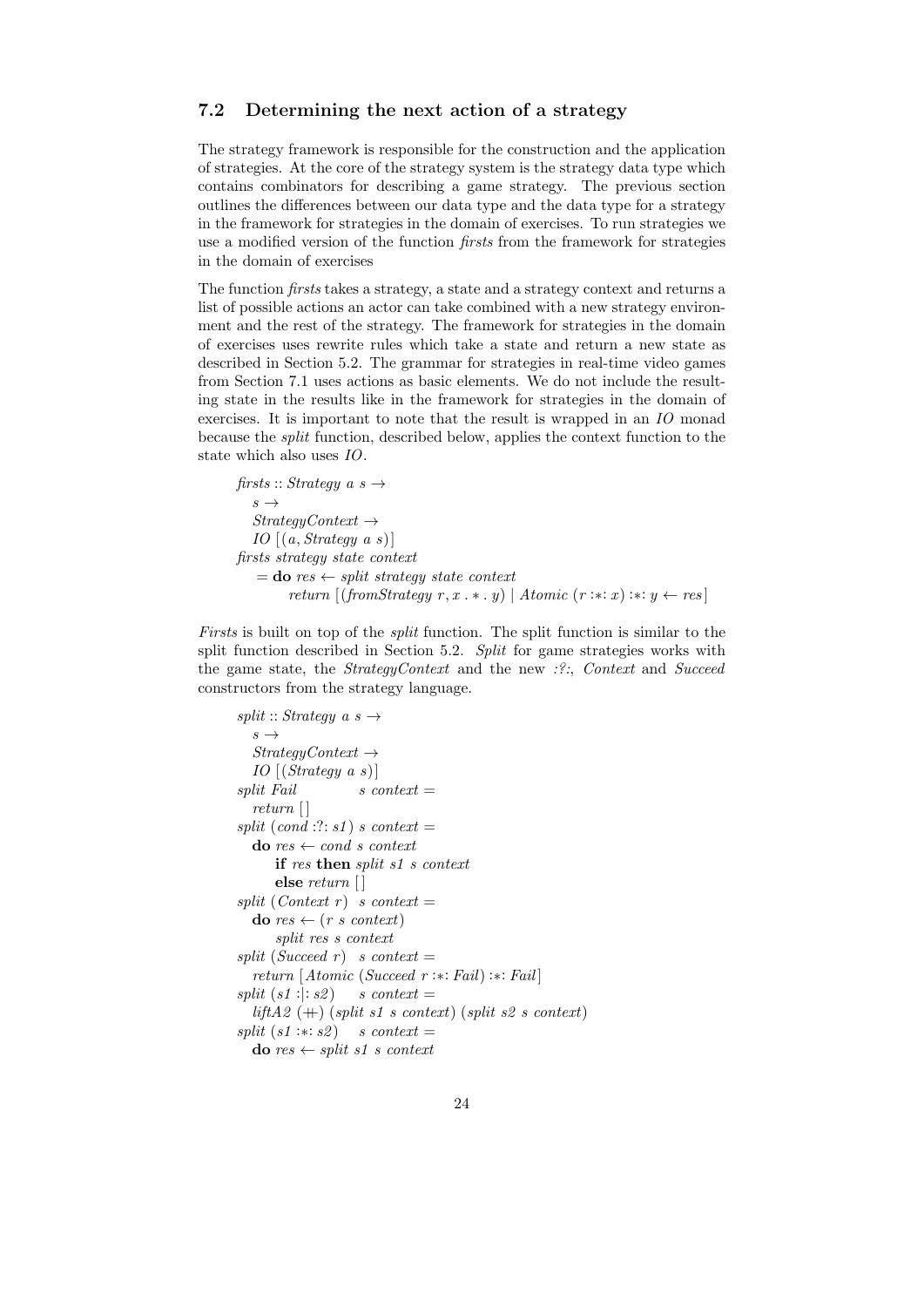```
liftA2 (++) (return [Atomic (r :: x) :: (y . * . s2))
                                | Atomic (r : * : x) : * : y \leftarrow res]
                     (if empty s1 then split s2 s context else return \vert\vert)
split (Atomic s1) s context =\mathbf{do} \text{ } res \leftarrow split \text{ } s1 \text{ } s \text{ } contextreturn [Atomic (r :: x : (x :: x)) :: 'Fail]| Atomic (r : * : x) : * : y \leftarrow ressplit (Fix f) s context =
  split (f (Fix f)) s context
split (s1:\%: s2) s context =
  liftA2 (+) (split (s1:!) \%: s2) s context)(split (s2:!\%: s1) s context)
split (s1:!\%; s2) s context =
  do res \leftarrow split\ s1\ s\ contextreturn [Atomic (r : * : x) : * : (y . \% . s2)]| Atomic (r : * : x) : * : y \leftarrow res
```
The Context constructor contains a function that takes the game state and the StrategyContext and returns a new strategy which the split function uses. The :?: function returns the right-hand strategy in case the condition in the left-hand side of the combinator holds.

# 7.3 Integrating strategies in video games

In the previous section we discussed the grammar of the DSL to describe strategies in real-time video games. In this section we will discuss how we integrate our DSL in games. First we describe how we associate strategies with an actor, then we discuss the concept of event handling. Finally we will discuss how we execute the actions which are part of Succeed constructor of a strategy.

#### 7.3.1 Strategies per actor

Since each actor has its own strategy, we associate the strategy, the actions and the strategy context per actor. It is possible for an actor to have different goals from others. This is why each actor keeps track of its own strategy. To keep track of certain decisions, some strategies require a state during execution. For example, a strategy to shoot an enemy until the enemy dies needs to keep track which enemy was selected. Selecting the enemy and shooting might be different actions but the next action needs to use information from the previous action. This information is stored in the *StrategyContext*. Since each strategy has its own state, this state is also stored with each actor. The actions from a strategy take time to complete, which is why we need to keep track of the current executing action for the actor. In Section 6.1.2 we described a problem that occurs when an actor executes an action but a state change occurs which requires the actor to run the strategy again to find a possibly better strategy to handle the new situation. If the current action changes to a new action after an interruption, the current action and strategy state change to the new action and the context will be the initial context. We store the strategy, the result and the StrategyContext in a strategy component per actor which is defined as follows:

data  $StrategyComponent \ a \ s = StrategyComponent \ \{$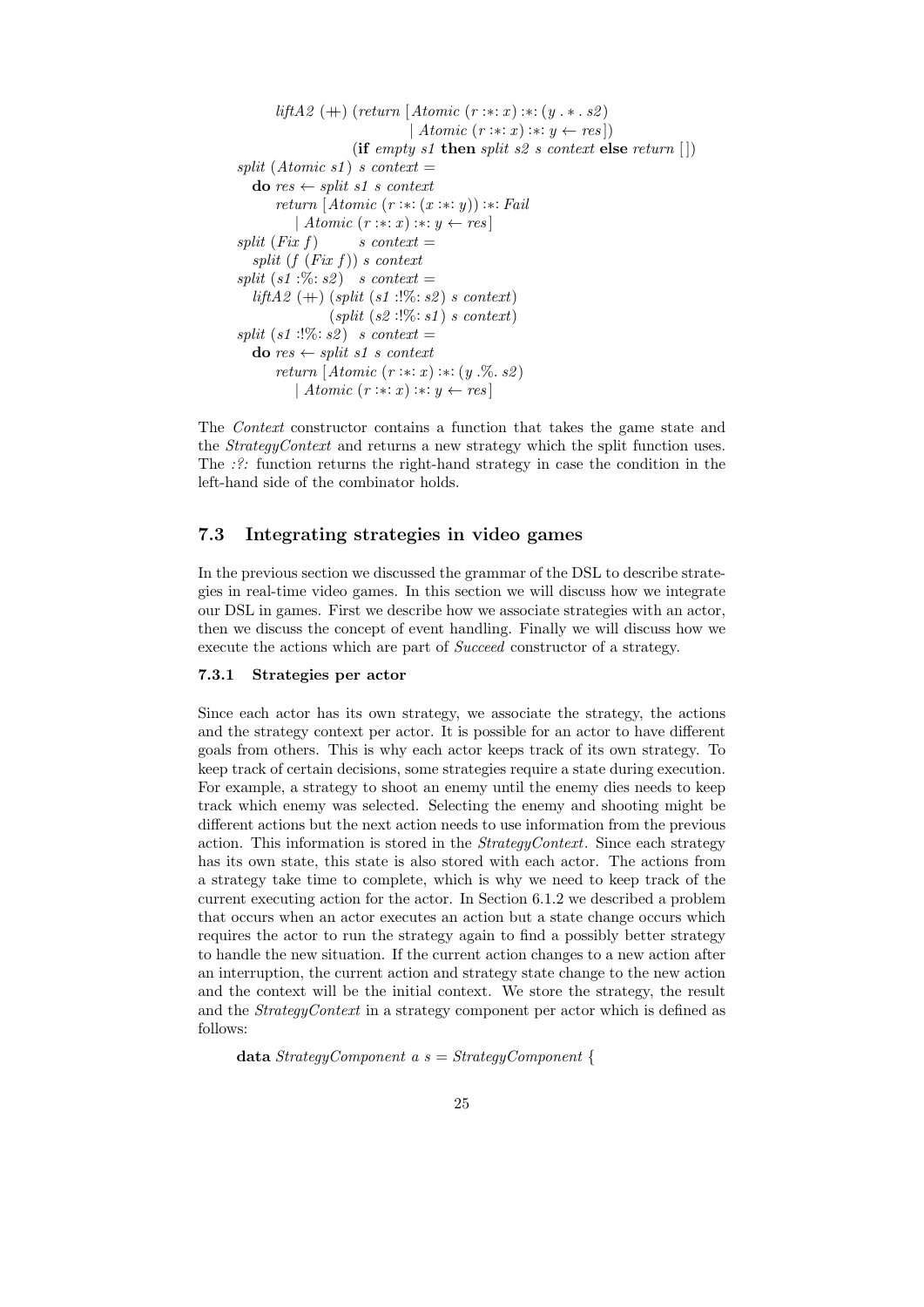```
initialStrategy :: Strategy a s,
  strategyResult :: StrategyResult a s,
  context :: StrategyContext,
  initalContext :: StrategyContext
} deriving Typeable
type StrategyResult a s = (a, Strategy a s)
```
The strategy result is a tuple that contains the current action and the next part of the strategy. This result is used to execute the action and to determine the next step of the strategy. The usage of this type is described in the functions discussed below.

# 7.3.2 Event handling

At any time in the game, events can be fired to notify actors of a change in the state. In case the state changes, the conditions using the :?: combinator might change which will result in a new step of a strategy. Code that executes an action is responsible for firing an event as soon as it completes, we will discuss this in more details in Section 7.3.3. Sometimes state changes are relevant for more than one actor. For example, when an actor captures a flag, the game sends an event to all players to notify them that the flag has been captured. The constructors of the *Event* data type distinguishes between *InterruptEvents* and CompletedEvents. Each of these events specify for which actors they are relevant, namely all actors or actors with specific identifiers.

data  $Event = CompletedEvent$  EventActor | InterruptEvent EventActor deriving Show data  $EventActor = EventActor$  [String] | All deriving Show

To keep track of events we use an EventChannel. Because we do not know in advance to whom we want to send events or what kind of events we can listen to, we use the EventChannel as a message bus. The EventChannel is implemented using a list to keep track of all events that are fired in the game. To fire events, we use the function fireEvent. The fireEvent function inserts the event in the channel.

type  $EventChannel = [Event]$  $fireEvent :: EventChannel \rightarrow Event \rightarrow EventChannel$  $fireEvent eventChannel event = do (event: eventChannel)$ 

Because of the nature of the interface to OpenGL, we cannot recursively call the game loop function with an EventChannel. This is because the callbacks are triggered by the OpenGL library and return the type  $IO$  (). Therefore we need to keep around a reference to an event channel using an IORef. We use a modified version of *fireEvent* to use this *EventChannel*.

 $\text{freeEvent}': \text{IORef} \text{EventChannel} \rightarrow \text{Event} \rightarrow \text{IO}$  ()  $fireEvent'$  chan event = do  $channel \leftarrow readIORef \ chan$ writeIORef chan (fireEvent channel event)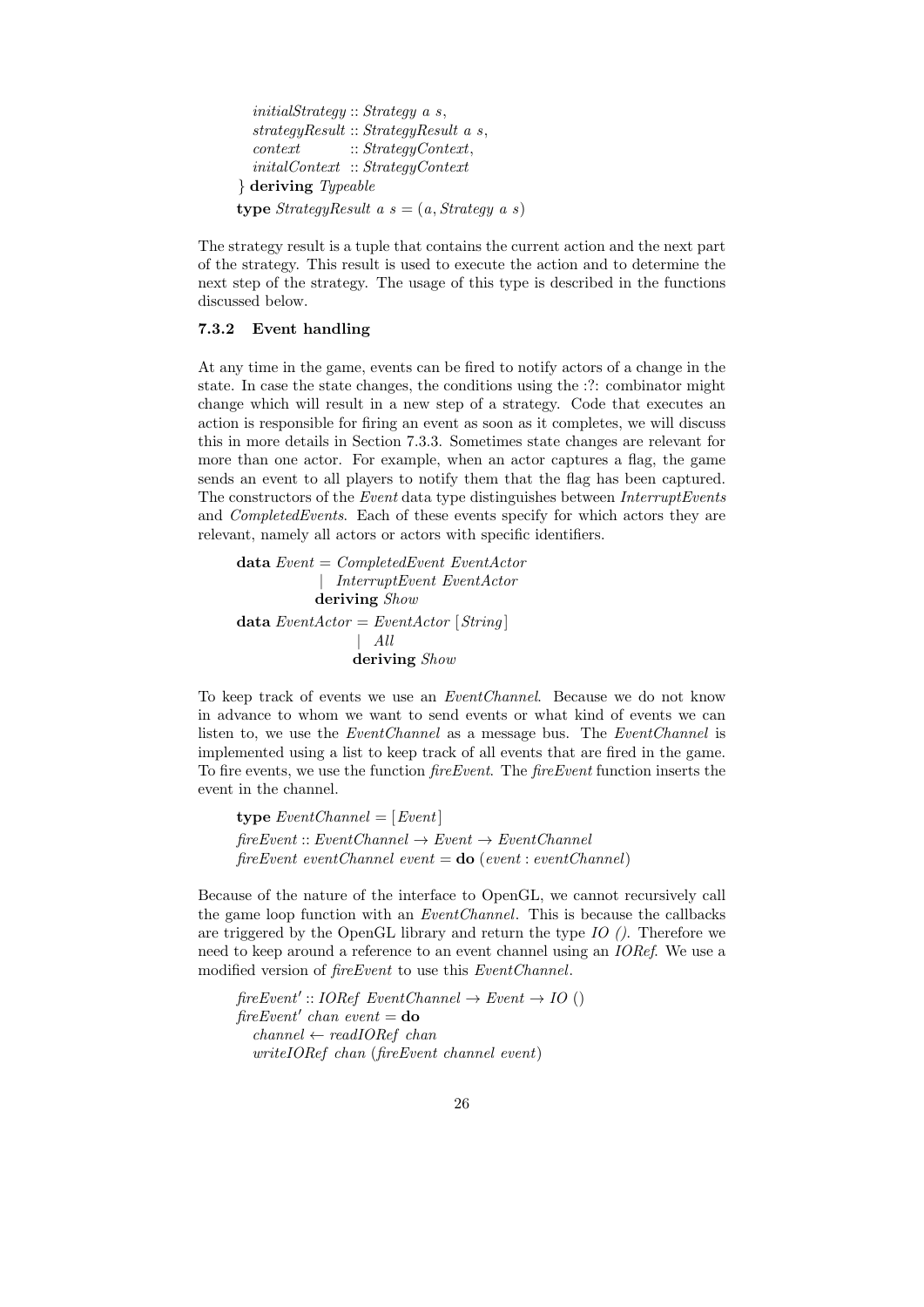The function *fireEvent'* is used in our game play code to fire events when actors complete their action or when external events happen that influence the strategies of the actors. Below are two examples how fireEvent' is used, the next section shows an example of an action which is processed and uses fireEvent' to notify the actor performing the move.

fireEvent' channel (CompletedEvent (EventActor [identifier gameObject])) fireEvent' channel (InterruptEvent All)

Because all fired events are stored in the event channel, we also need a component that listens to incoming events and reacts on state changes by notifying actors that they need to run the strategy on the state and perform the action from the result. The *processEvents* function is called by the game loop, which runs every iteration of the game loop. The function then calls the appropriate response handler to respond to the changes in the state that influence the steps of the strategies of the actors. The response handler is implemented as the eventResponse function which is called with the function next or interrupt which are described below. The *processEvents* function uses the game state as last parameter and has a different implementation depending on the game. In the rest of this section we will use the following data types for *State* and Action.

```
data State = State \{objects :: M .Map String GameObject
     ...
}
data Action
    = Move (Float, Float)
         | GoToRoom String
         | Idle
    ...
```
We will use the *State* type in the implementation of *processEvents*.

```
processEvents :: EventChannel \rightarrow State \rightarrow IO StateprocessEvents [ state = return state
processEvents (x:xs) state = do
  state' \leftarrow processEvent \; x \; stateprocessEvents xs state'processEvent :: Event \rightarrow State \rightarrow IO StateprocessEvent (CompletedEvent e) state = eventResponse e next state
processEvent (InterruptEvent e) state = eventResponse e interrupt state
```
The eventResponse function takes a function that modifies the StrategyComponent based on the state. In the code example above we saw the function next and interrupt. If the event interrupts the current strategy we run the initial strategy on the state. If the events indicates the completion of a running strategy we can continue the strategy where it left off by computing the next action. Depending on the *EventActor* the next or interrupt function will adjust the strategy for all actors or a group of actors. The response handling for all actors occurs when an interrupt event is thrown, for example when a flag is captured and all actors should be notified. The details of next and interrupt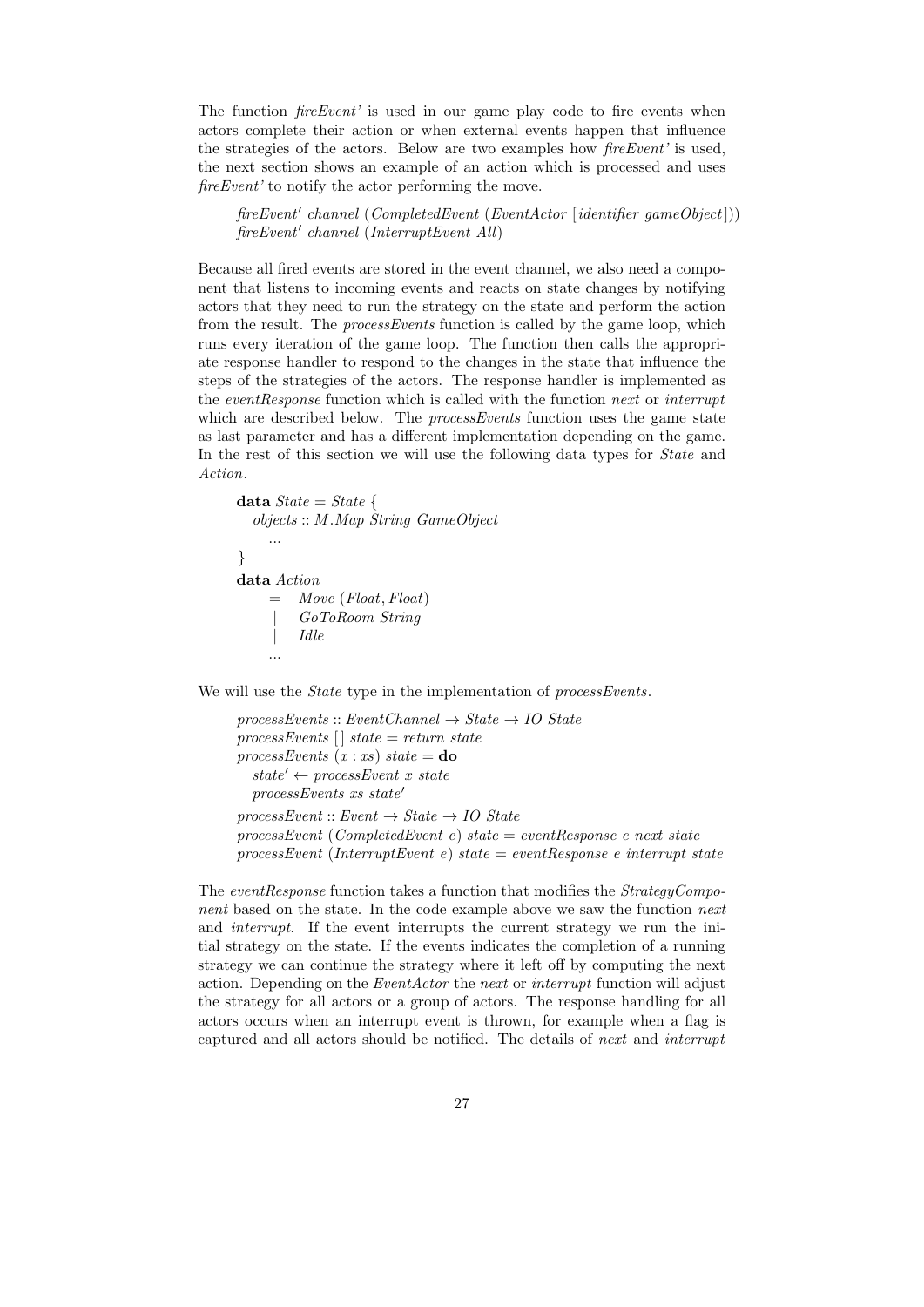will be explained later.

eventResponse :: EventActor  $\rightarrow$  (StrategyComponent Action State  $\rightarrow State$  $\rightarrow$  *IO* (*StrategyComponent Action State*))  $\rightarrow State$  $\rightarrow$  IO State  $eventResponse$  All fun state =  $do$  $objects' \leftarrow T.\nsequence \$ M.\nmap (liftGameObject \, fun \, state) \, (objects \, state)$ return state {  $objects = objects'$  }  $eventResponse$  (EventActor identifiers) fun state =  $do$  $objects' \leftarrow T.\nsequence \$ M.\nmapWithKey \nupdateActors (objects state)$ return state {  $objects = objects'$  } where updateActors key  $=$  if elem key identifiers then liftGameObject fun state else return

Because the processEvent function is recursive, we return an updated state for the next objects to work with. We update the relevant actors using the liftGameObject function which applies the modification function to the StrategyComponent of the specific actor. Then we add the updated StrategyComponent to the game object using the *addComponent* function.

liftGameObject :: (StrategyComponent Action State  $\rightarrow State$  $\rightarrow$  IO (StrategyComponent Action State))  $\rightarrow State$  $\rightarrow$  GameObject  $\rightarrow$  IO GameObject liftGameObject fun state gameObject =  $d\mathbf{o}$ case strategyComponent gameObject of Just component  $\rightarrow$  do newComponent  $\leftarrow$  fun component state return \$ newGameObject newComponent gameObject  $\rightarrow$  return gameObject where  $newGameObject$  component = addComponent "strategyComponent" component

The function *next* determines the next action of the current *StrategyComponent*. The StrategyComponent is updated with the result of the execution of the action. The function next is defined as follows:

next :: StrategyComponent a  $s \rightarrow s \rightarrow IO$  (StrategyComponent a s) next component state  $=$  do let  $($ , strategy $)$  = strategy $Result$  component let  $c = context\ component$  $result \leftarrow randomFirst strategy state c$ case result of Just  $s \to$  do return \$ component { strategyResult = s }  $\rightarrow$  return component

In addition to determining a next action using the next function, we also define a function interrupt which takes the initial strategy from the StrategyComponent and calculates the best action based on the state. If the current action remains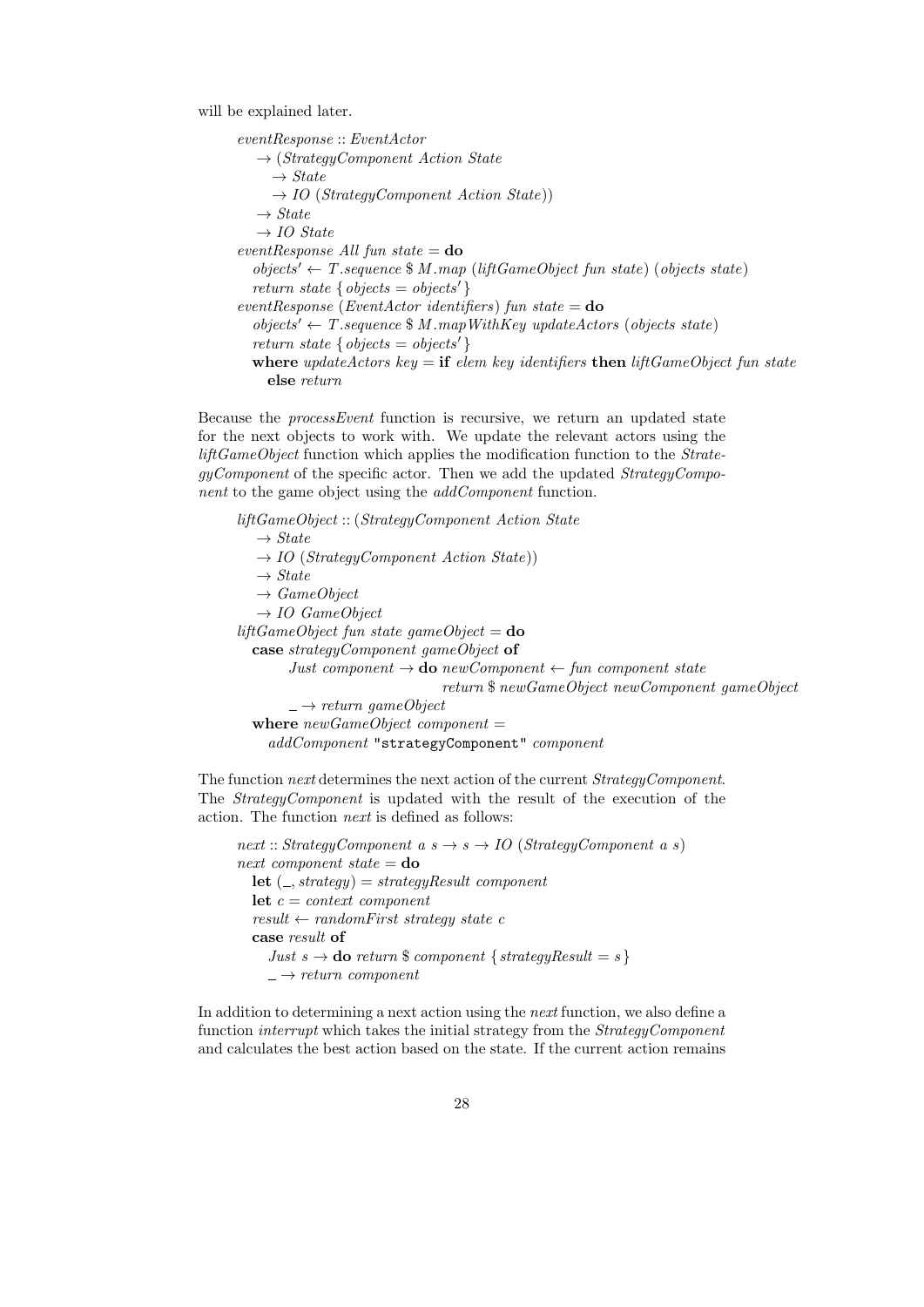the best choice based on the conditions that hold for the state, the resulting action would be the same as the current action and thus not modify the current situation.

interrupt :: StrategyComponent a  $s \rightarrow s \rightarrow IO$  (StrategyComponent a s) interrupt component state  $=$  do **let**  $s = initialStrategy component$ let  $c = initialContext$  component  $result \leftarrow randomFirst \ s \ state \ c$ case result of Just  $s \to$  do return \$ component { strategyResult = s}  $\rightarrow$  return component

#### 7.3.3 Action handling

The last part of the game strategy framework is to take the next action of a strategy and apply the action to the state. In the previous section we describe the application of a strategy to the state and the result of a strategy. The execution of an action is specific to a game, and possibly per actor which uses a certain strategy. For example, we can easily reuse basic behavior of actors in multiple real-time first person shooters, but the actual implementation of the behavior of an actor depends on the properties of the actor in a specific game. Therefore, we only give an example of the implementation of the application of an action to the state.

In our example game, the function *runObjects* traverses through all game objects that contain a StrategyComponent. runObjects is similar to the function described in Section 6.2.3. These game objects can be considered as actors that need to complete a goal. For each of those game objects, the current action is applied to the state. The action calls the appropriate handler function with the necessary parameters.

```
runObjects :: IORef State
            \rightarrow IORef EventChannel
            \rightarrow GameObject
            \rightarrow IO GameObject
runObjects\ stateVar\ channel\ gameObject =do
  case strategyComponent gameObject of
    Nothing \rightarrow return \ gameObjectJust strategy \rightarrow do
      let action = getAction (strategyResult strategy)let executeAction =do
         case action of
            Move (x, y) \rightarrow executeMove(x, y)GoToRoom string \rightarrow executeGoToRoom stringShoot (x, y) \rightarrow executeShow(x, y)Idle \rightarrow (\searrow - \rightarrow return \text{ gameObject})executeAction stateVar channel gameObject
```
The game play code contains code that responds to actions by calculating the next modification of the state for an action. The example function executeMove runs every frame as long as the current action is Move. This function uses the Action data type as described in Section 8.2 from the example game. Each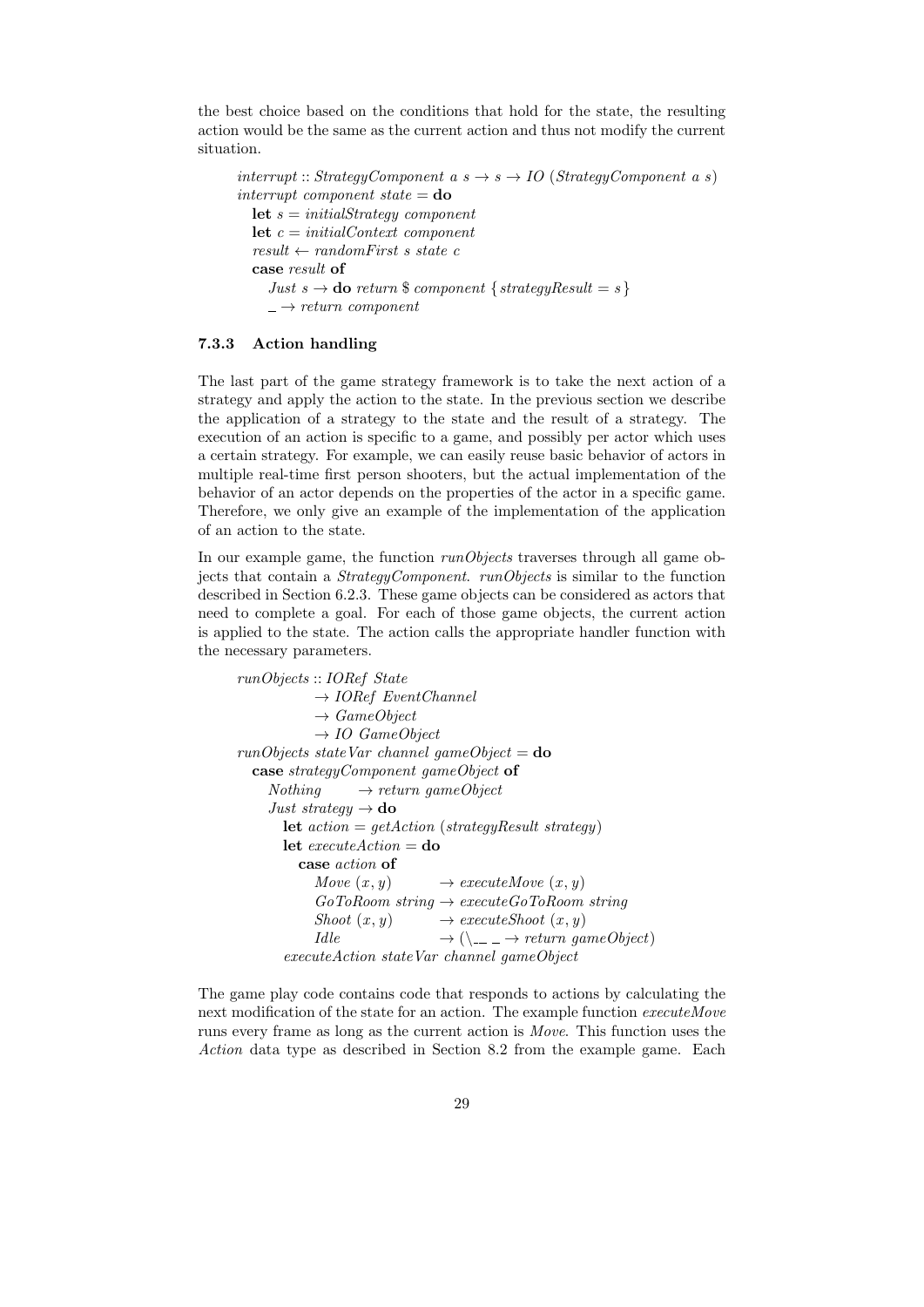frame, we adjust the position of the gameObject to rotate towards the target location. If it reaches the target location, we fire a *CompletedEvent* and we adjust the velocity to zero. The physics engine takes care of adjusting the position and acceleration based on the current direction of the player. This functionality is not visible in the executeMove function but is separated from the game code. The physical properties of the game objects are all updated in the physic calculations which also happen on a per-frame base.

executeMove :: (Float, Float)  $\rightarrow$  IORef State  $\rightarrow$  IORef EventChannel  $\rightarrow$  GameObject  $\rightarrow$  IO GameObject executeMove  $(x, y)$  stateVar channel gameObject =  $d\mathbf{o}$  $state \leftarrow readIORef stateVar$ case physicsComponent gameObject of Just (PhysicsComponent shape  $\sqrt{-1} \rightarrow$  do let  $b = H$  body shape H. Vector xo yo  $\leftarrow$  get \$ H. position b if H .len  $(H$  . Vector  $(xo - x) (yo - y)) > 20$  then **do** gameObject'  $\leftarrow$  rotateToPoint (H.Vector x y) gameObject adjustVelocity gameObject else do H. velocity  $b \$  $=$  H. Vector 0 0 fireEvent' channel (CompletedEvent  $(Event Actor [identity] \cdot gameObject])$ putStrLn "movement done" return gameObject

#### 7.3.4 Summary

To create a framework to describe strategies for real-time video games, we used existing research in the domain of exercises and added functionality to handle the unique characteristics of real-time video games. To summarize, the following contributions have been made  $2$ :

- We created a strategy grammar similar to the one described in Section 5.2 and added the :?: and the *Context* data type constructors. The :?: combinator provides functionality to define strategies based on conditions that hold on a state. Combining the :?: combinators with the :|: combinator enables the definition of strategies with priorities. The Context combinator defines strategies that return a strategy based on the state and strategy context.
- When we calculate the next step of an strategy given a state, the result is an action data type. Code that executes actions is implemented separately from the strategies. Because the actions act as intermediate communication language, the strategies are more reusable and are easier to integrate in existing game engines or game libraries.
- The split function uses the interleaving combinators as a way to produce non-deterministic strategies, which uses a similar implementation as the

<sup>2</sup>Source code is available at http://intellicode.nl/thesis.html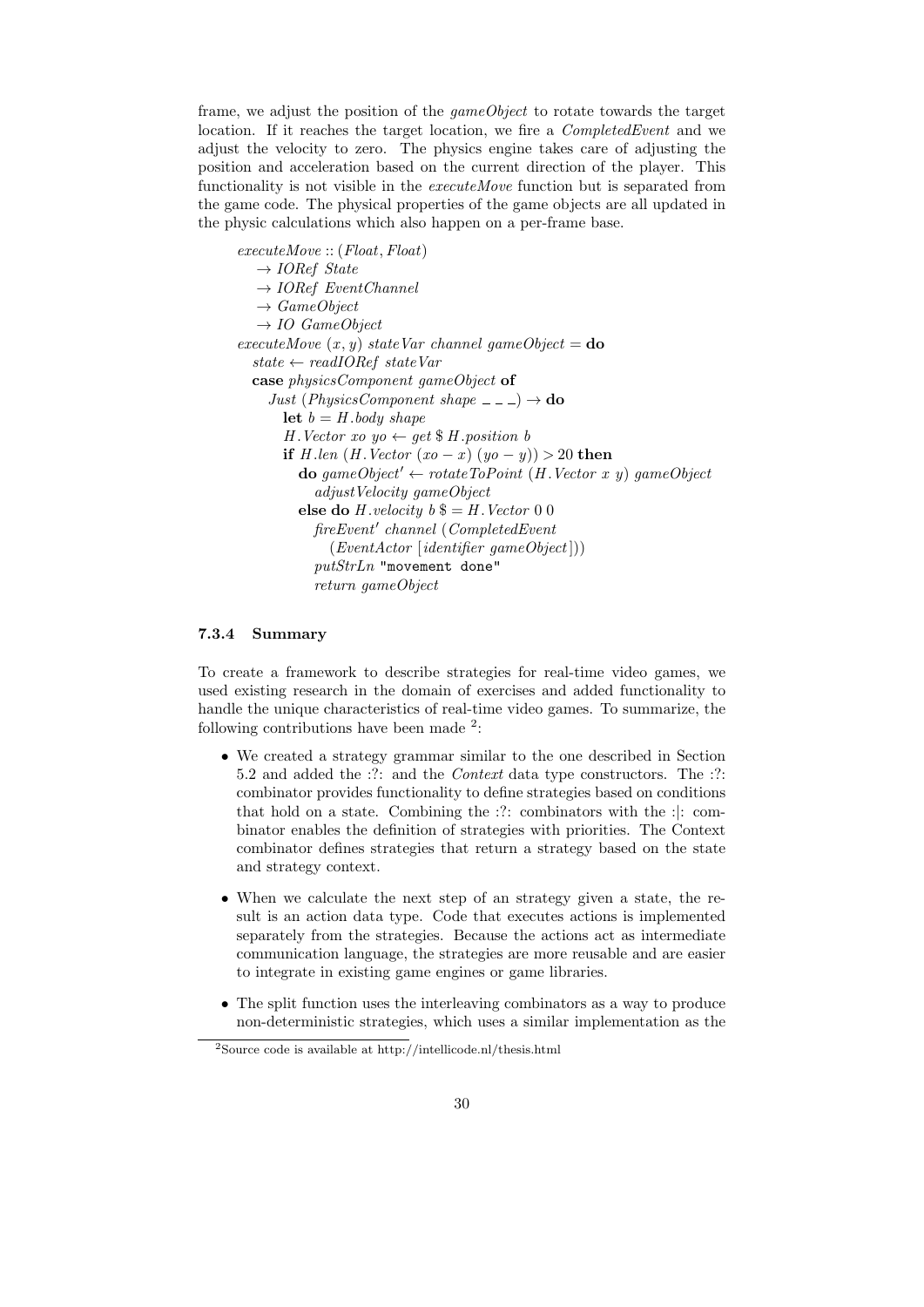interleaving combinators described in Section 5.2.

- The game play code should contain code that applies actions to the state. This means that the handling of actions can take advantage of reusable middle-ware components such as physics or animation libraries which are accessible from the gameplay code.
- Upon completion of actions, the game play code should fire events to the event channel to notify the strategy system that it can determine the next step of the strategy.

# 8 Example game

To demonstrate how we can implement the strategy framework we implement a small 2D real-time action game that contains actors which use strategies to compute steps to complete the game. The game contains two teams. The goal of the terrorists is to capture a flag. The goal of the counter-terrorists is to prevent the flags from being captured. The level contains a spawning point for the terrorists and a spawning point for the counter-terrorists. The levels contain two locations where a flag can be captured.



The screen shot above shows part of a level in the example game. Players are rendered by circles, the walls are rendered by purple lines and the navigation structure is rendered by green lines.

# 8.1 Libraries

The game has been implemented in Haskell using the OpenGL library to render the game on screen and to schedule the game loop. On top of the OpenGL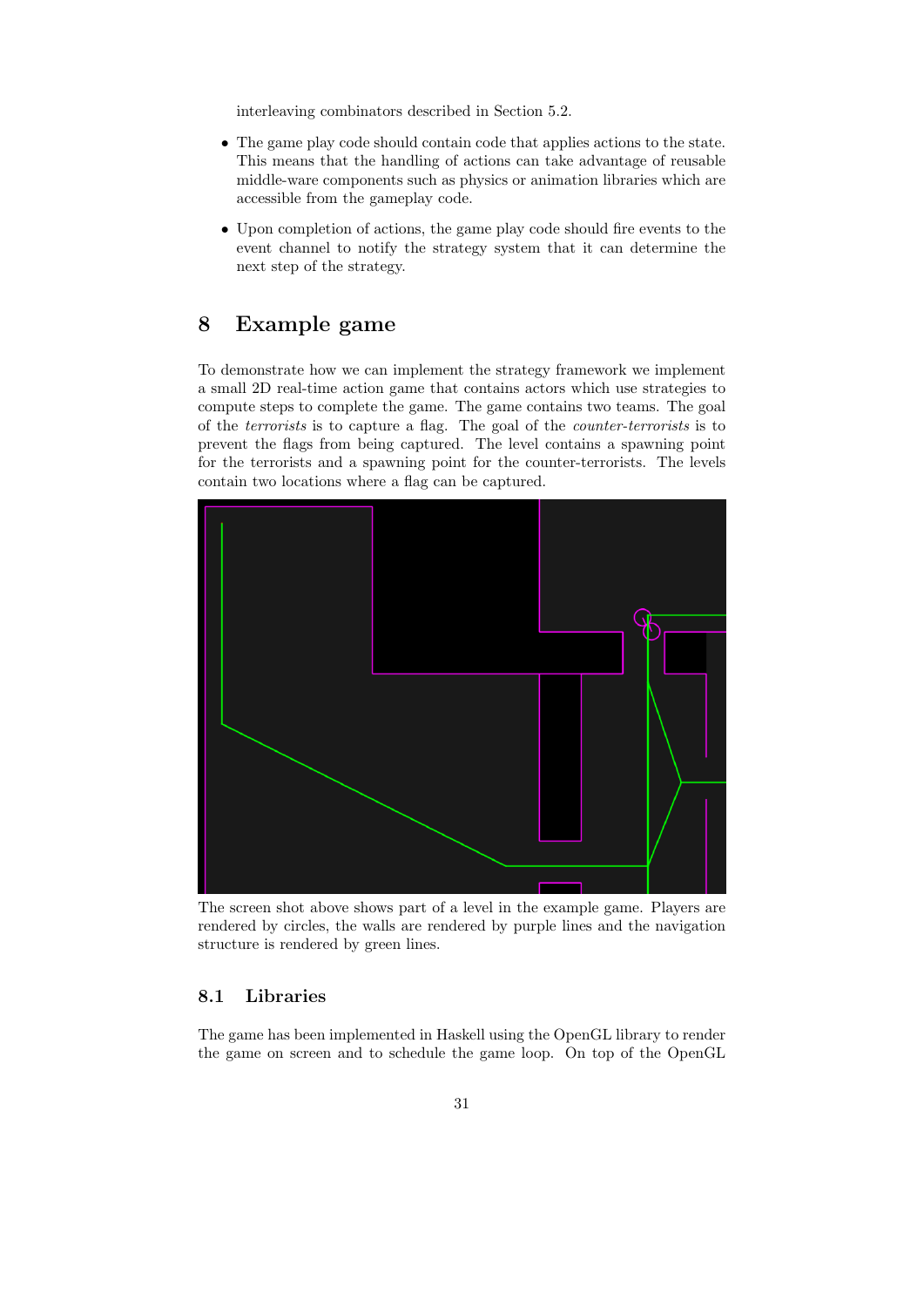library we use GLUT which provides commonly used functions to use the OpenGL library such as input handling. To perform the physics calculations we use the Chipmunk physics library using the Haskell bindings via Hipmunk.

# 8.2 Architecture

The game is implemented using the libraries described in the Section 7. The core components from the game are defined in separate modules:

- Rendering The rendering in the example game only consists of basic shapes to illustrate how the game behaves. The level is rendered using OpenGL line calls that represent the the level as described by the game objects. To visualize the AI navigational decisions, the way points and possible routes between way points are also rendered on screen. To visualize the players, we use circles and we draw a single point to represent bullets.
- Input The game is primarily a simulation of AI players. In a game where players are able to play characters the input functionality is more complex. In the game we use the OpenGL functionalities to write callbacks to handle input.
- Level Levels are described in a JSON based file. A level is parsed and converted into Haskell data types. Based on these data types we create the necessary game objects and add the objects to the physics engine and render them on the screen.
- State The state of a game is stored in a *State* object as described below. The state is referenced by an *IORef* because the game loop is called using OpenGL callbacks. Since we cannot update the state recursively we have to pass in a reference to the state.

```
data State = State \{hipmunkSpace :: H.Space,
  objects \qquad :: M. Map String GameObject,circleList :: GL.DisplayList,
  point :: H. Vector,
  level. :: Level,
  changed :: Bool
} deriving Typeable
data Action
  = Move (Float, float)| GoToRoom String
     | Idle
     | Action String
     | Shoot (Float, Float)
     | Wait Int
  ...
  deriving (Show, Typeable, Ord, Eq)
```
The most important functions in the State data type is the hipmunkSpace and the objects. The hipmunkSpace returns the state of the physics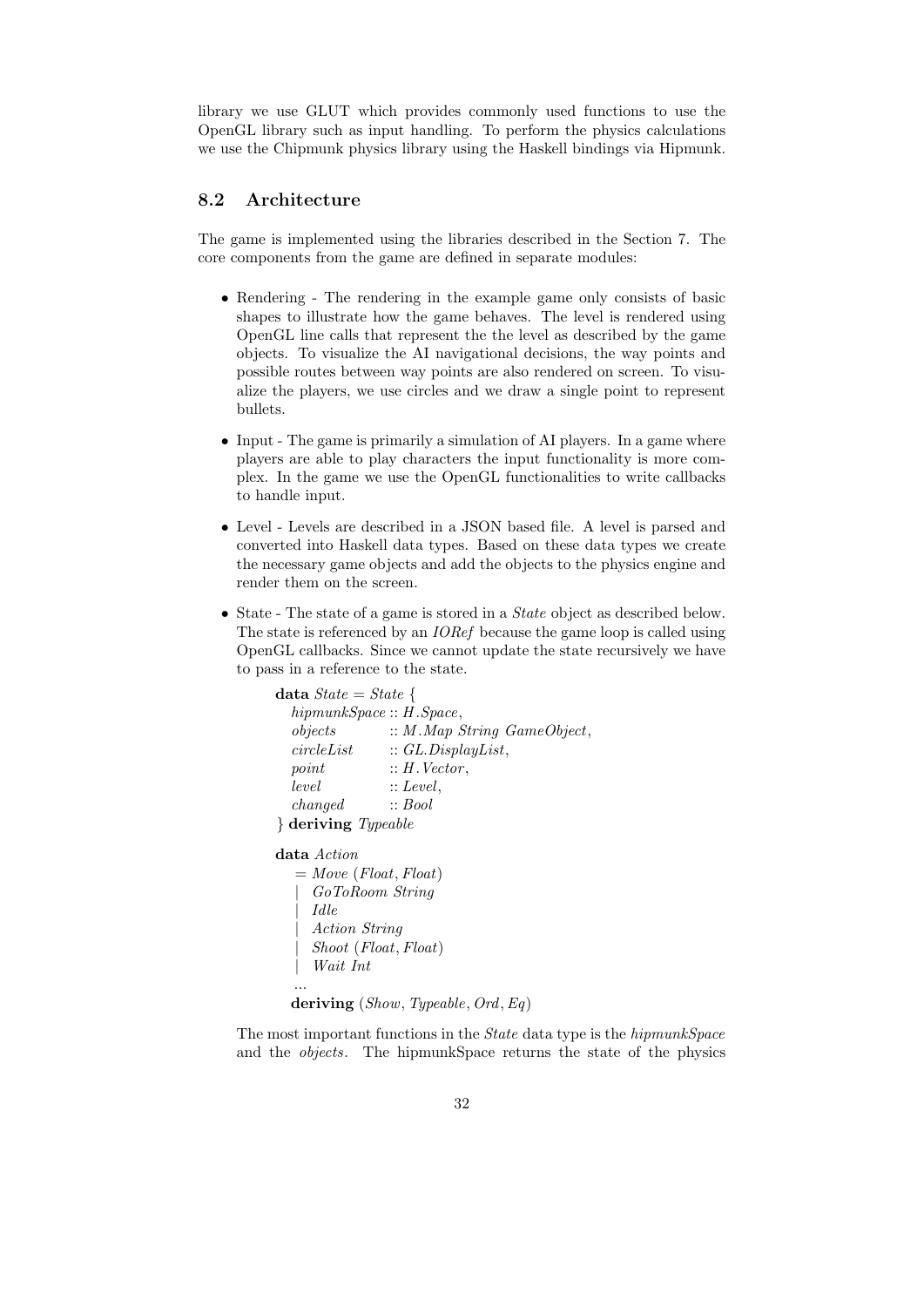engine and is part of the Hipmunk physics engine. The Hipmunk physics engine uses space to refer to the state. The objects function returns a collection of game objects. The other data is used to load the appropriate level and to cache OpenGL objects. The Action data type contains the list of constructors which a strategy can return.

- GameObject Every object in the game is a game object. The game objects are represented using a component based model[22]. This way we can easily extend the behavior of game objects depending on what components are relevant for the object. For example, a wall has a physics and a render component, while a way point just has a render component.
- Physics The physics engine is a third party library written in  $C_{++}$ . In the game we use the Haskell bindings to communicate with the library. The physics engine contains a state, often referred to as world or space, which is initialized on the game startup. All objects with a physics component are added to this state together with a description of their shape. An object's physics component contains a shape which describes the outline of the shape of the game object. The shapes are used to perform collision checks against other shapes in the physics engine. The shapes created with Hipmunk are pointers to an object in the Hipmunk library and are mutable.

During each iteration of the game loop we simulate the state of the Hipmunk space by calculating the new positions of objects based on the time delta from the last simulation.

- Strategies The strategies are implemented using the combinators as described in the Section 7.1. Each game object can have a strategy component which contains the strategy and an initial context. In the game, the actors which play the game have strategies for navigating and shooting at enemies when they are in the same room. The high level structure of the strategies will be discussed in the next section. Each iteration of the game loop, all components with a strategy component will execute their current action based on the state and if applicable fire events when actions have been completed such that new steps can be calculated for the next iteration of the game loop.
- Action execution Each iteration of the game loop, we perform a function that takes the action and the state and runs the physics engine to calculate a new state. After the action is completed we fire the events as described in 7.3.3.

## 8.3 Example strategies

In this section we discuss a couple of examples of strategies that are used in our example game. Although we describe strategies, we only describe the high-level structure of our strategies using the strategy framework as described in this thesis.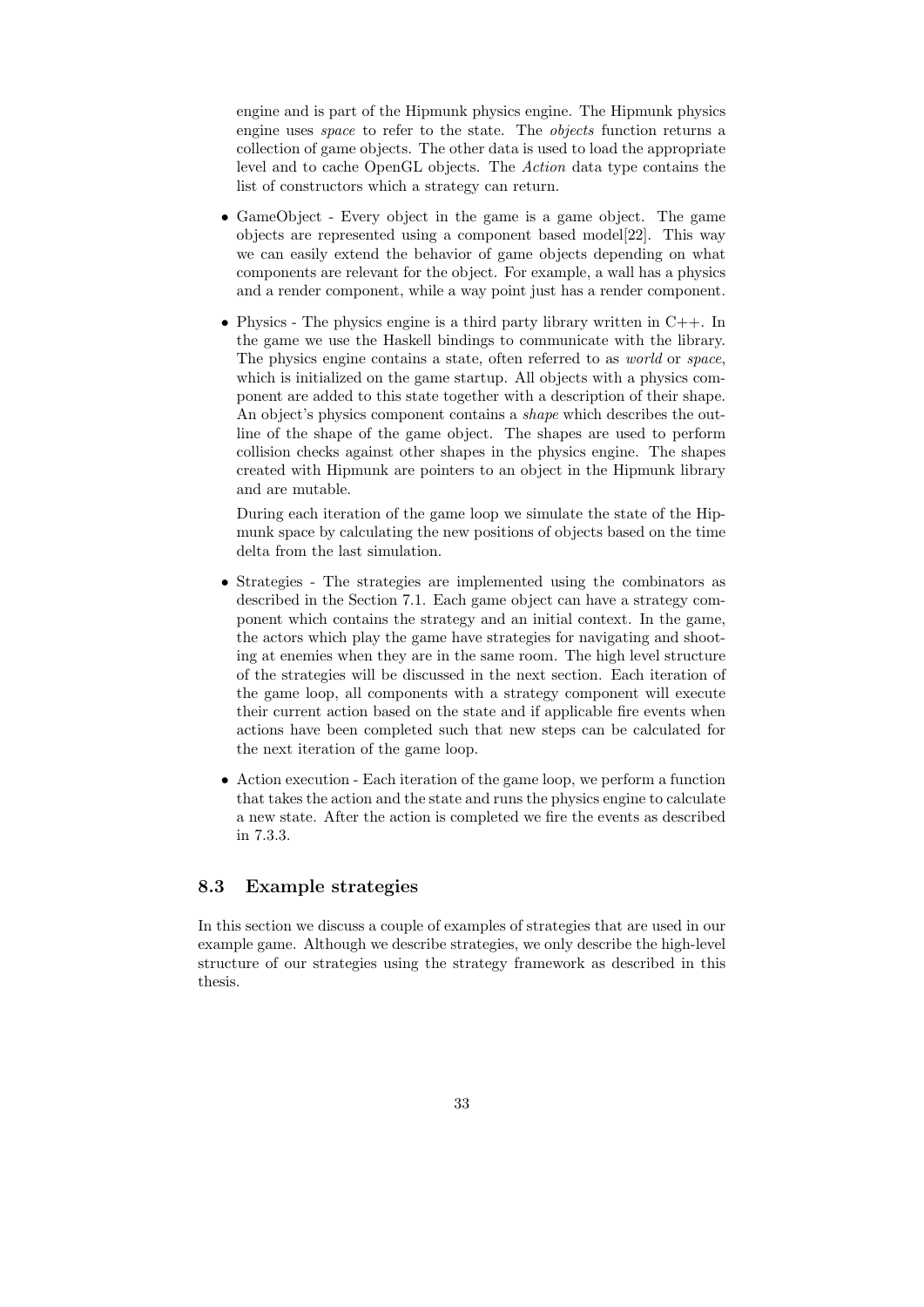#### 8.3.1 Moving to the flag

The main goal for one team is to capture the flag, and for the other team, to prevent that from happening. Both teams start in a location from which they need to proceed to the location of the flag. The primary strategy is to move to this location. An actor can move to a location by navigating through several way points in the map to reach the target. We can manually construct a strategy which requires us to create a list of way points to navigate to reach the target destination. Another option is to use a path finding algorithm inside our strategies as is usually done in other video games. We have implemented the  $A^*$  path finding algorithm to generate a list of way points to navigate to to reach the target destination. This demonstrates that we can easily embed other technologies as part of a strategy.

The moveToFlag function takes a position and uses the function moveToWaypoint to construct a strategy that is composed of move actions to all way points on the shortest path.

```
move ToFlag :: Pos \rightarrow Strategy Action Statemove ToFlag pos =Context (\lambdastate context \rightarrowlet s = statea = \text{areas }$ level s
        w = waypoints $ level s
        target = head $ waypointsInRoom "flag-a" w
    in return $ moveToWaypoint a w target pos)
```
The moveToWayPoint function uses the :∗: combinator to construct a strategy to move from the current position to a target way point. The *qetShortestPath* function uses the  $A^*$  algorithm to obtain a list of all way points that are part of the shortest path to the target location, which is the location of the flag for this strategy. When a Move action has been completed a CompletedEvent will be fired after which the next step from the strategy is chosen.

moveToWaypoint ::  $[Area] \rightarrow$  $[Waypoint] \rightarrow$  $Waypoint \rightarrow$  $Pos \rightarrow$ Strategy Action State  $move To Way point \ a reas \ way points (Way point \_ target \_) \ pos =$ let  $(Area name \nightharpoonup) = getRoomByPos pos areas$  $startWaypoint = getClosetWaypointInRoom name pos waypoints$  $path = getShortestPath$  waypoints  $(\lambda x \rightarrow target \equiv x)$  startWaypoint  $shortestPath = from Maybe \{ | \ path$  $d2f = double2float$  $move = \lambda (Pos x y) \rightarrow (:,:) (Succeed \$ Move (d2f x, d2f y))$ in foldr move Fail shortestPath

To summarize, we have shown how we can use the :∗: combinator to build strategies based on an algorithm to calculate the necessary steps to perform using the strategy. We also use the function from the *Context* constructor to query the state for information used in the strategy.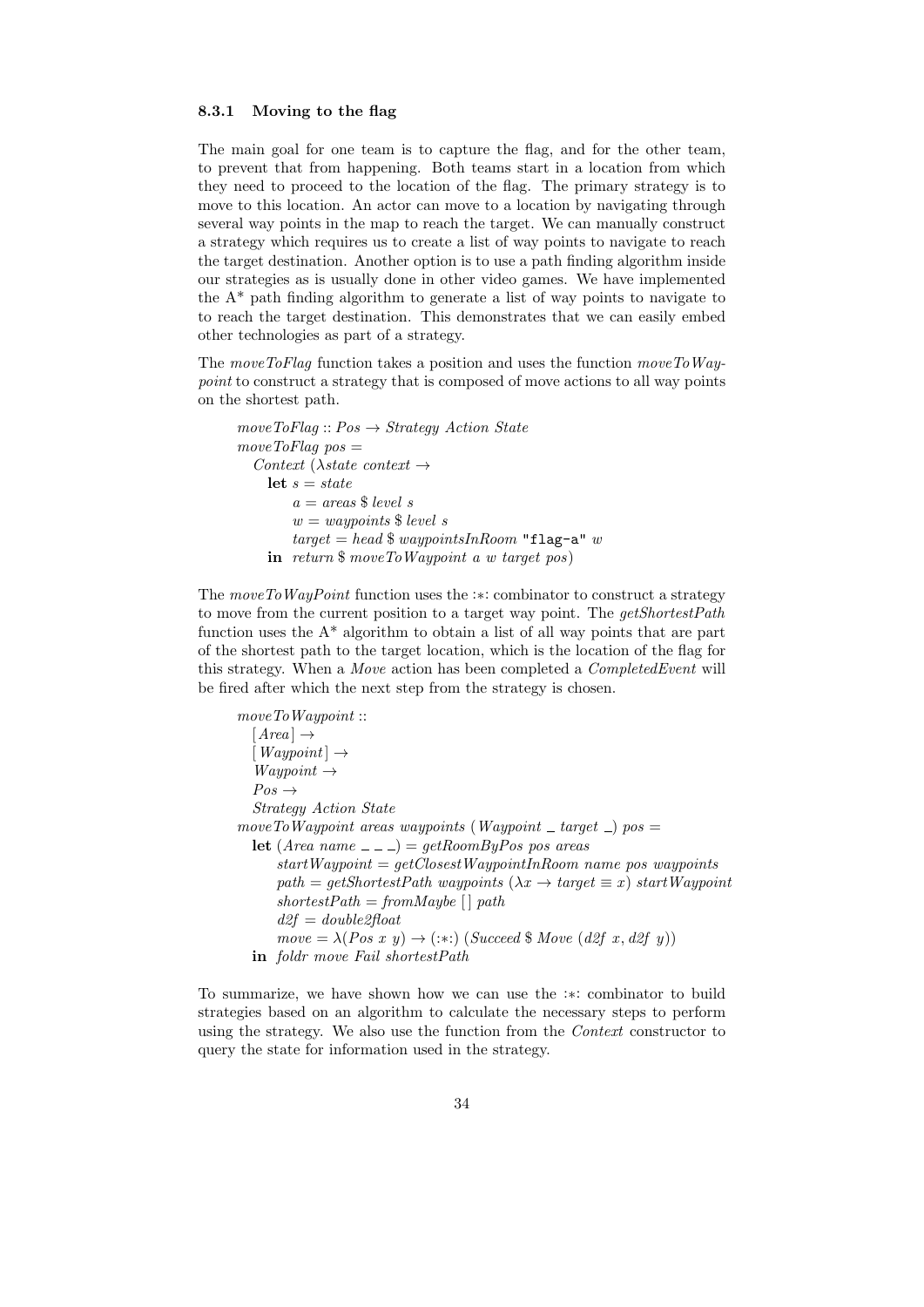#### 8.3.2 Shoot enemies

In order to capture the flag or prevent the flag from being captured, the actors have to shoot the members of the other team. We have constructed a strategy to implement basic combat behavior.

 $\mathit{combat} = \mathit{enemiesInTheSameRoom}$  :?:  $(shootClosestEnemy:]: throwGrenade:': takeCover)$ 

The enemiesInTheSameRoom function checks in the state if there are any enemies in the same room as the actor. We have seen its implementation in section 8. The strategy demonstrates how we check whether a condition holds in the state. We use the :?: combinator to check the left hand side, and if the result is true, the right hand side of the strategy is used. In this strategy, if there are enemies in the same room, the actor will randomly chose an action to shoot the closest enemy, throw a grenade or take cover. The left hand of the :?: constructor is chosen randomly by using the :|: combinator. The shootClosestEnemy, throwGrenade and takeCover functions are omitted, but they will fire a CompletedEvent when the action has been completed.

#### 8.3.3 Composing strategies

To combine the combat strategy with the strategy to move to a flag we use the :|: combinator. If there are no enemies in the room, the strategy will fail, and we use the second strategy to move to the location of the flag.

 $gameStrategy\ pos = combat: \mid: moveToFlag\ pos$ 

Now we have a strategy that shoots enemies if they are in the same room or the actor will proceed to the flag. A missing strategy in our game is to return to base when the flag is captured by a member of the terrorist team. Similarly the opposing team needs to retrieve the flag when the flag is captured by a member of the terrorist team or defend the flag. Both teams need to react in case the flag is captured. This will be triggered by an InterruptEvent for all actors. Because the strategies are similar for both teams except for the strategy after the flag has been captured, we can take advantage of the combinators and the fact that strategies are first class citizens. We can easily reuse overlapping strategies. The description of each strategy is defined below the example code:

 $return ToBase = actorHasFlag$ :?: moveTo baseWayPoint :|: defendTerroristWithFlag  $terroristStrategy = gameStrategy return ToBase$  $chaseT error is tWithFlag = flagCaptured$ :?: ((enemyWithFlagInSight :?: throwGrenade :∗: shoot) :|: chase)  $counterTerroristStrategy = gameStrategy \; chose TerroristWithFlag$  $gameStrategy\ teamSpecificStrategy = teamSpecificStrategy$ :|: combat :|: moveTo flag

Because the function implementations have been omitted we give a short description of what the functions do.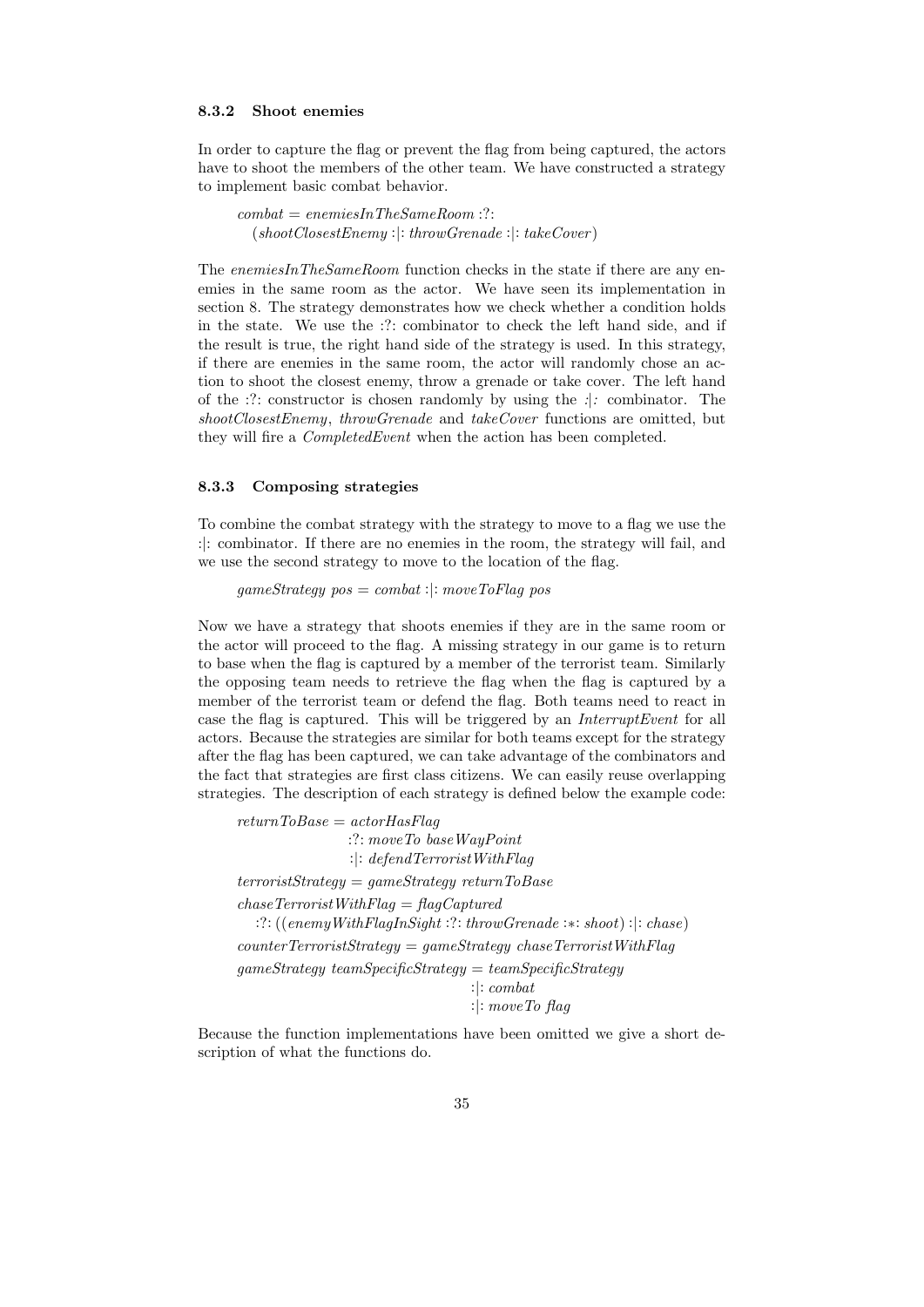- $actorHasFlag$  An implementation of this strategy will check the state if the actor executing the strategy has the flag.
- move To The level file contains several way points, the move To function will use the  $A^*$  algorithm to generate a strategy to move to the way point passed as parameter. The implementation is similar to the moveToFlag implementation described in section 9.3.1.
- defend  $TerroristWithFlag$  An implementation will first check the location of the actor with a Context function and store the result in a context. We can combine this Context function with another strategy that will move to the location using the :∗: combinator.
- flagCaptured This function will check the state if the flag has been captured
- enemy With  $FlagInSignt$  This function will check the state for the current position of the actor executing the strategy. Then the function will iterate through the other actors in the game and if an actor with the captured flag is within a certain radius, the function will return True.
- *throwGrenade* and *shoot* This strategy will return an action to first throw a grenade and then another action to shoot at the actor which captured the flag.
- *chase* This strategy will check the state to search for the location of the actor that captured the flag and will construct a strategy to move to the location using the A\* algorithm.

Some of the strategies that check the state for a certain condition will need to run when the actor has been notified that the state has been changed in such way that we need to apply the strategy again. For example, enemy WithFlagInSight requires events to be fired if actors come within a certain radius. If this event is fired, and the actor with the captured flag is in sight, the enemy With  $FlagInSight$ will return True.

#### 8.3.4 Events

We have described how we describe strategies using the strategy combinators, but for a full implementation we need to implement an event for each Action that completes or each event that should notify actors to adjust their strategy. In Section 7.4.3 we gave the following example of a function that executes the Move action which is a step from the moveToFlag or moveTo strategy mentioned in the previous section:

executeMove :: (Float, Float)  $\rightarrow$  IORef State  $\rightarrow$  IORef EventChannel  $\rightarrow$  GameObject  $\rightarrow$  IO GameObject executeMove  $(x, y)$  stateVar channel gameObject = do  $state \leftarrow readIORef stateVar$ case physicsComponent gameObject of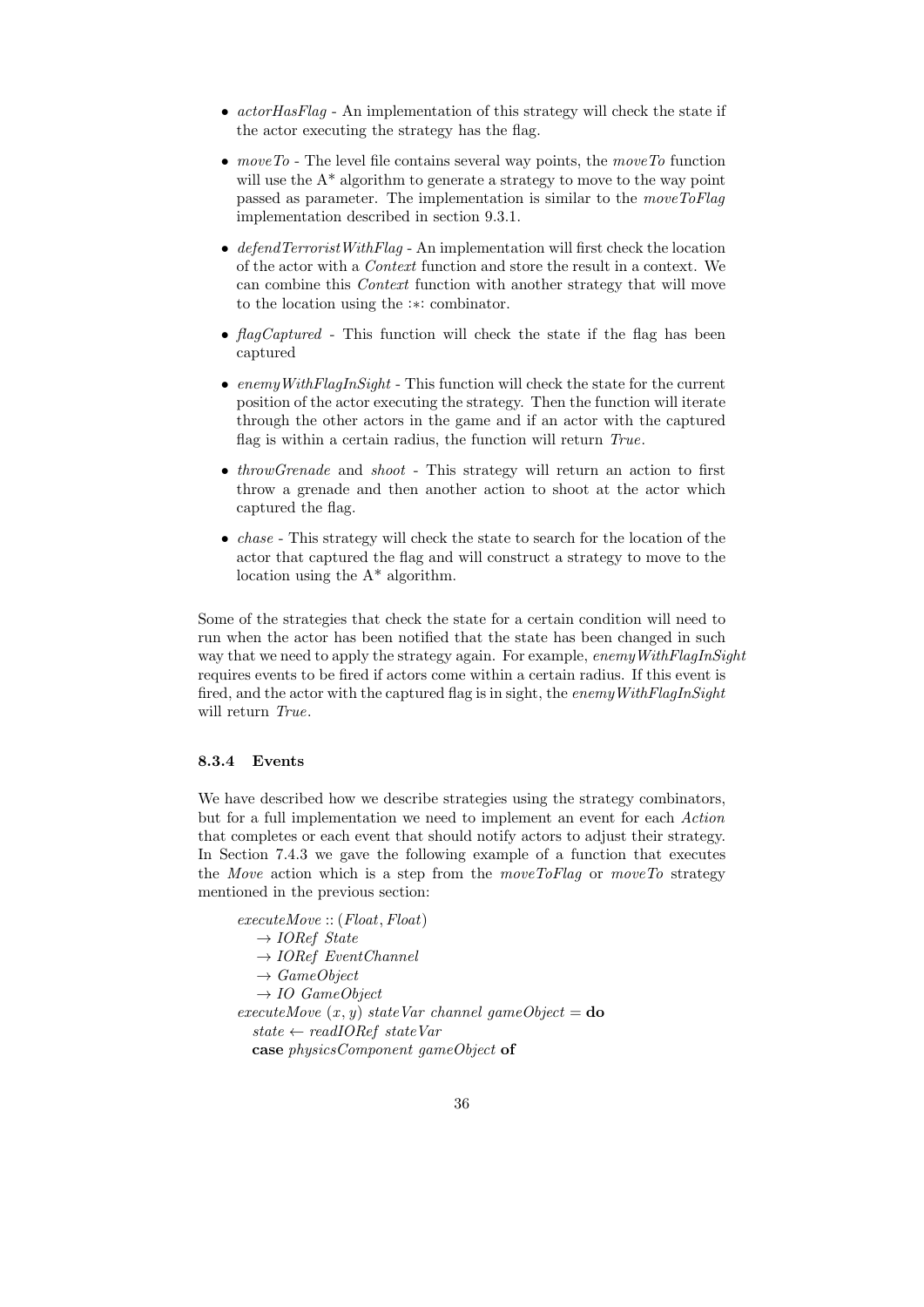```
Just (PhysicsComponent shape = - \rightarrow do
  let b = H body shape
  H. Vector xo yo \leftarrow get $ H. position b
  if H .len (H . Vector (xo - x) (yo - y)) > 20 then
     \bf{do} \; \textit{gameObject}' \leftarrow \textit{rotateToPoint} \; (H.\textit{Vector} \; x \; y) \; \textit{gameObject}adjustVelocity gameObject
     else do H. velocity b \= H. Vector 0 0
        fireEvent' channel (CompletedEvent
          (Event Actor [identity] \cdot gameObject])putStrLn "movement done"
        return gameObject
```
Whenever a *Move* is complete, a *CompletedEvent* will be added to the eventChannel. In Section 7.4.2 we described how this event will be used to take the next step in a strategy after an event is received. Without this event, the next step cannot be selected from the strategy, so it is important to add code to fire the events when an action is completed.

The other type of event is the *InterruptEvent* which will be fired whenever there is a change in the state that actors should be notified about. In the example game, when the flag has been captured by a member of the terrorist team we fire the following event:

InterruptEvent All

This event will trigger the engine to apply the full strategy to the state for each actor and select the best step. This event is also executed when an actor is shot or when there are enemies detected in the same room. In these cases we fire the *InterruptEvent* with specific a specific list of actor identifiers in the EventActor data type constructor as in the executeMove function.

#### 8.3.5 Summary

We have described how we implement an example game using popular components found in many modern video games with the same constraints as we described in the Section 5. We have also shown how we use the strategy system from Section 6 and Section 7 in the example game to show how we use a modified version of the exercise feedback framework in a real-time video game. Although full implements of actions and functions are outside the scope of this thesis, we have shown how we can describe strategies to achieve goals in a real-time video game.

# 9 Conclusion

In this section we will evaluate our contribution and solution to our research problem and discuss the opportunities for future work.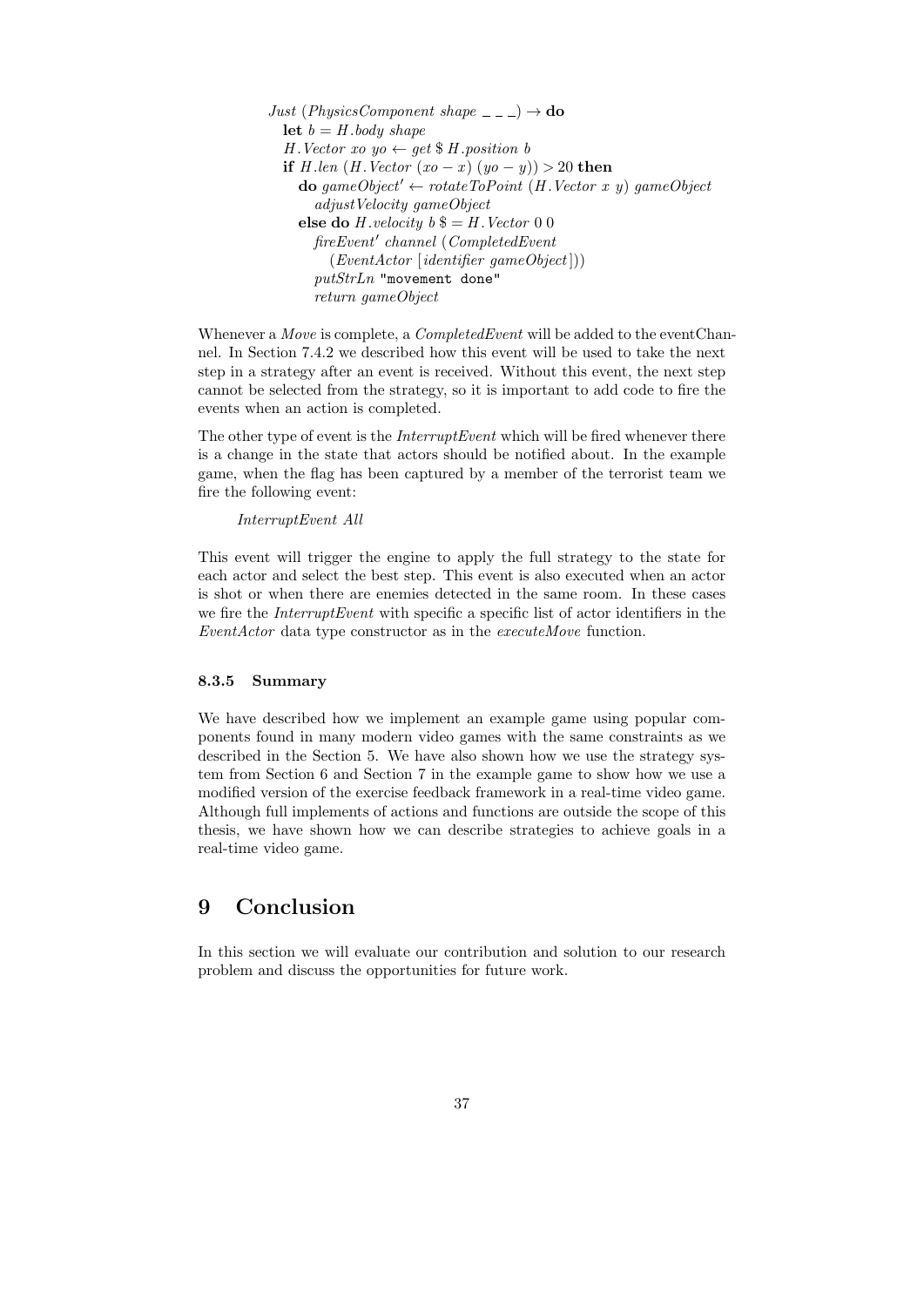# 9.1 Evaluation

In this thesis we have introduced a DSL to describe strategies for real-time video games. We investigated various existing methods to describe strategies used in existing games to identify the necessary attributes to describe strategies in real-time video games as discussed in Section 4.3. To design our DSL, we used previous research from the domain of exercises as described by Jeuring, et al.[8] and Heeren, et al.[11][9]. The framework as described in these papers is used as source of inspiration. The DSL described in this thesis is built to handle the constraints as outlined in section 6. The following contributions are made in addition to building upon the previous work on a DSL for the domain of exercises:

- Our DSL offers a conditional combinator :?: to model strategies if certain conditions are met and a Context combinator to return a strategy based on data from the state or the action specific ActionContext.
- The strategies return actions which are are executed asynchronous rather than executed directly. The implementation of the execution of an action is handled by the game play code which allows us to interleave execution and to benefit from the features offered by the game engine.
- To know when to calculate the next step of a strategy we have added an event system to notify actors that actions are completed or interrupted.
- Our DSL is used to determine the next step rather than to parse previous steps of strategies.

To conclude, we have shown that we can develop a DSL containing the necessary elements to describe and execute strategies to achieve goals in a real-time video game. We built upon existing research in the domain of strategies and used components which are typically found in real-time video games. We discussed various ways how strategies are currently described in real-time video games. Existing methods mostly rely on using general purpose control flow elements or use graph- or tree like data structures to model strategies. Our DSL offers a convenient and concise way to describe, include and reuse strategies in realtime video games. Our implementation can be an attractive alternative that has the advantages of a DSL and does not require a graphical user interface to conveniently adjust, prototype and maintain strategies in real-time video games.

# 9.2 Future work

In this thesis, we focused on describing strategies for real-time video games and implemented an example strategy game. We want to implement other types of games such as first-person shooters, role-playing games and platform games. Another opportunity for future work is to implement related technologies such as behavior trees, GOAP and hierarchical task networks using our DSL to illustrate the power of our language. Using the concepts from this thesis we want to investigate if we can describe other parts of video games such as the flow of a story line, animations and behavior of groups of agents using the DSL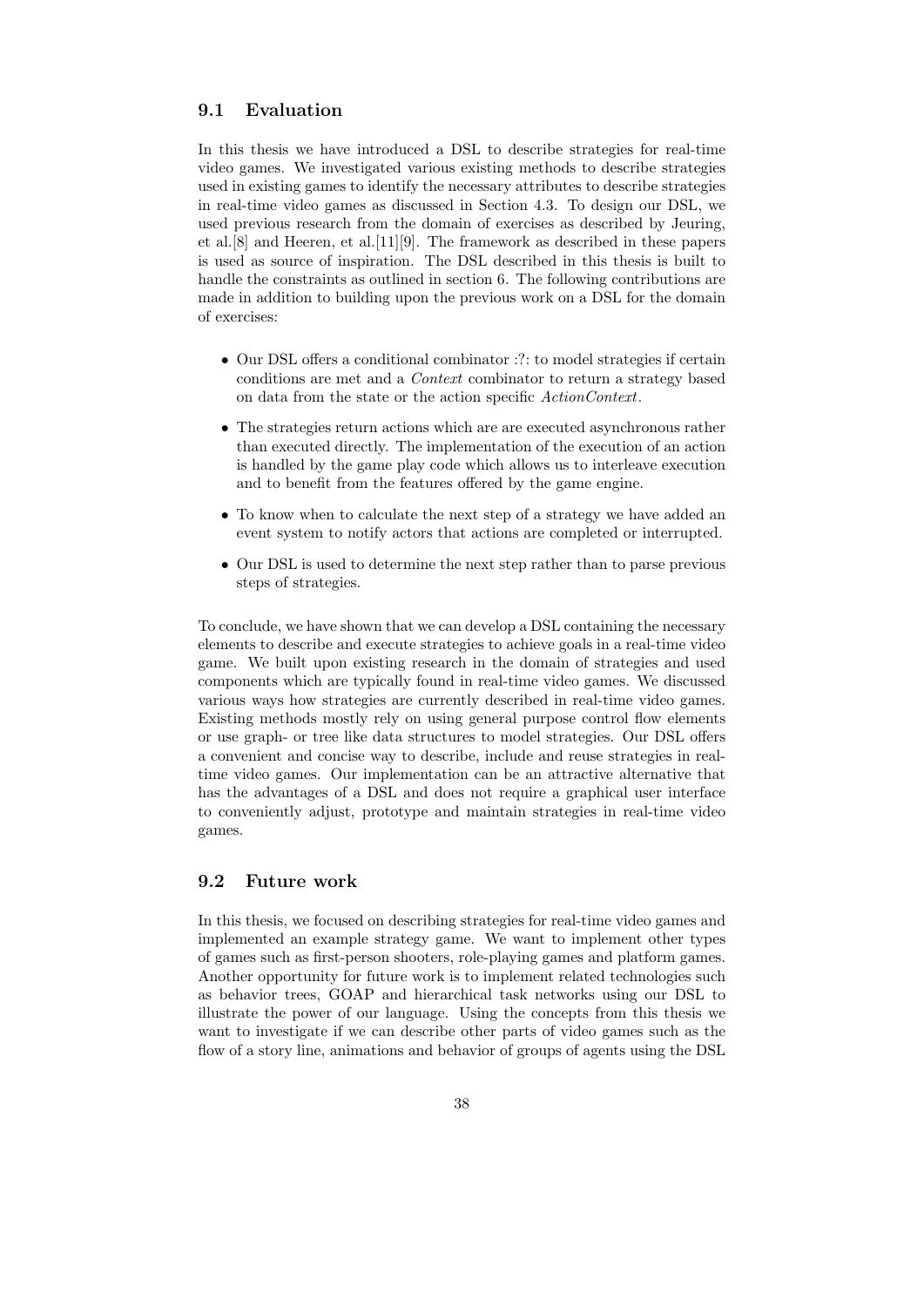as described in this thesis. Although we can describe strategies that return the best action given a game state, we still depend on the fact that a game needs an implementation of the basic actions. Currently there is no enforcement of the implementation of events that are triggered upon completion of actions. Currently we rely on the fact that a programmer fires an event at the completion of an action. The programmer can use of identifiers in the StrategyContext to notify the strategy system that an action of a certain actor is completed. Future work can focus on the relationship between actions and events to see if we can further integrate them and couple the events to actions to remove the need of a way to identify which actor executes the action.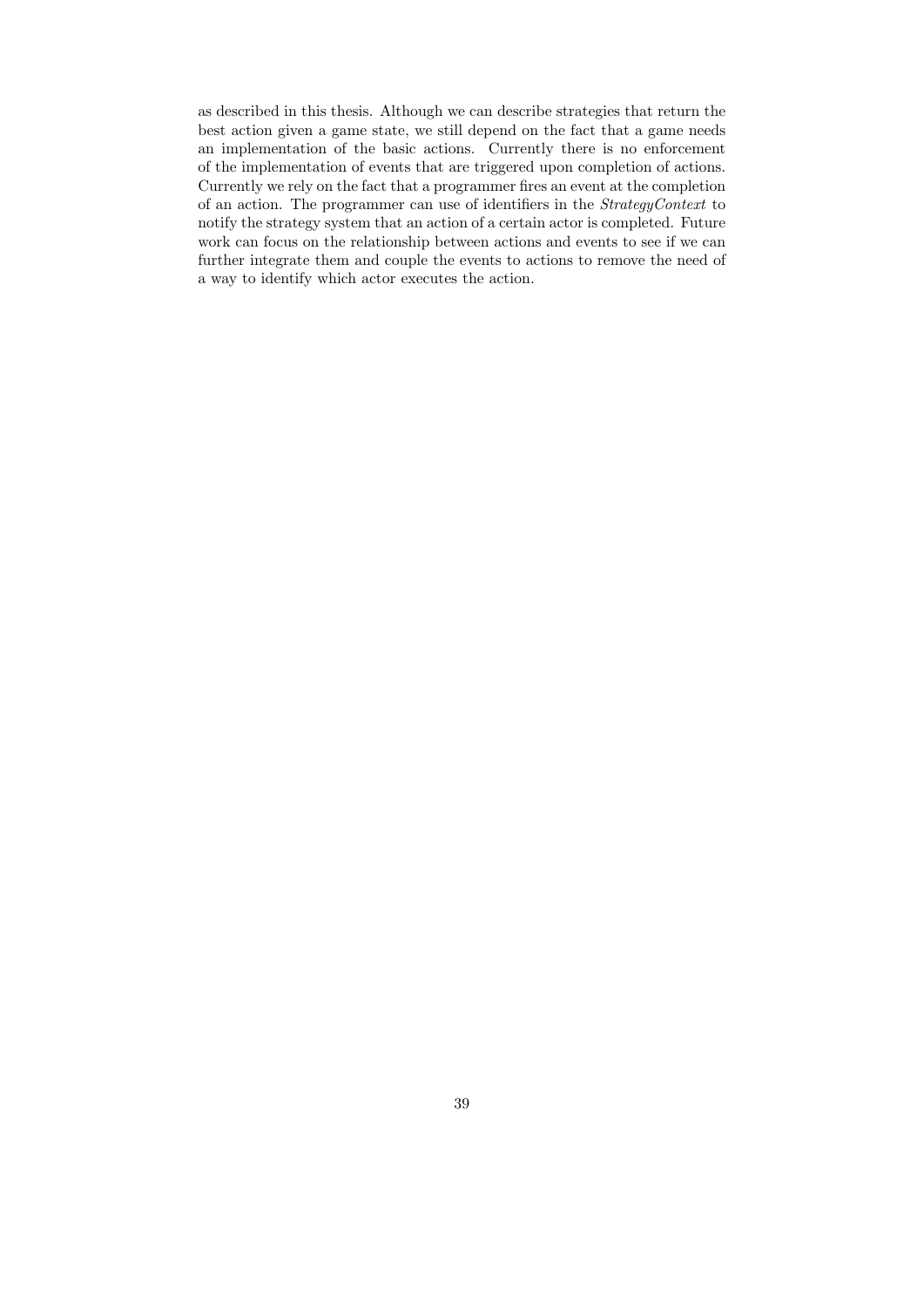# References

- [1] D. Leijen The  $\lambda$  Abroad, PhD Thesis, 2003.
- [2] D. Isla Handling Complexity in the Halo 2 AI, Proceedings of the Game Developers Conference , 2005.
- [3] E. M. Avedon The Structural Elements of Games, The Study of Games, 1973.
- [4] T. Fullerton Game Design Workshop: A Playcentric Approach To Creating Innovative Games, Morgan Kauffmann, 2008.
- [5] T. Sweeney The Next Mainstream: Programming Language: A Game Developers Perspective the Symposium on Principles of Programming Languages, 2006
- [6] D. Leijen, E. Meijer and J. Hook Haskell as an Automation Controller, Lecture Notes in Computer Science, Volume 1608, 1999
- [7] A. W. B. Furtado, A. L. M. Santos, G. L. Ramalho Digital Games Development Automation through Domain- Specific Languages: an End-to-End Approach, 2008
- [8] J. Jeuring, B. Heeren Recognizing Strategies, Electronic Notes in Theoretical Computer Science, 2008
- [9] B. Heeren, J. Jeuring Interleaving Strategies, Conference on Intelligent Computer Mathematics, 2011
- [10] A. Gerdes, B. Heeren, J. Jeuring, Properties of Exercise Strategies, 1st International Workshop on Strategies in Rewriting, Proving, and Programming , 2010
- [11] B. Heeren, J. Jeuring, A. Gerdes Specifying Rewrite Strategies for Interactive Exercises, Mathematics in Computer Science - MiCS, vol. 3, 2010
- [12] R. Laemmel, E. Visser and J. Visser The Essence Of Strategic Programming, draft, 2002
- [13] H. Hoang, S. Lee-Urban, H. Muoz-Avila Hierarchical Plan Representations for Encoding Strategic Game AI, proceedings of the first artificial intelligence and interactive digital entertainment conference, 2005
- [14] A. Nareyek AI in computer games, ACM Queue, 2004
- [15] M. Mernik, J. Heering, A. M. Sloane When and How to Develop Domain-Specific Languages, ACM Computing Surveys, Vol. 37, No. 4, December 2005, pp. 316344, 2005
- [16] A. Gavin Making the Solution Fit the Problem: AI and Character Control in Crash Bandicoot , Computer Game Developers Conference Proceedings, 1997
- [17] J. Orkin Applying Goal-Oriented Action Planning to Games Draft AI Wisdom 2, 2003